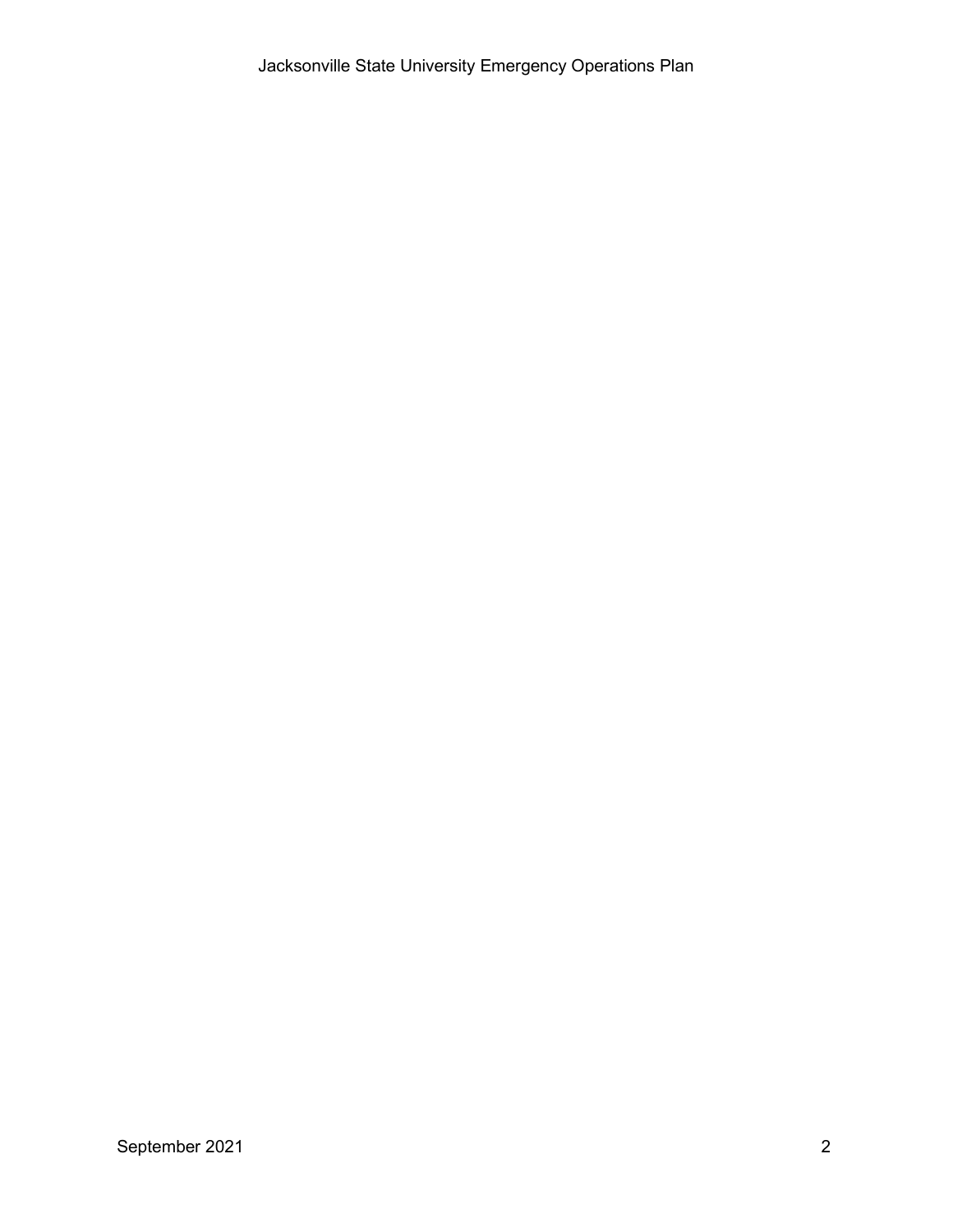# **Table of Contents**

| Introduction             |                                               |                                            |    |  |  |
|--------------------------|-----------------------------------------------|--------------------------------------------|----|--|--|
| Foreword                 |                                               |                                            | 5  |  |  |
| <b>Record of Changes</b> |                                               |                                            |    |  |  |
| Acronyms                 |                                               |                                            |    |  |  |
| Definitions              |                                               |                                            | 8  |  |  |
| <b>Basic Plan</b>        |                                               |                                            |    |  |  |
| Ι.                       | Introduction                                  |                                            |    |  |  |
| II.                      | Purpose                                       |                                            | 10 |  |  |
| III.                     | Scope                                         |                                            |    |  |  |
| IV.                      | <b>Mission</b>                                |                                            |    |  |  |
| V.                       | <b>Assumptions</b>                            |                                            |    |  |  |
| VI.                      | <b>Situation Level Definitions</b>            |                                            |    |  |  |
| VII.                     | <b>Response Protocol</b>                      |                                            |    |  |  |
| VIII.                    | <b>Organizational Components</b><br>14        |                                            |    |  |  |
| IX.                      | Declaration of Emergency<br>16                |                                            |    |  |  |
| Х.                       | <b>Emergency Operations Command Structure</b> |                                            |    |  |  |
| XI.                      | <b>EOC Functional Working Groups</b>          |                                            |    |  |  |
| XII.                     | <b>Continuity of Operations</b>               |                                            |    |  |  |
| XIII.                    |                                               | <b>Plan Development and Maintenance</b>    | 20 |  |  |
| XIV.                     |                                               | <b>Appendices</b>                          |    |  |  |
|                          | Α.                                            | Hazard, Risk, and Vulnerability Assessment | 22 |  |  |
|                          | В.                                            | National Incident Management System        | 25 |  |  |
|                          | C.<br><b>Emergency Protocols</b>              |                                            |    |  |  |
|                          | D.                                            | <b>Emergency Warning System</b>            | 30 |  |  |
|                          | Ε.                                            | <b>Individual Building Plans</b>           | 32 |  |  |
|                          | F.                                            | <b>Mutual Aid Agreements</b>               | 33 |  |  |
|                          | G.                                            | <b>Medical Air Services</b>                | 34 |  |  |
|                          | Η.                                            | <b>Building Information</b>                | 37 |  |  |
| XV.                      |                                               | Hazard – Specific Appendices               |    |  |  |
|                          | I.                                            | <b>Evacuation Procedures</b>               | 41 |  |  |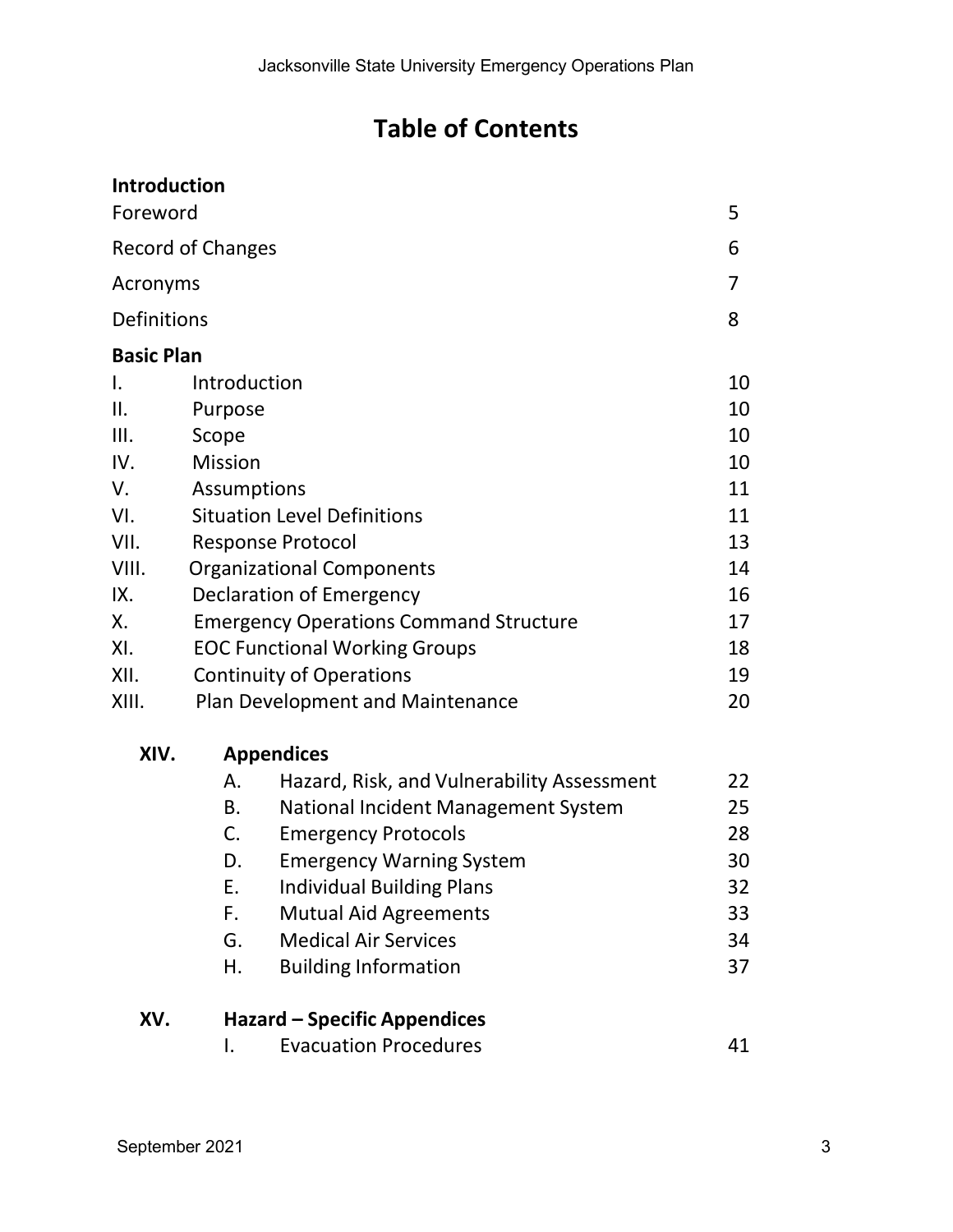| J.  | <b>Shelter-in-Place Procedures</b><br>43                |    |  |
|-----|---------------------------------------------------------|----|--|
| К.  | <b>Building Lock-Down Procedures</b>                    |    |  |
| L.  | Severe Weather                                          | 48 |  |
|     | Thunderstorm<br>1.                                      |    |  |
|     | 2.<br>Tornado                                           |    |  |
|     | 3.<br>Hurricane                                         |    |  |
|     | 4.<br>Flood                                             |    |  |
|     | 5.<br><b>Winter Storm</b>                               |    |  |
| M.  | Fire                                                    | 53 |  |
| N.  | <b>Explosions</b><br>54                                 |    |  |
| 0.  | <b>Bomb Threat</b><br>55                                |    |  |
| P.  | 58<br>Infrastructure Failure                            |    |  |
| Q.  | 59<br><b>Hazardous Material Incidents</b>               |    |  |
| R.  | 60<br><b>Major Demonstration</b>                        |    |  |
| S.  | 62<br><b>Emergency Incidents External to the Region</b> |    |  |
| T.  | Terrorism<br>63                                         |    |  |
| U.  | <b>Active Shooter</b><br>65                             |    |  |
| V.  | 66<br><b>Criminal Activity</b>                          |    |  |
| W.  | 67<br><b>Suspicious Packages</b>                        |    |  |
| Χ.  | 68<br>Earthquake                                        |    |  |
| Y.  | <b>Medical Emergencies</b><br>69                        |    |  |
| Z.  | <b>Behavioral Concerns</b><br>70                        |    |  |
| AA. | <b>Cyber Attacks</b>                                    | 71 |  |
| BB. | <b>Infectious Disease/Pandemic</b>                      | 72 |  |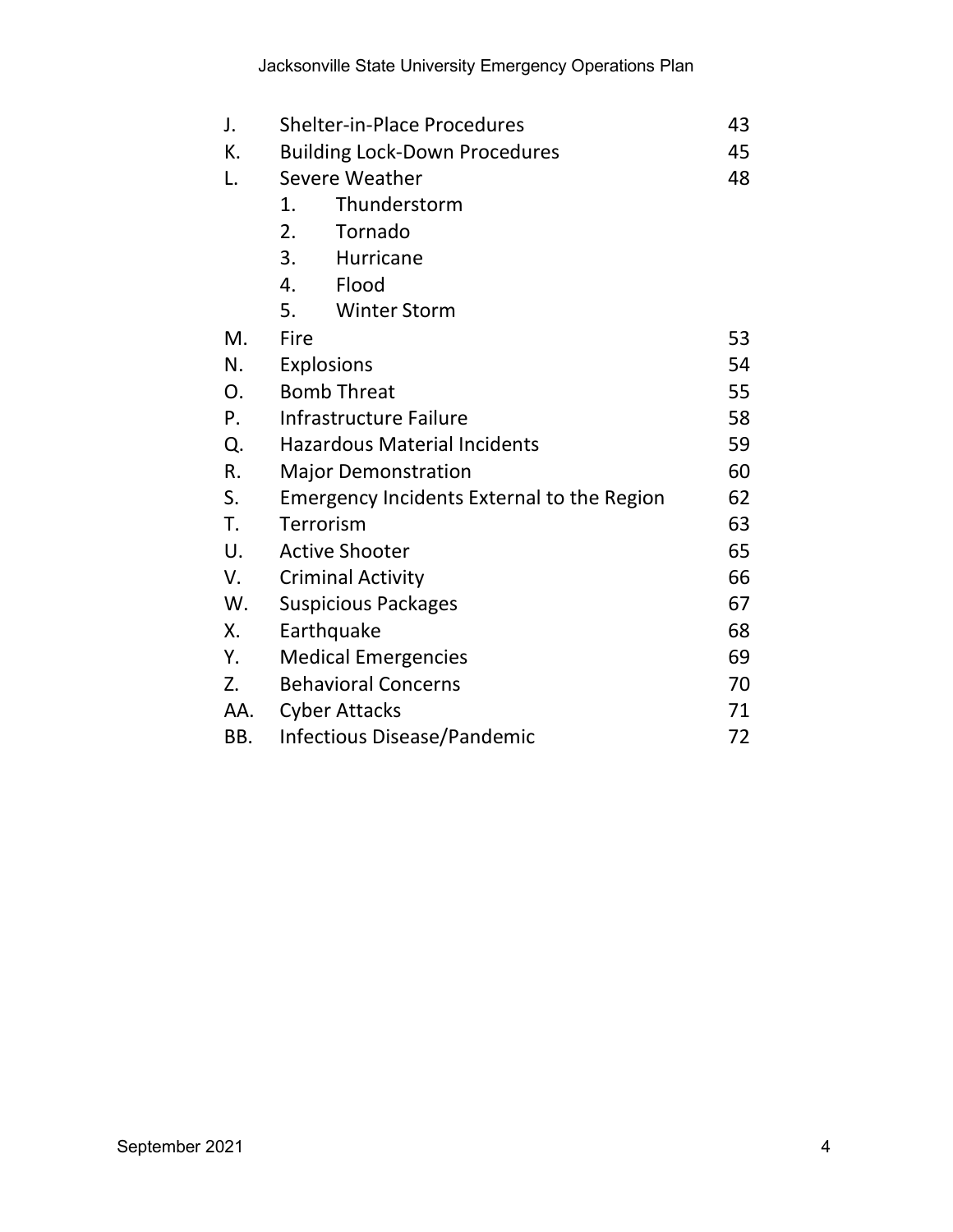# **Foreword**

<span id="page-4-0"></span>Emergency planning and response are the fundamental tools used in emergency management. The management of emergencies is an evolutionary process that has both common and situational independent characteristics. The intent of this Emergency Operations Plan isto create a flexible organizational framework capable of managing any emergency response required to an incident occurring on property owned by Jacksonville State.

Jacksonville State University's Emergency Operations Plan (EOP) outlines procedures for managing major emergencies that can threaten the health and safety of the campus community or disrupt business operations. Calhoun County's Emergency Operations Plan and Individual Building Plans supplement Jacksonville State's Emergency Operations Plan.

The EOP identifies individuals and departments that have a direct or supporting role in emergency response, and it provides a management structure for coordinating and deploying university resources. This Plan is designed to outline a plan of action so that emergencies can be dealt with immediately in a logical and coherent manner. The intent of this plan is not to establish policy, but to create a framework that will allow an immediate response to an emergency without impeding the initial response or requiring policy decisions to first be made (Virginia Polytechnic Institute and State University [VT], 2005).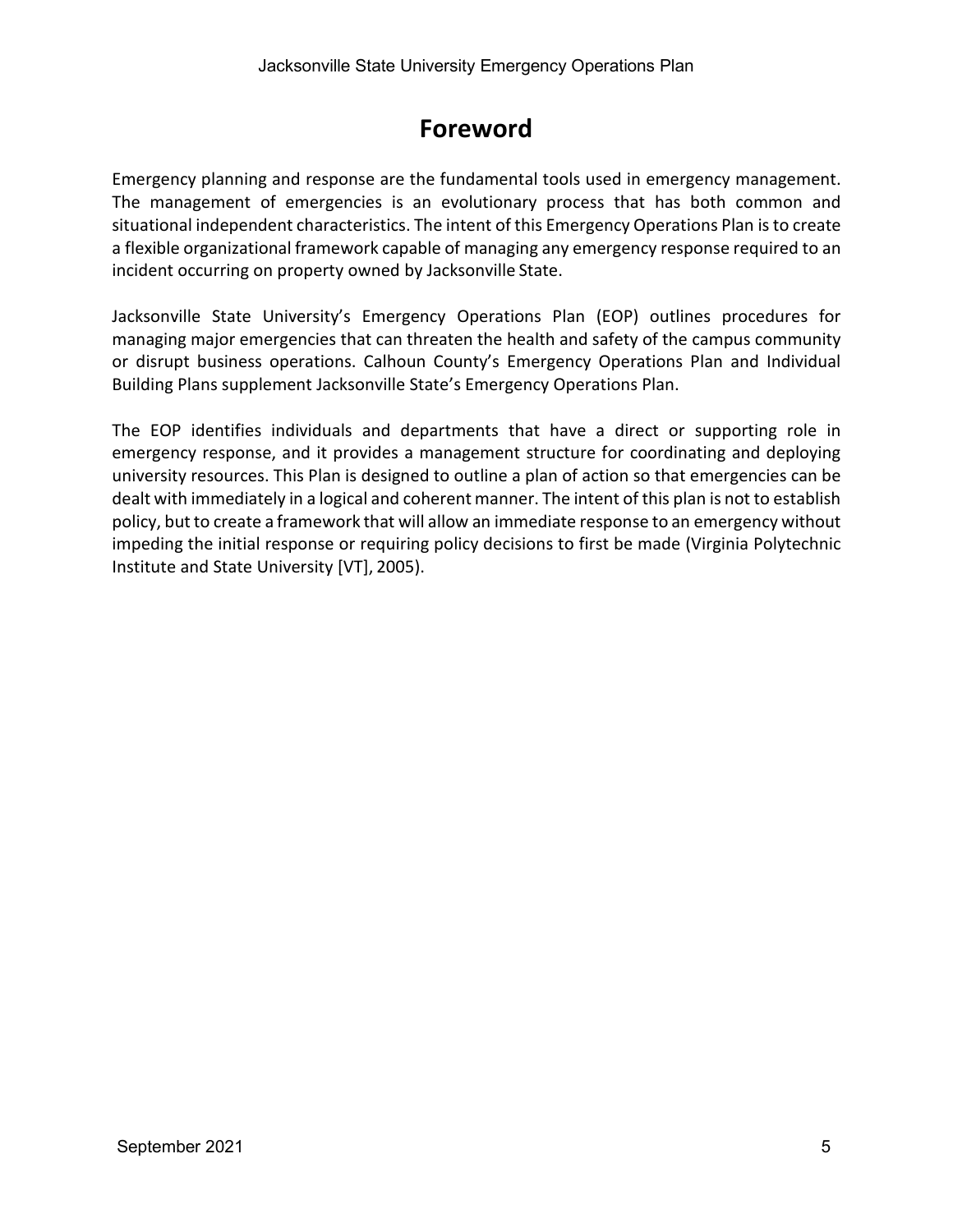# **Record of Changes**

<span id="page-5-0"></span>

| <b>Page Number</b>                    | Date of Change | <b>Date Entered</b> | <b>Changes Made By (Signature)</b> |
|---------------------------------------|----------------|---------------------|------------------------------------|
|                                       | 06/02/2008     | 06/02/2008          | <b>Melonie Carmichael</b>          |
| 8                                     | 06/04/2008     | 06/4/2008           | Melonie Carmichael                 |
| 10                                    | 06/04/2008     | 06/04/2008          | <b>Melonie Carmichael</b>          |
| $1 - 14$                              | 07/24/2008     | 07/24/2008          | Melonie Carmichael/Dr. Jess Godbey |
| 30                                    | 10/21/2008     | 10/21/2008          | Melonie Carmichael                 |
| <b>EOP Review</b>                     | 06/10/2009     | 06/10/2009          | <b>Melonie Carmichael</b>          |
| 47                                    | 02/26/2010     | 03/01/2010          | <b>Chief Giddy</b>                 |
| 50                                    | 02/26/2010     | 03/01/2010          | <b>Chief Giddy</b>                 |
| <b>EOP Review</b>                     | 11/18/2010     | 11/18/2010          | <b>Melonie Carmichael</b>          |
| <b>EOP Review</b>                     | 07/18/2011     | 07/18/2011          | <b>Melonie Carmichael</b>          |
| 30                                    | 09/15/2011     | 09/15/2011          | Melonie Carmichael                 |
| New Appendix-34                       | 11/29/2012     | 11/29/2012          | Melonie Carmichael                 |
| New Appendix-36                       | 11/29/2012     | 11/29/2012          | <b>Melonie Carmichael</b>          |
| New Definitions-V                     | 11/29/2012     | 11/29/2012          | Melonie Carmichael                 |
| <b>Updated Building Managers List</b> | 08/14/2013     | 08/14/2013          | <b>Melonie Carmichael</b>          |
| <b>Updated Building Managers List</b> | 12/16/2014     | 01/15/2015          | Melonie Carmichael                 |
| <b>Updated Appendix D- JSU Alert</b>  | 10/22/2014     | 01/15/2015          | <b>Melonie Carmichael</b>          |
| System                                |                |                     |                                    |
| <b>EOP</b>                            |                |                     |                                    |
| Review/Updated Building               | 10/16/2015     | 10/16/2015          | <b>Melonie Carmichael</b>          |
| <b>Mangers List</b>                   |                |                     |                                    |
| <b>EOP Review/Updated Building</b>    | 04/11/2016     | 04/14/2016          | <b>Melonie Carmichael</b>          |
| Managers List                         |                |                     |                                    |
| <b>Updated EMT Members</b>            | 05/06/2016     | 05/06/2016          | Melonie Carmichael                 |
| <b>Updated Building Managers List</b> | 09/26/2016     | 09/26/2016          | <b>Melonie Carmichael</b>          |
| <b>Updated Building Managers List</b> | 10/28/2016     | 10/28/2016          | Melonie Carmichael                 |
| <b>Updated Building Managers List</b> | 8/23/17        | 8/23/17             | Elizabeth Morrow                   |
| <b>EOP Review/Updated</b>             | 10/04/17       | 10/04/17            | <b>Elizabeth Morrow</b>            |
| <b>EOP Review/Updated</b>             | 9/10/18        | 9/10/18             | <b>Elizabeth Morrow</b>            |
| <b>EOP Review/Updated</b>             | 9/25/19        | 9/25/19             | <b>Elizabeth Morrow</b>            |
| <b>EOP Review/Updated</b>             | 5/20/20        | 5/20/20             | <b>Elizabeth Morrow</b>            |
| <b>Updated Building Mangers List</b>  | 9/14/21        | 9/14/21             | <b>Elizabeth Morrow</b>            |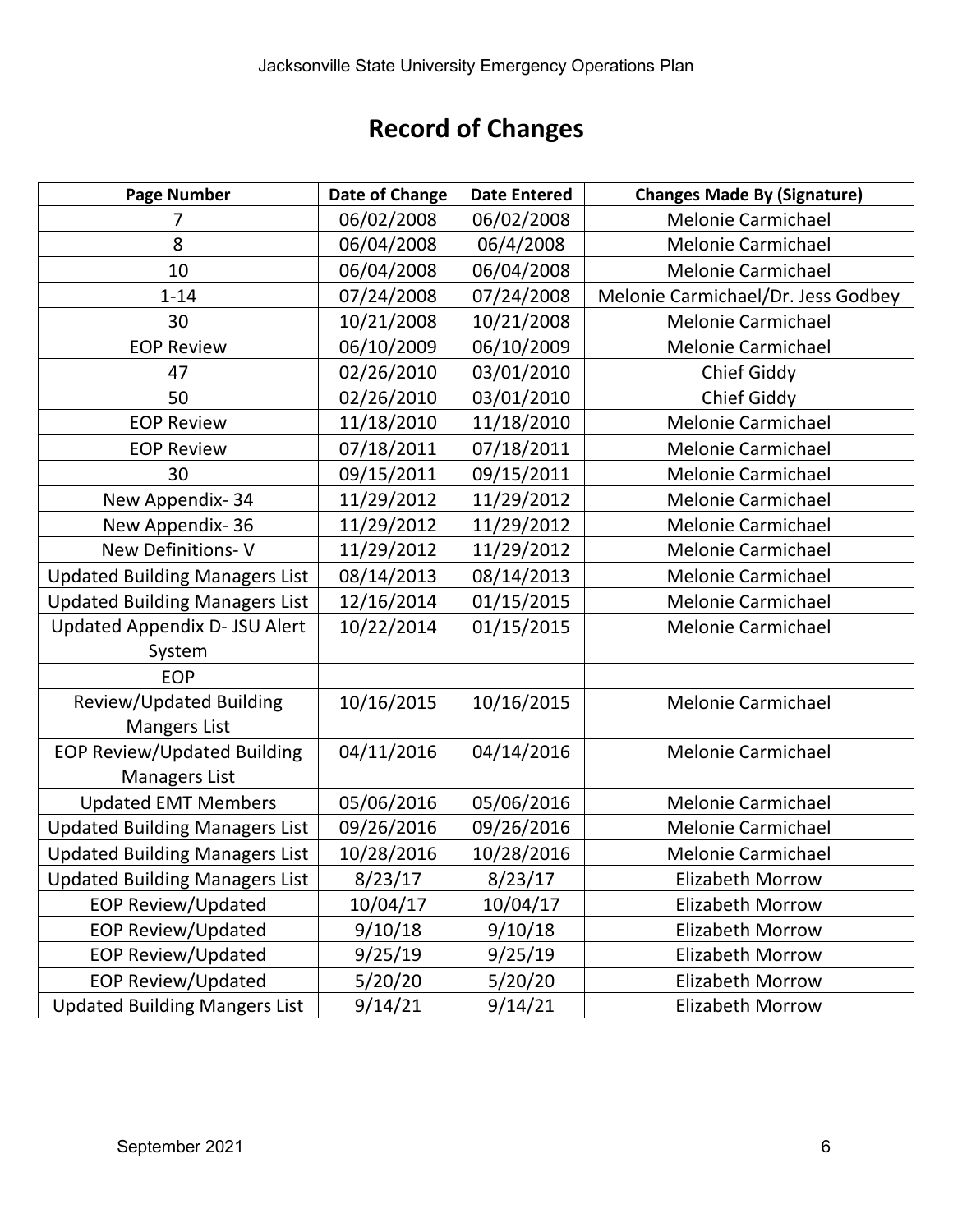# **Acronyms**

<span id="page-6-1"></span><span id="page-6-0"></span>

| <b>BCT</b>    | <b>Behavioral Concerns Team</b>               |  |  |
|---------------|-----------------------------------------------|--|--|
| <b>BSA</b>    | <b>Body Surface Area</b>                      |  |  |
| <b>CCEMA</b>  | Calhoun County Emergency Management Agency    |  |  |
| <b>COOP</b>   | <b>Continuity of Operations Plan</b>          |  |  |
| <b>DHS</b>    | Department of Homeland Security               |  |  |
| <b>DRU</b>    | <b>Disaster Resistant University</b>          |  |  |
| <b>EAS</b>    | <b>Emergency Alert System</b>                 |  |  |
| <b>EMA</b>    | <b>Emergency Management Agency</b>            |  |  |
| <b>EMT</b>    | <b>Executive Management Team</b>              |  |  |
| <b>EOC</b>    | <b>Emergency Operations Center</b>            |  |  |
| <b>EOP</b>    | <b>Emergency Operations Plan</b>              |  |  |
| <b>EOT</b>    | <b>Emergency Operations Team</b>              |  |  |
| <b>ESF</b>    | <b>Emergency Support Functions</b>            |  |  |
| <b>FBI</b>    | <b>Federal Bureau of Investigations</b>       |  |  |
| <b>FEMA</b>   | <b>Federal Emergency Management Agency</b>    |  |  |
| <b>FRP</b>    | <b>Federal Response Plan</b>                  |  |  |
| <b>HAZMAT</b> | <b>Hazardous Material</b>                     |  |  |
| <b>HRV</b>    | Hazard, Risk and Vulnerability                |  |  |
| IC            | <b>Incident Commander</b>                     |  |  |
| <b>ICS</b>    | <b>Incident Command System</b>                |  |  |
| <b>LZ</b>     | Landing Zones                                 |  |  |
| <b>NIMS</b>   | National Incident Management System           |  |  |
| <b>NMDS</b>   | <b>National Medical Disaster System</b>       |  |  |
| <b>NOAA</b>   | National Oceanic & Atmospheric Administration |  |  |
| <b>UPD</b>    | <b>University Police</b>                      |  |  |
|               |                                               |  |  |
|               |                                               |  |  |
|               |                                               |  |  |
|               |                                               |  |  |
|               |                                               |  |  |
|               |                                               |  |  |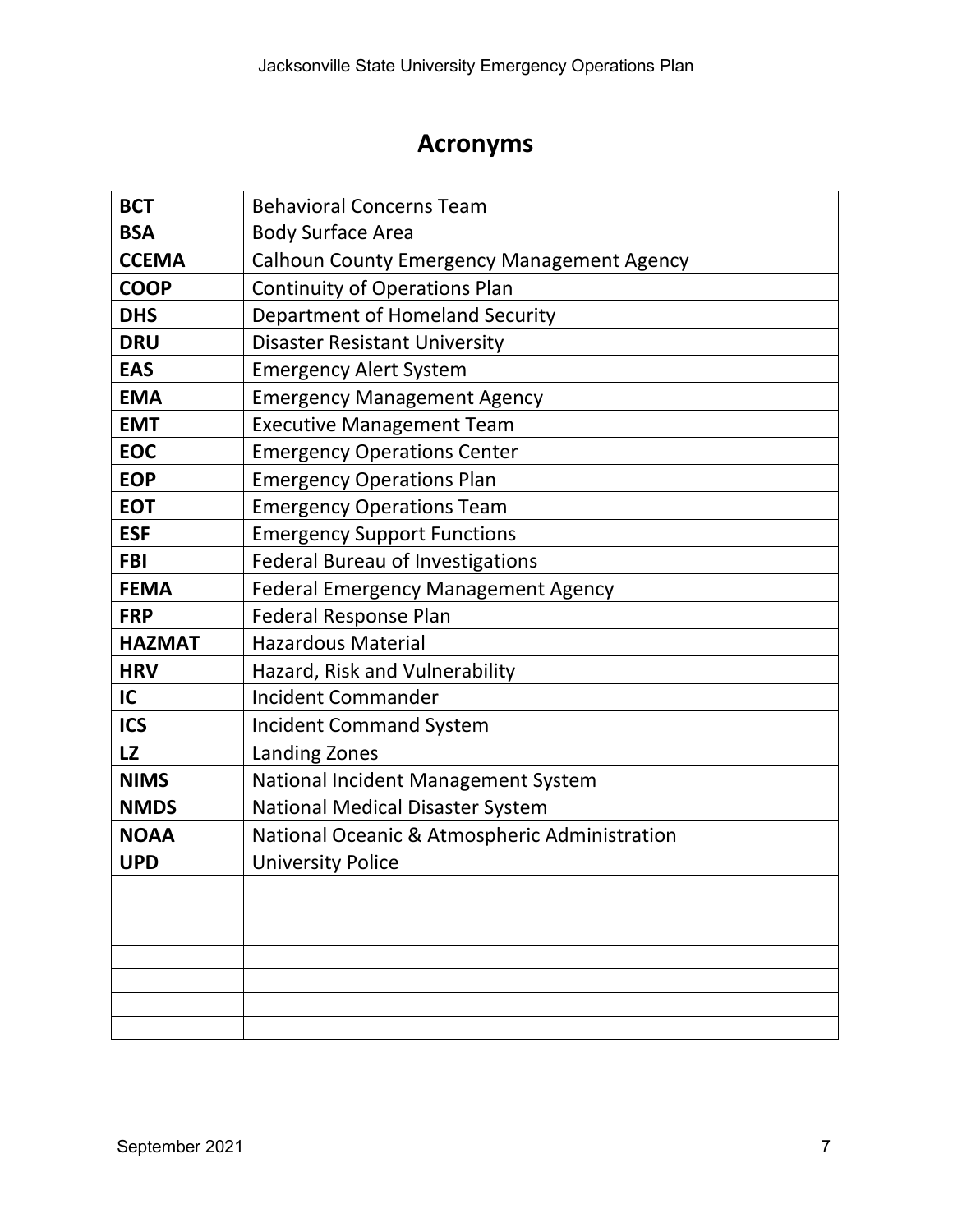# **Definitions**

**Biological Weapon:** Infectious agents or toxins which are pathogenic to man, animal, or plants. These may include numerous naturally occurring viruses, bacteria, or genetically engineered organisms.

**Direction and Control:** Effective and efficient use of available personnel, equipment and other resources to save lives and protect property.

**Disaster:** An event (natural or technological) that may cause loss of life, human suffering, property damage and severe economic and social disruption. May require response by all levels of government (federal, state, and local), industries and volunteers to save lives and protect property.

**Emergency:** An everyday event that is within the functional capabilities of a single municipal or county department. Examples of emergencies include traffic accidents, structure fires, and heart attacks.

**Emergency Operations Center (EOC):** a designed site from which the University, volunteers, county, state, and federal organizations and elected officials, can coordinate, direct and control emergency mitigation, planning, response and recovery efforts.

**Emergency Evacuation:** is the immediate and rapid movement of people away from the threat or actual occurrence of a hazard. Examples range from the small-scale evacuation of a building due to a bomb threat or fire to the large-scale evacuation of a district because of a flood, bombardment or approaching weather system. In situations involving hazardous materials or possible contamination, evacuees may be decontaminated prior to being transported out of the contaminated area.

**Hazard:** A potential threat to life and/or property.

**Hazard Area:** Area most likely to experience technological and natural emergencies.

**Hazardous Material (HAZMAT):** Substance or material in quantity or form that may be harmful to humans, animals, crops, water systems, or other elements of the environment if accidentally released.

**Incident Commander:** The individual responsible for the management of all incident operations.

**National Incident Management System (NIMS):** The system created by the U.S. Department of Homeland Security to provide organization and standards for incident response. NIMS is designed to facilitate cooperative response to incidents among federal, state, and local agencies. It includes a core set of concepts, principles, terminology, and technologies covering the incident command system; multiagency coordination systems; unified command; training; resource typing; resource management; qualifications and certification; and the collection, tracking and reporting of incident information.

**Shelter in place:** is a process for taking immediate cover in a location readily accessible to the affected individual by sealing a single area (an example being a room) from outside contaminants and shutting off all HVAC systems. These actions would generally be taken after a chemical accident or terrorist attack. Depending on the exact situation, everyone within a specific distance of the incident may be ordered to shelter in place or people within a closer range may be ordered to evacuate while everyone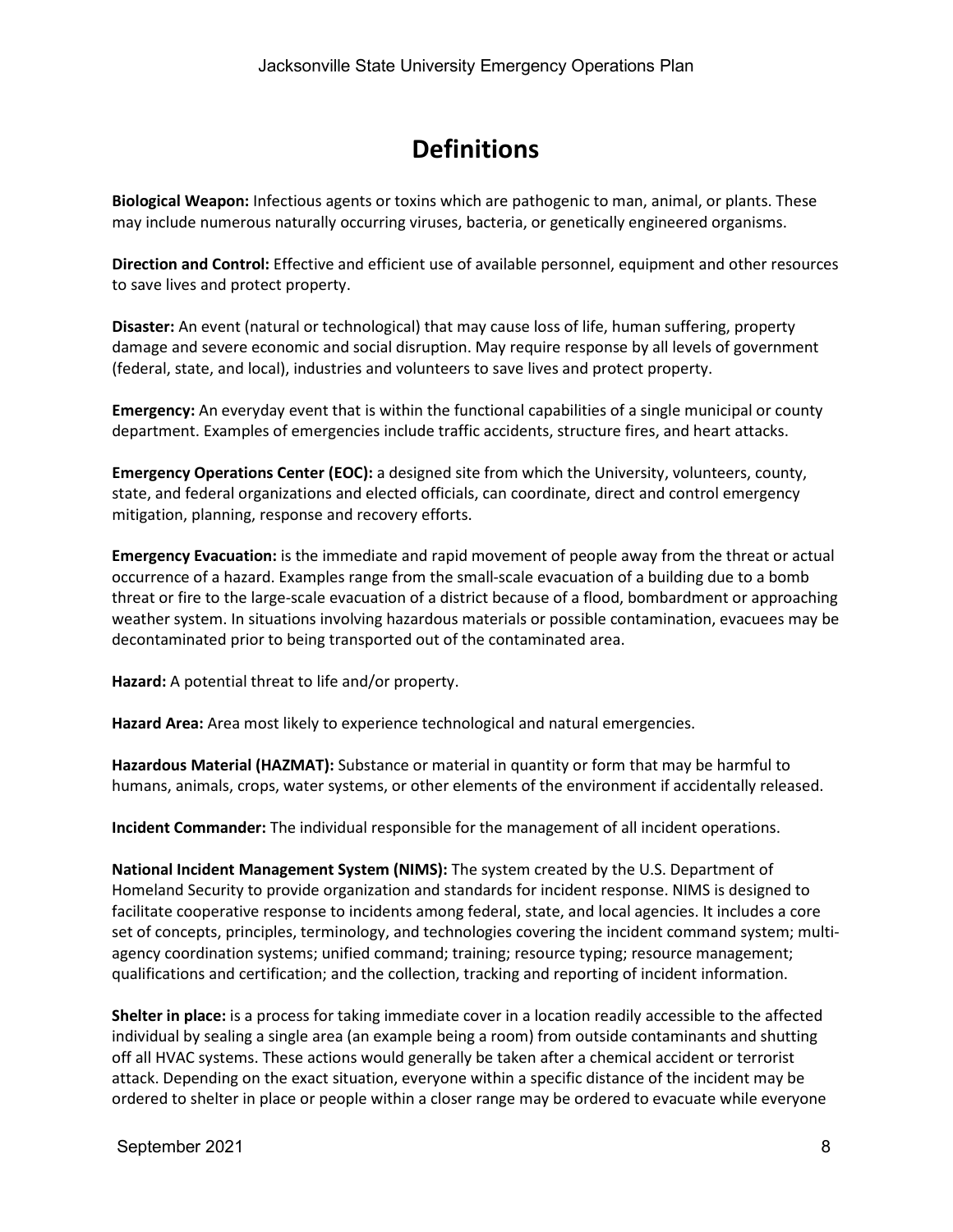else shelters in place. Sheltering in place is generally only used for a short period of time.

**Terrorism:** The threat or use of force or violence against persons and property to achieve political/social ends usually associated with community disruption and/or multiple injuries or death thus impacting both crisis management and consequence management.

**Unified Command:** A single incident command structure with a "built-in" process for an effective and responsible multi-jurisdictional or multi-agency approach and is employed during incidents that involve several jurisdictions or several agencies from the same political jurisdictions.

**Weapons of Mass Destructions (WMD):** Any destructive device defined as explosive, incendiary, or poisonous gas, bomb, grenade, rocket having a propellant charge of more than four ounces, or missiles having an explosive or incendiary charge of more than one quarter ounce.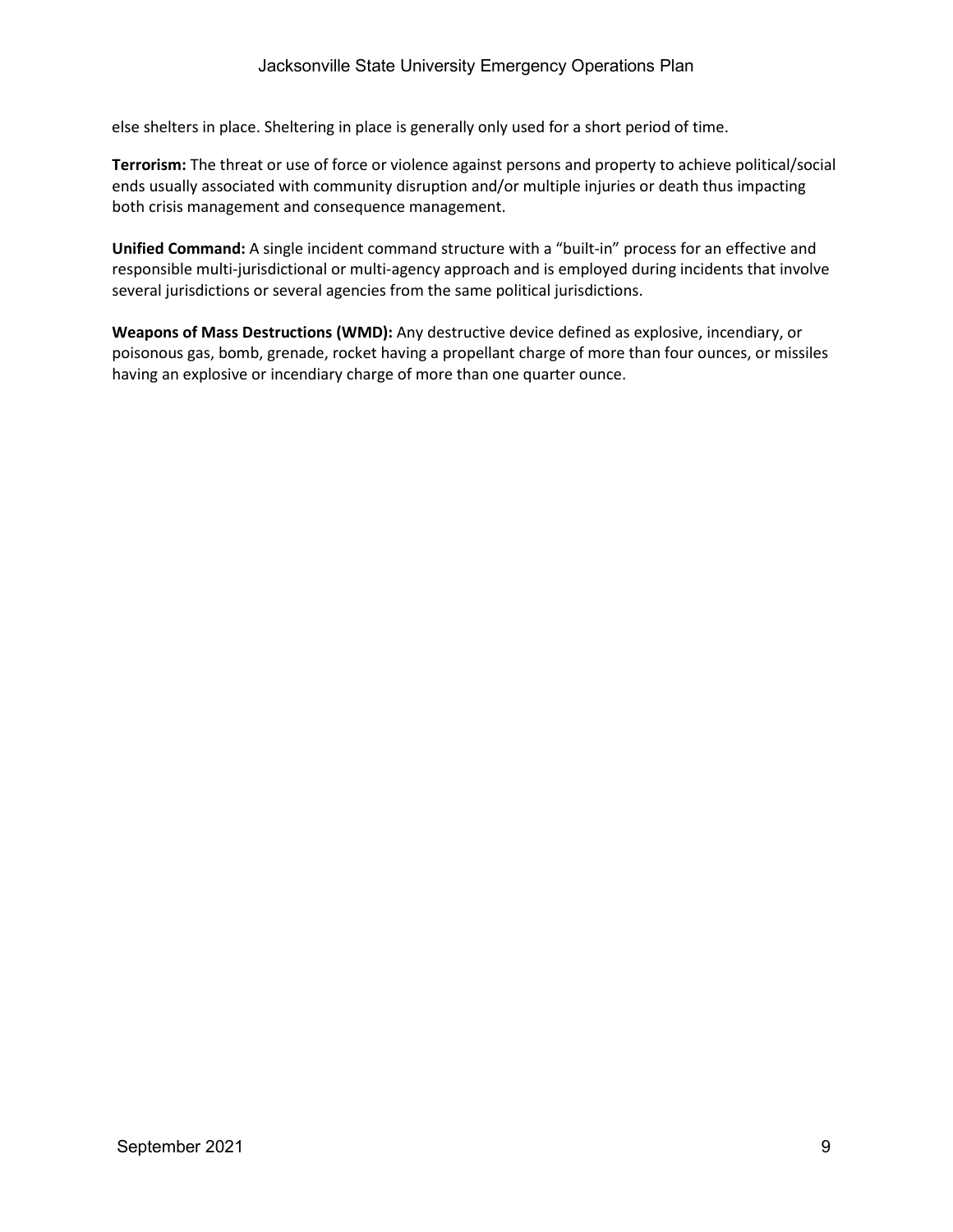# **Basic Plan**

<span id="page-9-0"></span>**I. Introduction.** The Emergency Operations Plan (EOP) is not intended to establish policies, but to create a framework that will allow an immediate response to an emergency without impeding the initial response or requiring policy decisions to first be made. This plan describes the roles and responsibilities of the University's personnel during emergency situations. The basic emergency procedures are designed to protect lives and property through effective use of university and community resources. Jacksonville State's EOP is a procedural document for organizing, coordinating and directing available resources toward the control of an emergency. The plan includes a chain of command establishing the authority and responsibility of various individuals. In emergencies, procedures sometimes must be changed at an instant's notice; therefore, responsible and knowledgeable persons who know the procedures must have the authority to make necessary modifications (VT, 2005). Through the use of Hazard - Specific Appendices (I – BB), this Emergency Operations Plan addresses several specific types of emergencies on an individual basis, providing guidelines for the stabilization and recovery from the incident.

**II. Purpose.** Since an emergency may be sudden and without warning, these procedures are designed to be flexible in order to accommodate contingencies of various types and magnitudes. The purpose of this plan is to establish clear guidelines detailing the appropriate response to disaster and crisis situations. The goal of this plan is to limit the loss of life and property in the event of an emergency or crisis that affects the operations of Jacksonville State University. The proper use of available resources and personnel is critical to the successful management of emergency operations. According to this plan, an emergency is defined as any event or condition that normal responses or measures cannot control. The President of JSU or his or her designated representative is responsible for declaring a state of emergency. Once this state is declared, all students, faculty and staff are to adhere to these guidelines. It is imperative to remember that these procedures are guidelines and should be used as a flexible tool in responding to a variety of contingencies.

**III. Scope.** These procedures apply to all University personnel and properties owned or leased by Jacksonville State University. Calhoun County has developed an emergency operations plan that JSU will use in conjunction with this plan. The Emergency Operations Plan is consistent with established practices relating to coordination of emergency response actions. This plan incorporates the use of the National Incident Management System (NIMS – Appendix B) to facilitate interagency coordination between responding agencies.

The University will cooperate with federal, state and local emergency management agencies and other responders in the development, implementation and execution of its emergency response plans. Nothing in this plan shall be construed in a manner that limits the use of good judgment and common sense in matters not foreseen or covered by the elements of the plan.

**IV. Mission.** The University will respond to an emergency situation in a safe, effective and timely manner. University personnel and equipment will be utilized to accomplish the following priorities:

- Priority 1: Protection of Human Life
- Priority 2: Support of Health, Safety, and Basic CareServices
- Priority 3: Protection of University Assets
- Priority 4: Maintenance of University Services
- Priority 5: Protecting and Maintaining the InstitutionalImage
- Priority 7: Assessment of Damages
- Priority 8: Counseling or other necessary steps to restore well-being on campus
- Priority 9: Restoration of General Campus Operations
- Priority 10: Evaluation of the Crisis and Revision ofProcedures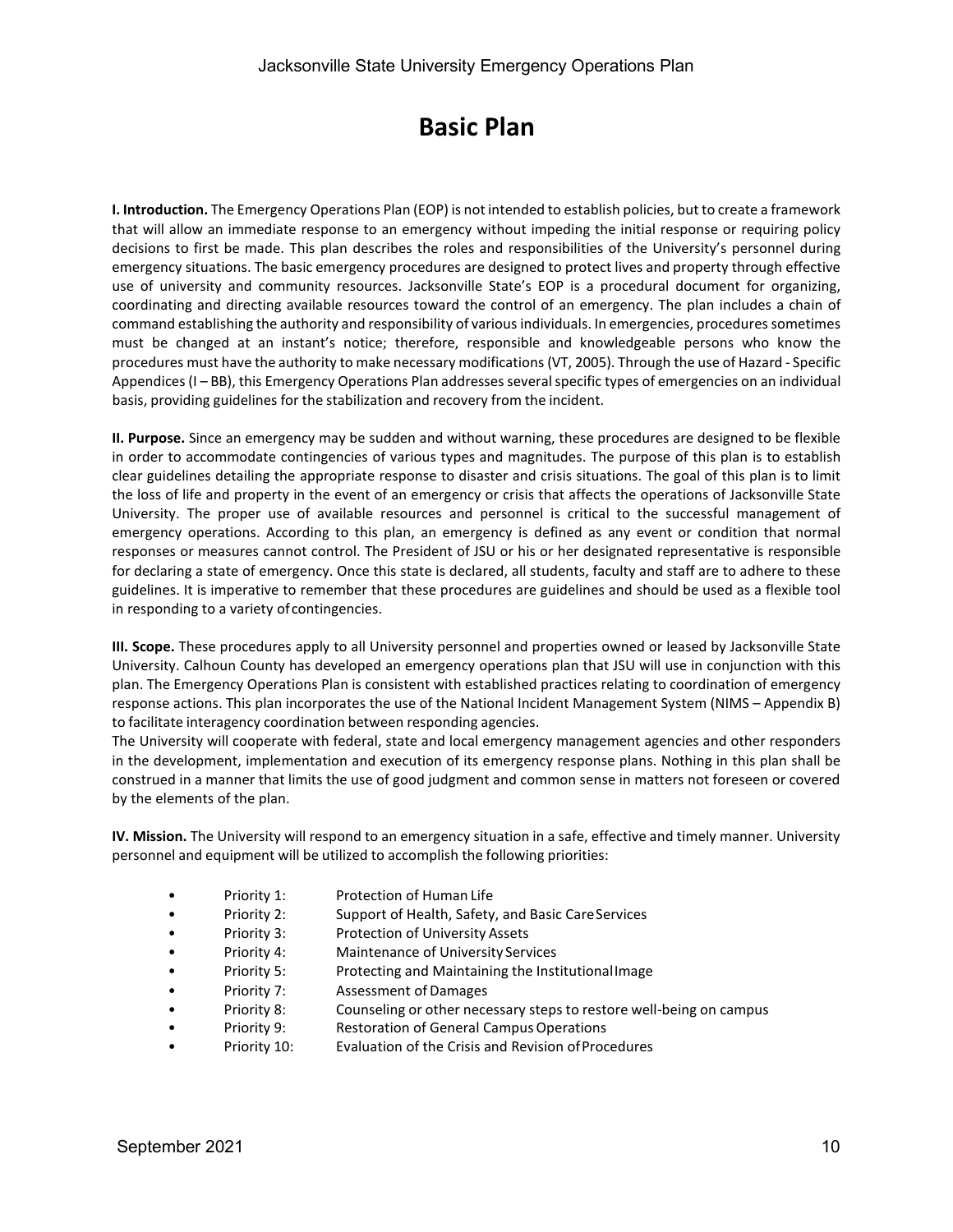# Jacksonville State University Emergency Operations Plan

**V. Assumptions.** This Emergency Operations Plan is predicated on a realistic approach to the problems likely to be encountered during a major emergency or disaster. Hence, the following assumptions are made and should be used as general guidelines in such an event:

- A. An emergency or a disaster may occur at any time of the day or night, weekend, or holiday, with little or no warning.
- B. The succession of events in an emergency or disaster is not predictable; therefore, published operational plans, such as this plan, should serve only as a guide and a checklist, and may require modifications in order to meet the requirements of the emergency.
- C. An emergency or a disaster may be declared if information indicates that such conditions are developing or probable.
- D. Disasters may be community wide. Therefore, it is necessary for the University to prepare for and carry out disaster response and short-term recovery operations in conjunction with local resources.

#### **VI. Situation Level Definitions (VT, 2005).**

This plan identifies four emergency levels as follows:

- **Level 0** covers a short-term internal "routine" emergency involving only university facilities and employees. Limited outside agency involvement may be required.
- **Level I** includes an emergency with a predictable duration at a single site involving the university and a single outside agency such as the firedepartment.
- **Level II** involves an emergency with an unpredictable duration with a multi-agency response.
- **Level III** relates to a widespread emergency impacting a large segment of the university with long- term implications.

The following level definitions should be used as a guide to defining the magnitude of an emergency incident and the potential impact on Jacksonville State University.

#### **Level 0:**

**Definition:** An unplanned event of short duration that is not likely to adversely impact or threaten life, health or property. Control of the incident is within the capabilities of university employees and the response is made in accordance with individual building plans (Appendix E). The university's EOP is not activated for Level 0 events.

**Criteria:** The incident can be resolved by university employees with assistance or advice from the University Safety Manager, Capital Planning & Facilities, Counseling Services, University Police Dept., and other appropriate university departments as deemed necessary. An outside agency may be involved as a precaution or as part of standard university procedures.

- A written report is filed with UPD and other appropriate university departments as deemed necessary.
- No outside medical assistanceneeded.
- Little involvement of university insurance isrequired.
- Establishment of an Incident Command Center is optional, and the EOP would not typically be activated.

**Examples:** Automatic fire alarm, small chemical spill, localized water pipe break affecting a portion of a building, a localized undetermined odor problem, minor flooding from excessive rain, or labor disruption.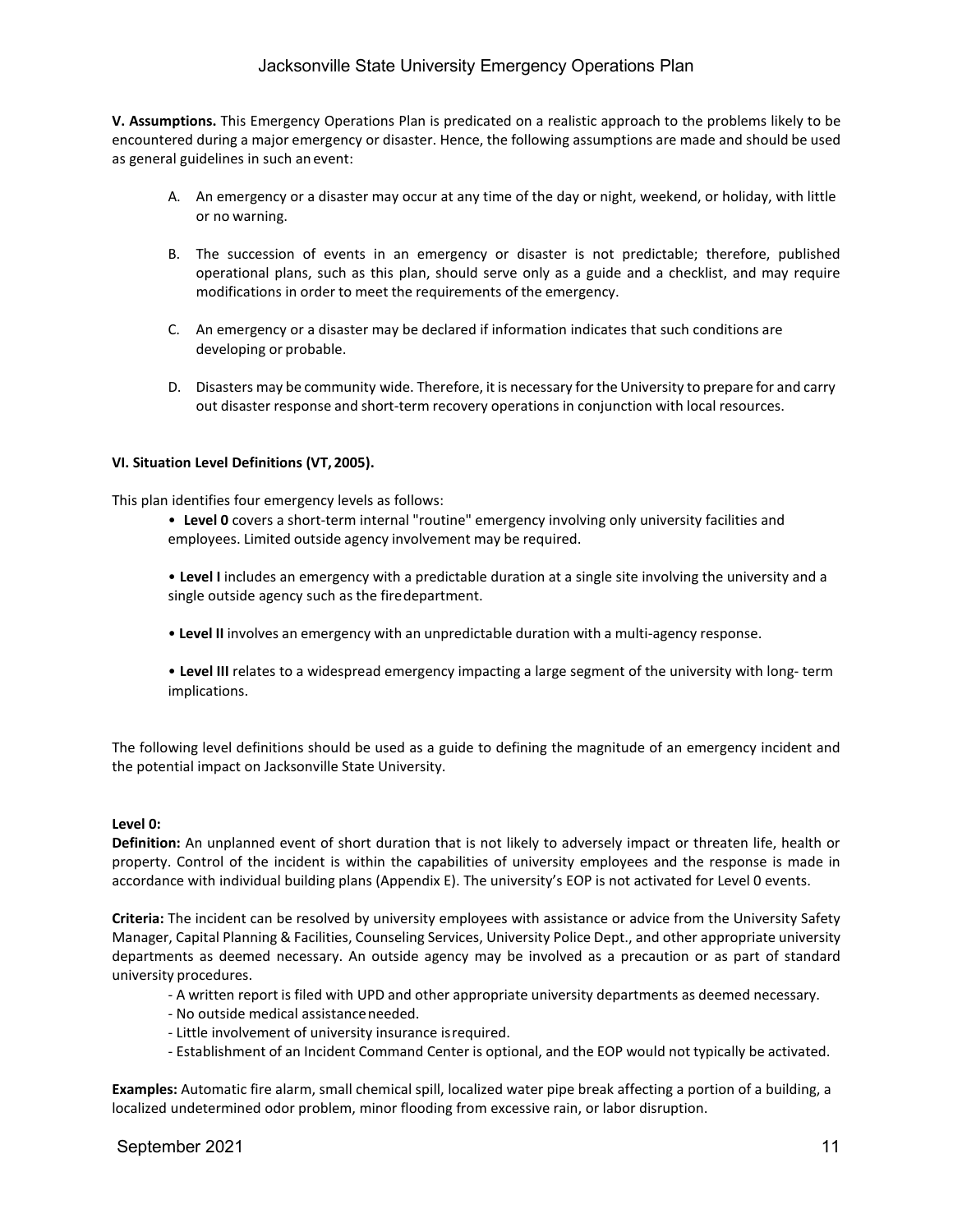### **Level l:**

Definition: An unplanned event that may adversely impact or threaten life, health or property within a single area. Control of the incident may be beyond the capabilities of university employees. Outside agency assistance may be necessary. Departments are to follow the procedures outlined in their departmental emergency plan when responding. The EOP would not typically be activated for Level I emergencies.

**Criteria:** Resolution of incident involves both university and/or outside agency personnel.

- Evacuation is short term and affects the immediate localized area only. The incident is of short duration (e.g. 2 hours or less).
- Security procedures will need to be established to protect occupants, evacuees, and/or property.
- Medical response may be required.
- Some involvement of university insurance may berequired.
- An Incident Command Center is established at or near the scene of the emergency.
- A written report, including a narrative, damage estimates, injury report, and agencies involved is prepared by the Incident Commander or his/herdesignee.
- Members of the university who participated in the response may hold an incident debriefing/critique coordinated by the Incident Commander or his/her designee.

**Examples:** A localized fire or explosion in a residence hall or academic building, a chemical spill that causes a disruption of services and a hazardous materials response, a water main break involving most of a building or one which threatens critical services, a trench cave-in, an odor requiring evacuation, or loss of heat or power to a building.

### **Level II:**

**Definition:** An unplanned event of unpredictable duration that may adversely impact or threaten life, health or property on a large scale at one or more locations within the university. Control of the incident will require specialists in addition to university and outside agency personnel. Long-term implications may result.

**Criteria:** Resolution of the incident involves both university and outside agency personnel.

- Evacuation is long-term and affects an entire building, a group of buildings and/or a significant number of employees or students.
- The incident response may require an extended period of time before it is completely resolved.
- Security procedures will need to be established to protect occupants, evacuees and/or property.
- Significant involvement of university insurance may benecessary.
- Large-scale medical response may berequired.
- An Incident Command Center is established at or near the scene of the emergency.
- Emergency Operations Center locations have been pre-determined and one location would be used based on the type of hazard.
- Communications center established to coordinate media and university related communications.
- A written report, including a narrative, damage estimates, injury report, and agencies involved is prepared by the Incident Commander or his/herdesignee.
- Members of the university that participated in the response will hold an incident debriefing/critique coordinated by the Incident Commander or his/her designee.

**Examples:** A water main break involving service to multiple buildings or a break affecting an entire academic or residential building, loss of heat or power to multiple buildings, a fire affecting an entire residential or academic building, a chemical release causing the evacuation of one or more buildings, large scale civil unrest on university property, threatened acts of terrorism, or acts of violence on or near campus that have broad implications for university operations.

### **Level III:**

**Definition:** An incident occurring at the university that adversely impacts or threatens life, health or property at the

### September 2021 12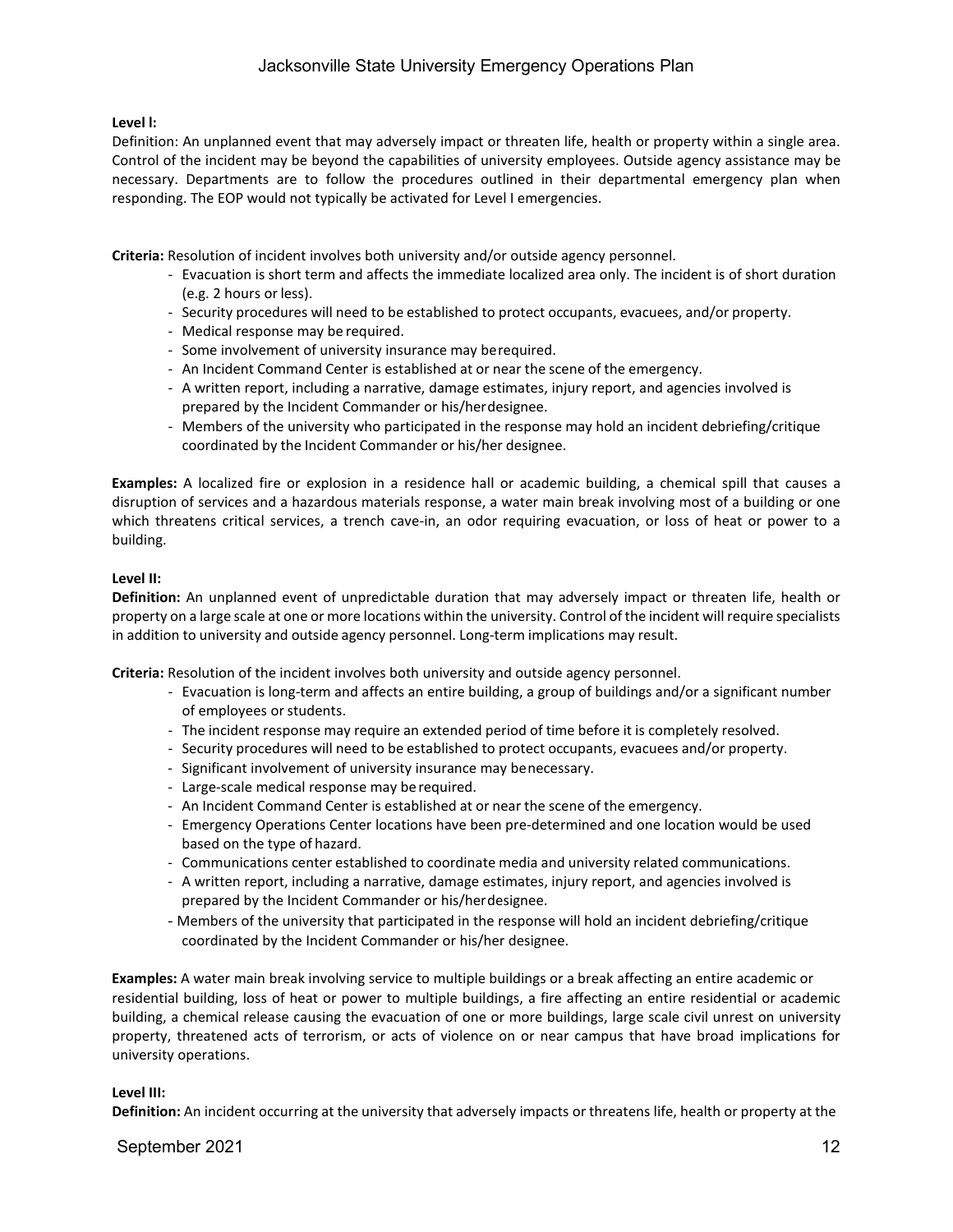# Jacksonville State University Emergency Operations Plan

university on a large scale. Control of the incident will require multiple agencies and multiple university departments working together. Long-term implications areexpected.

**Criteria:** Resolution of the incident requires multi-agency response and long-term business disruption is expected.

- Serious hazard or severe threat to life, health and property.
- Resolution of incident involves community multi-jurisdictional and university multi- departmental involvement.
- Major evacuation involving implementation of the university relocation plan, interfacing with community plans.
- Significant and long-term involvement of university insurance will be necessary.
- Duration of event is unpredictable.
- Security procedures established to protect evacuees andproperty.
- Large-scale medical response implemented using both university and community resources.
- An Incident Command Center is established at or near the scene of the emergency.
- The EOC is established at the pre-determined Emergency Operations Center and the EOP is activated.
- Communications center established to coordinate media and university related communications.
- Long-term recovery plan established.
- A written report, including a narrative, damage estimates, injury report, and agencies involved is prepared by the Incident Commander or his/herdesignee.
- All agencies that participated in the response will hold an incident debriefing/critique coordinated by the Incident Commander or his/herdesignee.

**Examples:** Large-scale chemical release affecting a significant portion of the university, earthquake, tornado, floods, hurricanes, snow/ice storm (severe weather), major power outage, fire affecting multiple buildings, and building collapse.

**VII. Response Protocol.** The operational aspect of the University's Emergency Response Plan is based upon the National Incident Management System (NIMS) (see Appendix B). NIMS is a modular emergency management system designed for all hazards and levels of emergency response (University of Florida [UF], 2005).

This system creates a combination of facilities, equipment, personnel, procedures, and communications operating within a standardized organizational structure. It is used by the Department of Homeland Security (DHS) and throughout the United States as the basis for emergency response management. The use of NIMS will allow the university to communicate and coordinate response actions with other jurisdictions and external emergency response agencies (UF, 2005).

Some of the kinds of incidents and events that would be managed through NIMS are listed below (UF, 2005):

- Fires, HAZMAT, and multi-casualtyincidents.
- Multi-jurisdiction and multi-agency disaster responses (natural disaster, terrorism, civil unrest).
- Search and rescue missions.
- Significant transportation accidents.
- Major planned events, e.g., celebrations, parades,concerts.

University response to a disaster or emergency will generally involve the following phases (VT, 2005):

• **Planning and Mitigation** – The process of evaluating exposures and developing or refining response plans that will assure an orderly and effective response to an emergency, and for identifying and mitigating areas of vulnerability. After every activation of the EOP, an after – action review will be performed by the Incident Commander or his/her designee to determine if the response was effective or if the plan should be modified andimproved.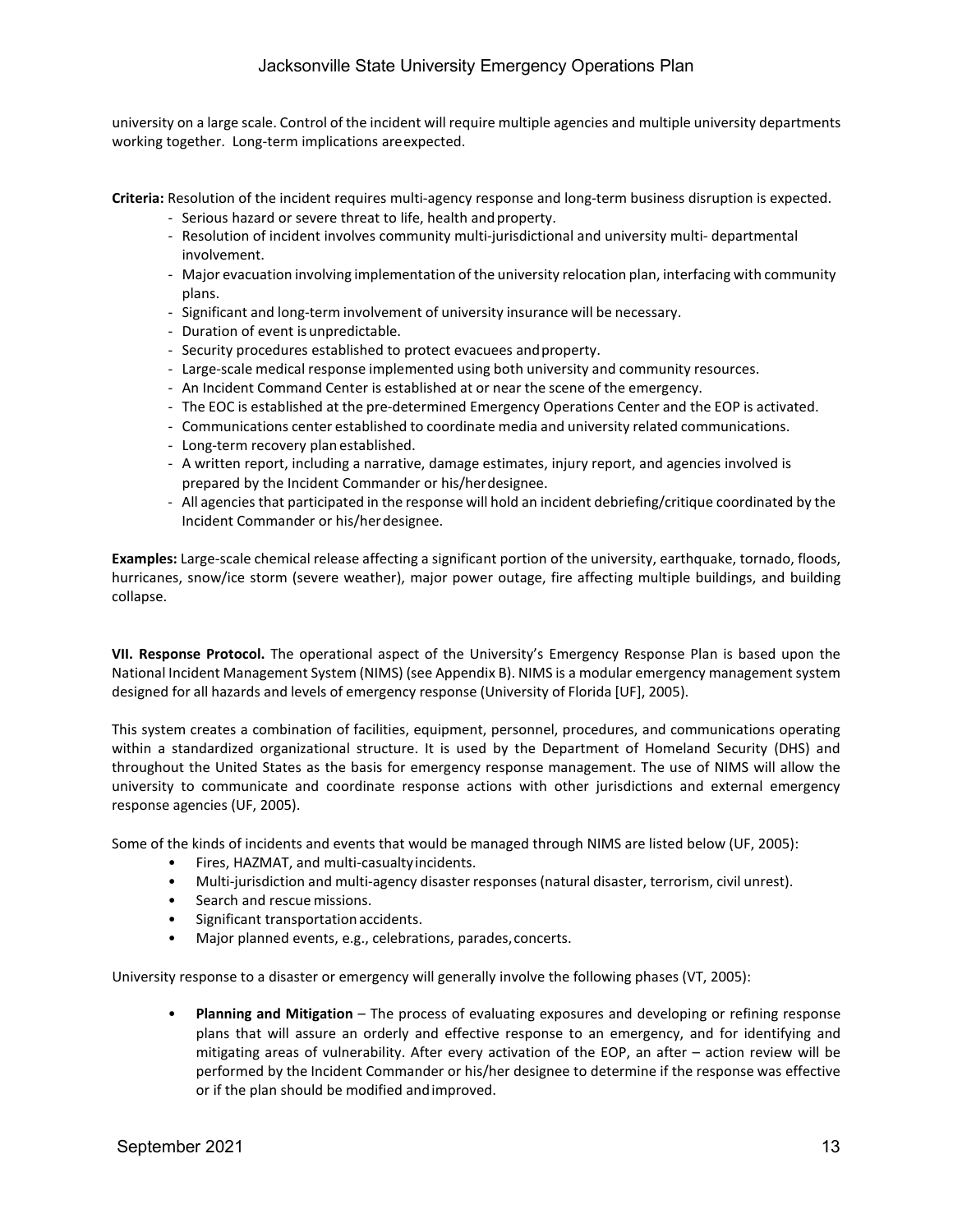- **Response** The reaction (s) to an incident or emergency in order to assess the level of containment and control activities that may be necessary. During this phase, generally only preliminary forecast of the impact will be available, and university objectives will be to assure the public welfare, protect critical infrastructures and provide support to emergency response organizations/operations.
- **Resumption**  The process of planning for and/or implementing the resumption of critical business operations immediately following an interruption or disaster. During this phase, more in-depth forecasts of the impact will be available, and university-wide objectives for program resumption will be determined. All response activities indicated above will continue as necessary.
- **Recovery/Restoration**  The process of planning for and/or implementing recovery of non-critical business processes and functions after critical business process functions have been resumed, and for implementing projects/operations that will allow the university to return to a normal service level.

**VIII. Organizational Components.** The University's EOP consists of 6 majorelements:

- Executive Management Team
- Emergency Operations Team
- Appendices  $(A H)$
- Hazard Specific Appendices (I –BB)
- Key Annexes  $(1 2)$
- Functional Annexes  $(1 18)$

**A. Executive Management Team (EMT).** The Executive Management Team will evaluate information from various sources during the progress of the event and advise the President on appropriate actions requiring his/her decision (UF, 2005). The EMT is also responsible for the review and approval of the Emergency Operations Plan. The Executive Management Team will convene to coordinate policy and procedure issues specific to response and recovery activities necessitated by the nature of the event. EMT members shall remain accessible to the EOC for updates and guidance as necessary. Communication with their liaison at the EOC shall be maintained by telephone if possible or by radio, cell phone or other means as necessary (VT,2005).

The EMT's role is that of policy and major decisions. Typically, this would be centered on planning and preparation prior to and recovery from the incident, the long-term effects of the incident and the needs to restore the University to normal operations. The EMT would be directly involved in incident stabilization only if major expenditures or policy decisions were needed to complete the stabilization (UF, 2005). This team provides centralized direction and control of any or all of the following functions as they pertain to Jacksonville State University (VT, 2005):

- Review and approval of the University's Emergency OperationsPlan.
- Evaluate the institutional effects of theemergency.
- If necessary, authorize a temporary suspension of classes, or a campus closure or evacuation.
- Frame emergency specific policies as needed; Example: special finance assistance for employees or students.
- Assure that functions critical to the continuity of university business operations are maintained.
- Address legal issues associated with theemergency.
- Collect and analyze information provided by the EOC on the impact of the event on departmental and university operations.
- Determine and convey business resumption priorities and business recovery plans to the EOC.
- Ensure the Incident Commander is functioning in a responsible manner.

### **Members:**

- President
- Provost & Vice President for AcademicAffairs
- Vice President for Student Affairs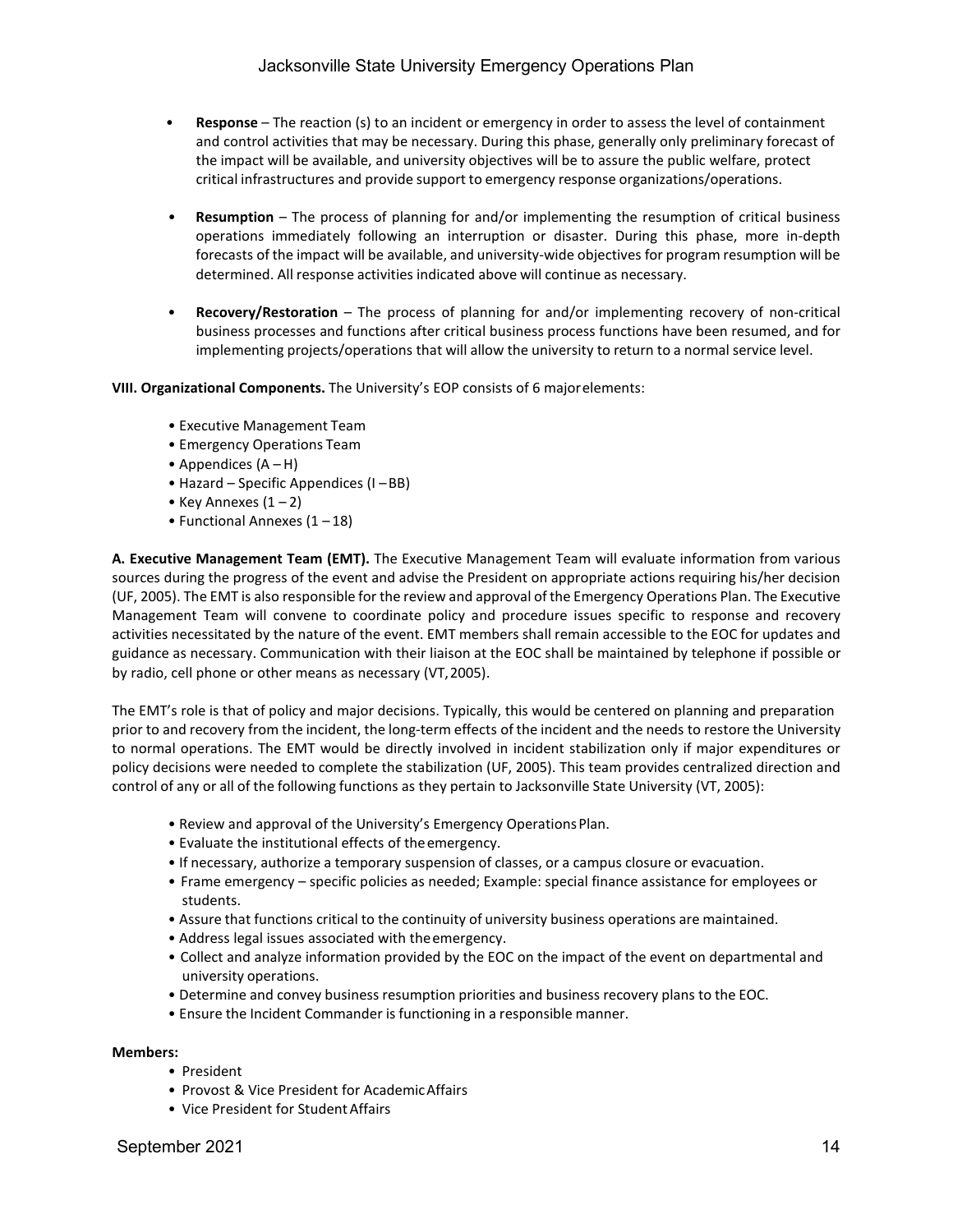- Vice Provost and Dean of Graduate Studies
- Vice President for Enrollment Management
- Vice President for Finance and Administration
- Vice President for Information Technology
- Vice President for UniversityAdvancement
- Vice President for Research, Planning and Collaboration
- Associate Vice President for Teaching, Learning, and Technology
- Special Assistant to the President and Director of University Relations
- Executive Director of Public Relations
- Chief Human Resources and DiversityOfficer
- University Counsel
- Director of Athletics
- Director of Public Safety
- Safety Manager
- Emergency Management Coordinator

**B. The Emergency Operations Team (EOT).** The Emergency Operations Team (EOT) is organized under the National Incident Management System and headed by the Director of Public Safety. The EOT members are activated, based on the type and nature of the incident, to manage the operational aspects of the University's response to an emergency event. It should be noted that, for any given incident, it might not be necessary for all members of the EOT to be part of the incident stabilization and recovery effort. The Incident Commander will be responsible for notifying members of the EOT when their services are needed (UF, 2005).

Each area identified as part of the EOT is determined to have critical responsibilities on a University wide basis during emergency situations (UF, 2005). Responsibilities include either direct management or management thru the functional annexes. The EOT is comprised of senior management personnel representing functional areas of the University that have critical Emergency Operations Plan execution responsibilities (UF, 2005). Members are responsible for ensuring that their functional area has a critical operations plan and necessary resources to execute their plan (UF, 2005). Additional personnel may be assembled as necessary to addressspecific emergency conditions and as needed to support EOC operations. The Emergency Operations Team includes both primary and alternate members. Alternate members direct and execute their critical operations plan responsibilities in the absence/unavailability of the primary member (UF, 2005). All primary and alternate members must be knowledgeable of the overall Emergency Operations Plan. Members must also be available during a crisis situation.

The EOT shall be used to provide centralized direction and control of any or all of the following functions as they pertain to Jacksonville State University (VT, 2005):

- Members are responsible for the review, discussion, advisement and recommendation concerning the University's Emergency Operations Plan.
- Determine the scope and impact of theincident.
- Deploy and coordinate resources andequipment.
- Adjudicate conflicting claims and /or request for emergency personnel equipment and other resources.
- Designate responsibilities and duties as necessary to maintain the integrity of the university and its primary mission.
- Provide support to emergency operations at the Incident Command Center.
- Issue communications and warnings through PublicRelations.
- Request additional resources from outside agencies and implement mutual aid agreements.
- Coordinate with local, state and other governmentalagencies.
- Monitor and continually evaluateconditions.
- Analyze damage assessment data, identify business recovery priorities and associated resource needs, and convey this information to the university administration and the Incident Command Center.
- Implement university business continuity and resumptionplans.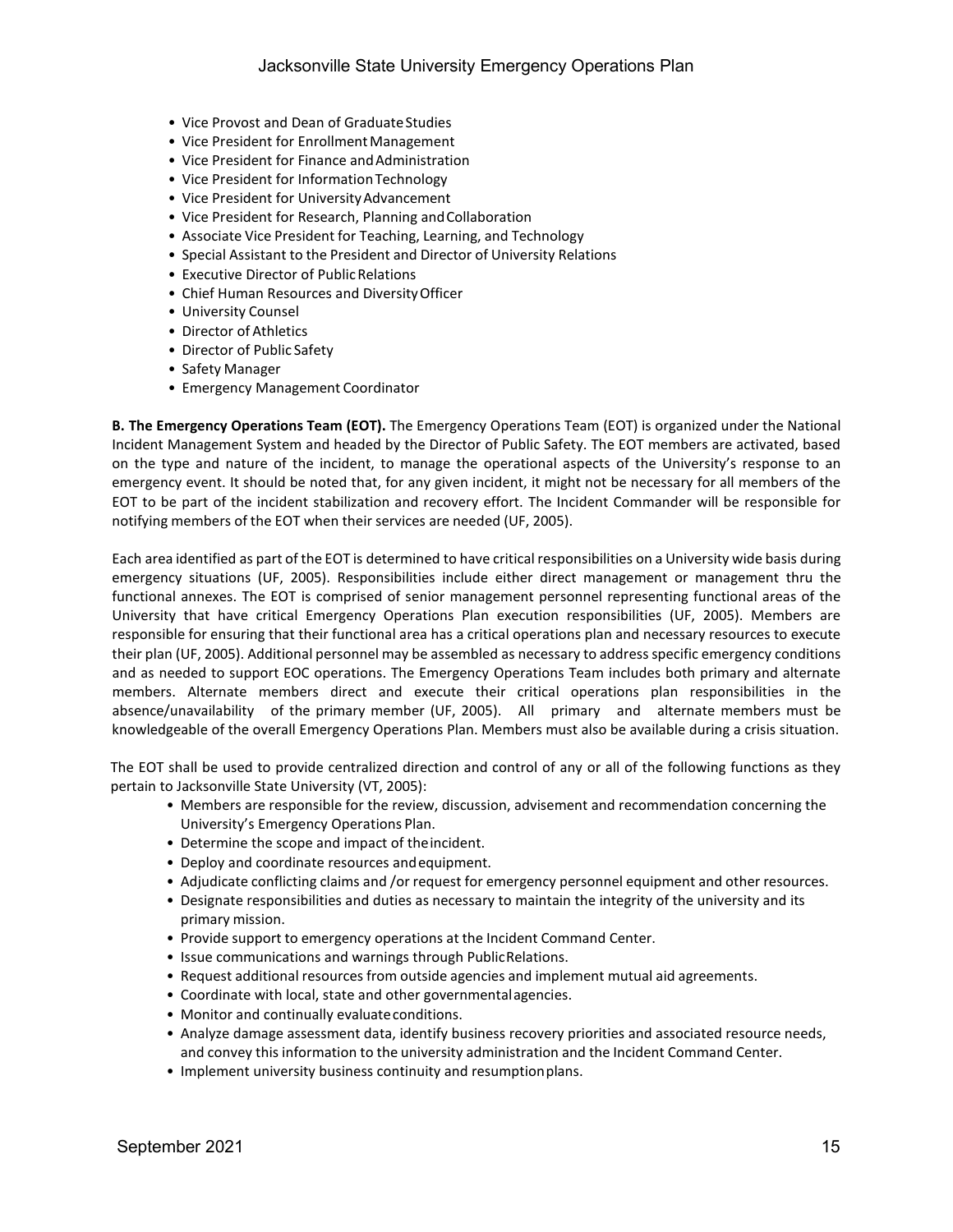### **Members:**

- Capital Planning and Facilities
- Safety Manager
- University Police
- JSU Housing Operations and ResidenceLife
- Counseling Services
- Office of Human Resources
- Division of Information Technology
- Office of Procurement and Fixed Assets
- Office of Controller
- Auxiliary Services
- Registrar's Office
- Disability Support Services
- Office of Public Relations
- University Counsel
- Students Office
- Athletics
- Building Managers

**C. Appendices.** These appendices contain information needed to understand the campus of JSU, list of emergency protocols, and other supplemental plans that will aid the EOT members in responding to an emergency or disaster. See Appendices A – I.

**D. Key Annexes.** The purposes of these Annexes are to provide the President with guidance during the emergency or disaster concerning finances and providing a governmental liaison (See Key Annexes  $1 - 2$ ).

**E. Functional Annexes (Emergency Support Functions (ESF).** The purpose of these annexes is to provide a basic understanding of the agencies and responsibilities associated with each of the functional annexes as documented in the Calhoun County Emergency Operations Plan, and to designate primary and support responsibilities to specific JSU Divisions/Departments for these same functions should University resources be needed for emergency response and recovery efforts either solely for university purposes or at the request of county emergency management (UF, 2005). It should be noted that the full scope of responsibilities associated with an ESF should reflect those assigned to the County Primary Agency; and that the responsibilities assigned to a JSU Primary or Support Division/Department would be only that portion of responsibilities with which the university has the ability to provide (UF, 2005). Functional Annexes 1 – 18 will list those agencies that have been designated by Calhoun County as ESF lead agencies, and those departments/divisions that have been designated by JSU as ESF lead agencies within the university structure (UF, 2005).

**F. Hazard – Specific Annexes.** Each hazard specific annex of the EOP shall individually address the purpose of the annex, immediate action one should take, concept of operations, and any subsequent procedures or information needed. See Annexes A – K.

**IX. Declaration of Emergency.** The primary responsibility for monitoring emergency threats and events resides with the University Police Department. UPD operates on a continuous 24/7/365 basis and is always available to receive emergency communication from a variety of official and public sources. In any type of emergency, the UPD Shift Supervisor (supervisor in charge) should follow standard operating procedures. If the emergency warrants, he/she should communicate immediately with the Director of Public Safety (Chief of Police). If the Chief of Police is not available, UPD will follow established order of succession procedures. Based on information obtained from appropriate entities, the Director of Public Safety will initially declare the level of the emergency and may activate portions of the Emergency Management Plan to the extent necessary to control the situation (UF, 2005).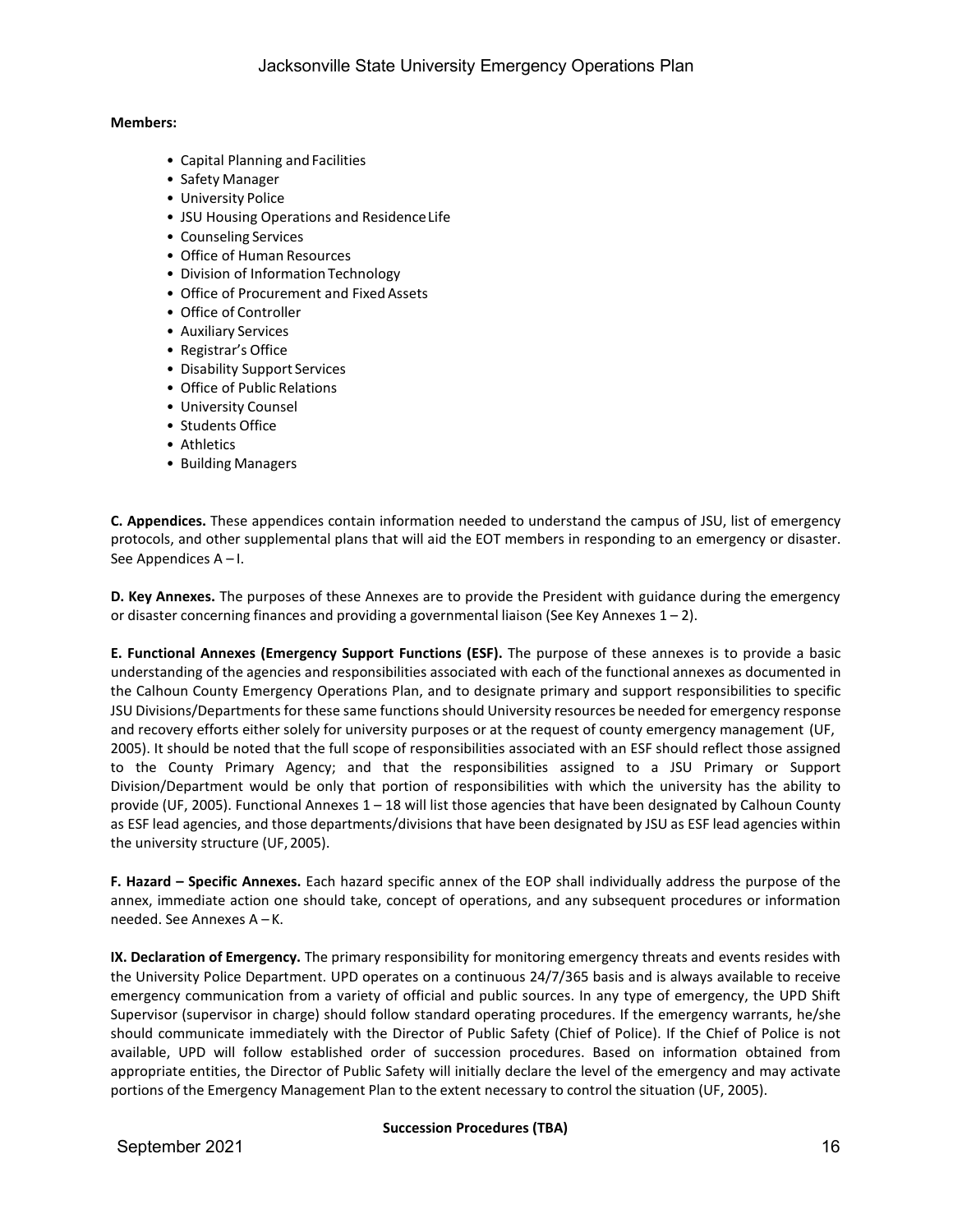Full plan activation begins at the discretion of the University's President or his/her designee upon the receipt of information of an emergency event or threat of an emergency through the following chain. The Director of Public Safety will first contact the following members of the Executive Management Team in order (Depending on severity):

- President
- Provost & Vice President for Academic & StudentAffairs
- Vice Provost and Dean of GraduateStudies
- Associate Vice President for Educational Technology & Support
- Associate Vice President for Enrollment Management & Student Affairs
- Vice President for Administrative & BusinessAffairs
- Vice President for Information Technology
- Vice President for UniversityAdvancement
- Director of Public Safety
- Executive Director of Public Relations
- Safety Manager

Upon activation, appropriate Emergency Operations Team members will be notified and should report to the designated command center as directed. The University Incident Commander shall review the circumstances of the emergency with the Emergency Operations Team and determine the appropriate response. Executive Management Team Members will also be contacted and may also bepresent.

If it should be deemed necessary to warn the university community of an impending threat or emergency situation, UPD is designated to maintain the Police Communications Center with authority to activate alert warning resources (see Appendix D) and activities. Based on the initial report, and information obtained from other appropriate entities, the University Incident Commander will declare the level of the emergency (UF, 2005). The University Police Department has overall responsibility for coordinating and alerting the appropriate parties. UPD will maintain a list of the Executive Management Team members and telephone contact information (UF, 2005).

The primary EOC will be continuously maintained in a state of readiness for conversion and activation. The EOC serves as the centralized, well-supported location in which the Emergency Operations Team Members and the Executive Management Team Members may gather and assume their role. Response activities and work assignments will be planned, coordinated and delegated from theEOC.

If there is a Level 0 or I incident, the EOC will be the basement of Salls Hall at the University Police Department. If that location is unavailable, the EOC will be in Self Hall. If there is a Level II or III incident, the EOC will initially be located at Salls Hall with the option to relocate to another pre-determined location.

**X. Emergency Operations Command Structure.** The university coordinates its emergency preparedness planning with the CCEMA, the Town of Jacksonville, Calhoun County, and other adjacent localities, agencies and organizations to ensure that the campus procedures are consistent with current government practices, and that Jacksonville State University is able to maintain effective emergency communications and coordination during an incident. This plan is promulgated under the authority of the President of the University. All decisions concerning the discontinuation of university functions, cancellations of classes, or cessation of operations rest with the President or his/her designee. After consulting with the University Incident Commander and appropriate members of the Executive Management Team, the President or his designee shall be responsible for declaring any major institutional emergency (UF, 2005). JSU's EOP partitions emergency decision – makers into functional teams to maximize efficiency. These teams are as follows (VT, 2005):

• The Executive Management Team (EMT), composed of lead administrators, establishes the policies and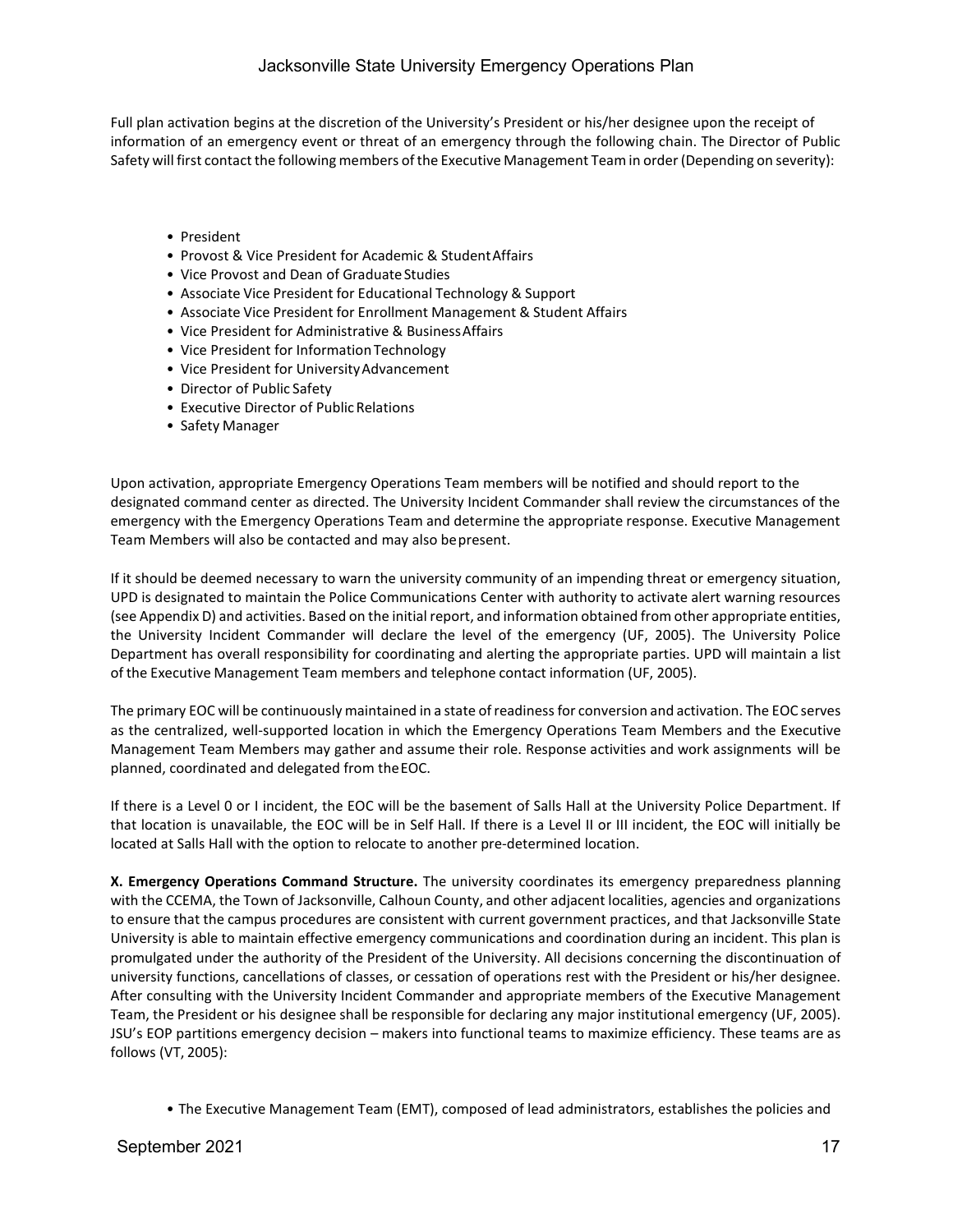# Jacksonville State University Emergency Operations Plan

procedures as needed to support emergency operations, and determines business recovery and resumption priorities.

• The Emergency Operations Team (EOT), are activated based on the type and nature of the incident, to manage the operational aspects of the University's response to an emergency event. The University Incident Commander heads the EOT and is responsible for overall management of the incident.

In addition to the EMT and EOT, there are three other roles in the Command Structure:

- 1. **The Incident Commander (IC)** is the individual directing immediate response efforts at the scene of the emergency. The University Incident Commander heads the EOT. The Incident Commander has responsibility for overall management of the incident and must be fully qualified to manage the incident, but after an appropriate assessment of the incident the President can change the Incident Commander. The Incident Commander must be able to quickly assess an emergency situation, determine the level of impact, assess the effect, contain the incident and assign the proper resources. The Incident Commander is responsible for keeping the EMT informed and up to date on all-important matters pertaining to the incident. The Incident Commander, or designate in his/her absence, has authorization to fully implement the operational aspects of this Emergency Operations Plan upon the President's request (UF, 2005).
- 2. The **Building Managers** are responsible for the pre-planning and activation plan elements at a local level (Appendix H) (UF, 2005).
- 3. The **Faculty and Staff** are seen as leaders by students and their staff and should be prepared to direct their students to assembly areas in the event of an emergency. Members of the Faculty and Staff should be familiar with applicable emergency plans and familiarize themselves with emergency procedures and evacuation routes for hurricanes, floods, etc. (UF, 2005). Faculty and staff must be prepared to assess situations quickly but thoroughly. All faculty and staff are responsible for emergency preparedness planning for their work areas and securing their work areas in the event of an emergency. Work areas need to be secured in advance of certain weather systems (UF,2005).

**XI. EOC Functional Working Sections.** The organization of Jacksonville State's EOT at the EOC is based on the Incident Command System (ICS) used by the Alabama Emergency Management Agency and the regional and federal emergency response agencies. Under this model, members of the EOT are assigned to functional working sections to maximize efficiency as follows (VT,2005):

- 1. **Planning Section**  initiates, collects and verifies field reports, assesses reconnaissance and other data, prioritizes situation reports and plans, and develops Incident ActionPlans.
	- University Police Department
- 2.**Operations Section**  directs and coordinates all operations; receives and implements Incident Action Plans. The EOT of this section will depend on the type of incident and will be the Incident Commander essentially.
- 3. **Logistics Section** obtains and stages resources in support of emergency operations.
	- JSU Capital Planning &Facilities
	- JSU Housing Operations and ResidenceLife
	- Institutional Support Services
- 4. **Finance/Administration Section** tracks all incident costs and tracks and manages the university claims process.
	- Office of Procurement and Fixed Assets
	- Office of Controller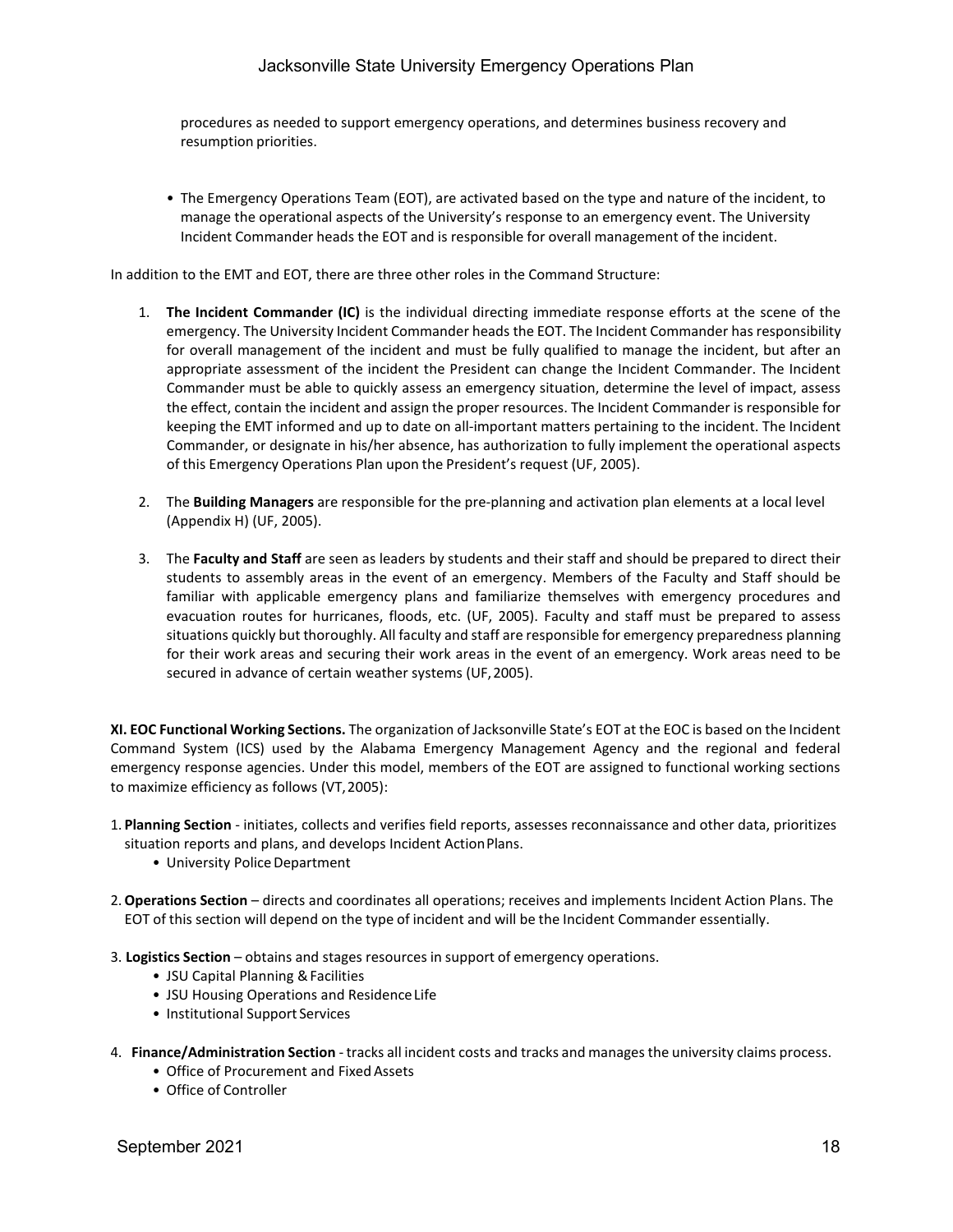# Jacksonville State University Emergency Operations Plan

The Incident Commander will appoint a Section Chief for each Section as appropriate for the type and scale of emergency. **Note that all Sections may not be activated for every emergency.** While this section cannot identify all responsibilities of individual departments in responding to emergencies, it is intended to clarify basic responsibilities. It is expected that the individual department will utilize the University's Emergency Operations plan as a guide and develop department of facility specific plans. Department plans are to be reviewed and updated annually by the Emergency Management Coordinator (UPD) and the Safety Manager (University of South Alabama [USA], 2007).

### **1. Building Managers**

#### a. Emergency Preparedness

- (1) Building plans and building evacuation information shall be distributed to all employees and practice drills are recommended to be held annually. Contact the University Police for assistance with conducting drills (USA, 2007).
- (2) Time should be allowed for training employees in emergency response such as fire extinguisher usage, first aid, CPR and building evacuation procedures (USA, 2007).

b.During an Emergency/Disaster (USA,2007).

- (1) **Contact University Police (5050)** immediately in an emergency and provide support as needed.
- (2) Inform all employees and students in their area of the emergency or event and direct their response activities as they relate.
- (3) Evaluate the impact that the emergency has on their service or activity and take appropriate actions. This may include ceasing operations and initiatingevacuation.
- (4) Maintain emergency telephone communications with representatives from their area or from an alternate location if necessary.

#### **2. Faculty and Staff Supervisors**

- a. Educate their employees concerning University emergency procedures as well as evacuation procedures for their building and/or areas. It is difficult to drill students on fire safety or building evacuation, so it is essential to have the staff and faculty clearly informed of their duties to (USA, 2007):
	- (1) Understand how to and when to activate a fire pull station or evacuation bell signal; specifically, what is to be done by staff and faculty to get everyone out safely and away from the building. Important: Inform all students, staff and faculty to strictly follow building evacuation guidelines during an emergency and to report to their designated assembly area outside the building. Assembly areas must not interfere with emergency responders or put evacuees at risk. Conduct roll call to determine if all evacuees have safely exited the building.
	- (2) Inform their students and/or staff of the emergency and initiate emergency procedures as outlined in this guide.
	- (3) Assist with inspecting their assigned building, facility, or area in order to determine the impact an incident could have on their facility. Report all safety hazards to University Police. Work orders that reduce hazards and can minimize accidents should be promptly submitted to Capital Planning & Facilities.
	- (4) During a bomb threat a supervisor or employee familiar with the work area may be required to assist University Police and Law Enforcement with surveying for unusual packages or explosive devices.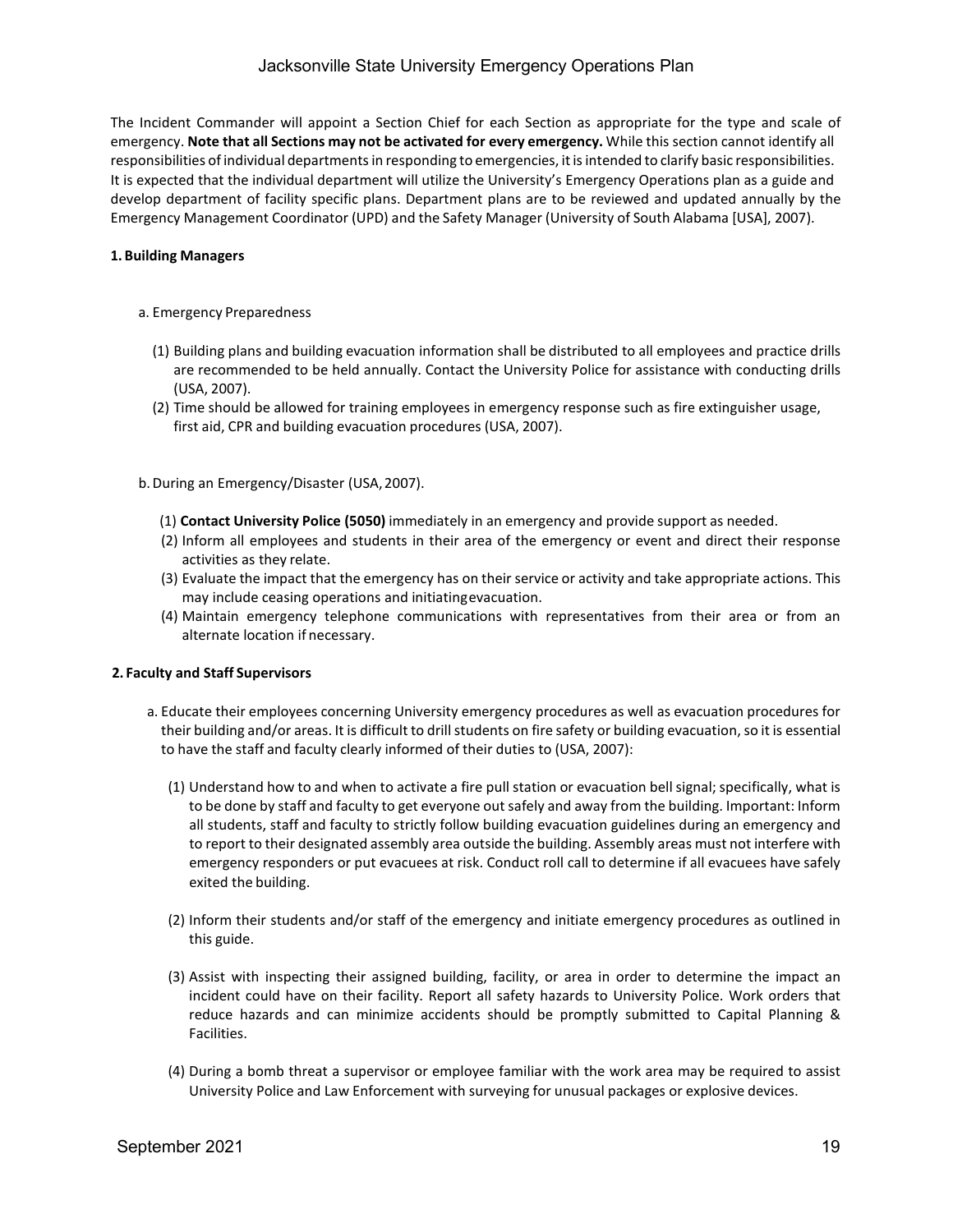**XII. Continuity of Operations (VT, 2005).** Advance prioritization of critical operations and services is essential to assuring that the university's response to an emergency is in the best interests of the organization as a whole and to the community it serves, and that critical functions are maintained throughout the course of an incident. The Executive Management Team (EMT) will determine broad university priorities for restoration of operations and services and communicate these priorities to the EOC. Recovery priorities should be established as follows:

- Immediate recovery (true continuity) is essential
- Recovery required within 24 hours
- Recovery required between 24 and 72 hours
- Recovery not required within 72 hours

Continuity of operations planning encompasses three areas of focus:

- 1. Planning and organizing the emergencyresponse.
- 2. Identifying and mitigating areas ofvulnerability.
- 3. Advance prioritization of business continuity and business recovery concerns.

It is recommended that the EMT periodically review and update emergency response and business continuity and recovery plans. It is also recommended that the EMT periodically test these plans to assure they adequately address the critical functions and services of the departments covered by the plan. Testing could include performing a tabletop exercise orsimulation. The Emergency Management Coordinator will assist with conducting these exercises upon request from the EMT.

Individual departments/building managers are expected to include continuity of operations plans (Appendix E) to safeguard their essential programs and records, and to involve appropriate academic, administrative and/orfinancial personnel in the planning process. Instructions for developing these plans are contained in Appendix E. Business resumption procedures should be practiced as a part of annual emergency exercises.

The planning process is based on the following core activities:

- 1. Identification of local mission critical processes, based on the primary mission(s) and business function(s) of each department/building.
- 2. Development of procedures for recovering all or part of the highest priority functions, given specific failure scenarios and time horizons.
	- Determination of whether each process could be suspended or degraded—or whether it must be fully functional—and the timeframe in which this must be accomplished.
	- Identification of alternate work sites or other temporary facilities for the most critical functions.
	- Ongoing back up of critical data and protection of critical equipment.
- 3. Assignment of local business recovery roles, responsibilities, and authority.
- 4. Procedures for recovering impacted operations quickly, and strategies for providing programs and services under various emergency conditions.
- 5. Criteria for returning to normal businessoperations.

**XIII. Plan Development and Maintenance (VT, 2005).** Jacksonville State University Police Department is responsible for coordinating the preparation and continuous updating of the EOP, and for assuring the compatibility of the plan with similar Federal, State, and local (county and municipal) plans. In addition, UPD will be tasked with the development and maintenance of certain Annexes. Individuals and departments that are specified in the EOP that will play an active role in responding to a campus emergency are expected to prepare and continuously update their area plans as needed to ensure the timely and effective delivery of disaster response and recovery services by that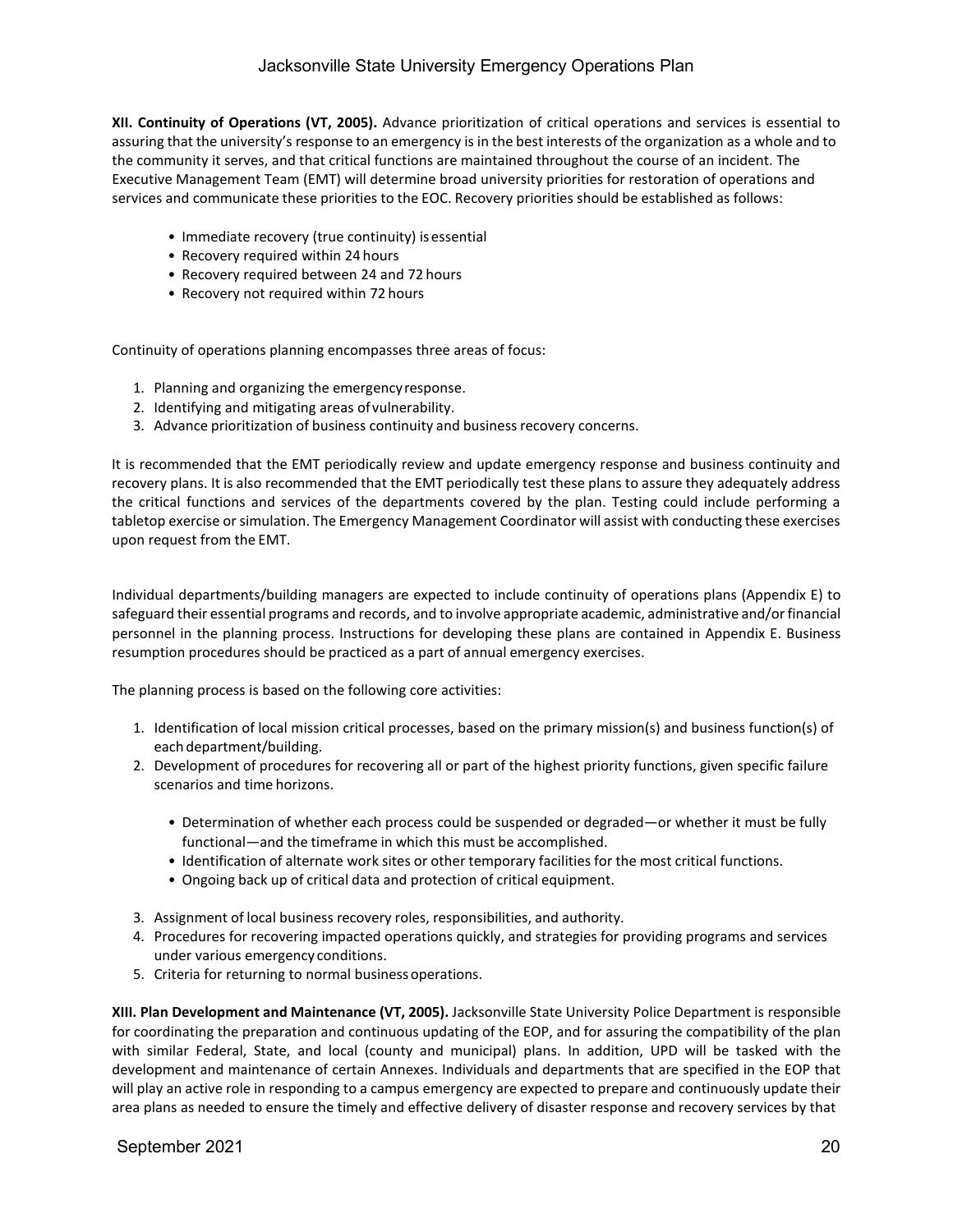organization during a disaster.

When an area plan is updated, a copy shall be submitted to UPD. The EOP and each department/building plan are to be updated as soon as possible after changes in organizational structure or resources occur. As a minimum, this plan and each area plan shall be reviewed annually by the Emergency Management Coordinator and the Safety Manager. Each identified area coordinator will sign and date their respective area plan after the annual review to certify that it is accurate, current and comprehensive.

The plan will be exercised periodically. Results of the exercises will be evaluated and changes to the plan made as deemed appropriate to keep the plan current and effective.

- A. **Revisions.** Revisions to the basic plan will be distributed by UPD to all parties that hold controlled copies. A record of revisions shall be maintained by UPD and placed in the front of the EOP. The basic plan will be made available via electronic access.
- B. **Supporting Plans and Procedures.** The Emergency Response Plan provides the framework for response and recovery including general task assignments. Specific building plans are prepared by campus building managers to detail response to disaster events affecting their building. These managers are responsible for developing standard operating procedures necessary to support the basic plan and for annually updating their plans as needed. UPD is responsible for developing mutual aid agreements or other support methods with agencies outside of the university for disasterresources.
- C. **Program Administration.** Jacksonville State University's EMT has overall responsibility for policy decisions affecting pre-disaster activities, emergency operations and recovery operations of all divisions, as well as the coordination of emergency support provided by other Federal, State and local agencies. The President of the University is responsible to the EMT as their representative and represents the EMT while directing and supervising all activities of the university during pre-disaster and recovery phase operations. The President is responsible for assuring that an adequate Emergency Operations Plan is maintained.
- D. **Building Planning.** Departmental/building manager Emergency Operations Plans are prepared by the individual campus departments/building managers (see Appendix H) to detail response by on-site personnel to such localized events as fires, bomb threats, hazardous materials incidents, etc., on the premises. A template to assist departments with the development of these plans can be downloaded and is also located in Appendix E.
- E. **Exercises and Training.** Trained and knowledgeable personnel are essential for the prompt and proper execution of Jacksonville State University's EOP and sub-plans. JSU will ensure that all response personnel have a thorough understanding of their assigned responsibilities in a disaster situation, as well as how their role and responsibilities interface with the other response components of the EOP. All personnel will be provided with the necessary training to execute those responsibilities in an effective and responsible manner. Training will generally be coordinated byUPD.

Exercises will be conducted as needed to allow all persons involved in emergency response to practice their roles and to better understand emergency operations and their responsibilities under emergency conditions. **University**wide exercises will be held at least once per year, and will consist of tabletop, practical and full-scale staged events **as deemed appropriate.** Such exercises will be coordinated by UPD. Smaller-scale exercises will also be held as needed to allow defined work groups to practice their functional roles under emergency conditions.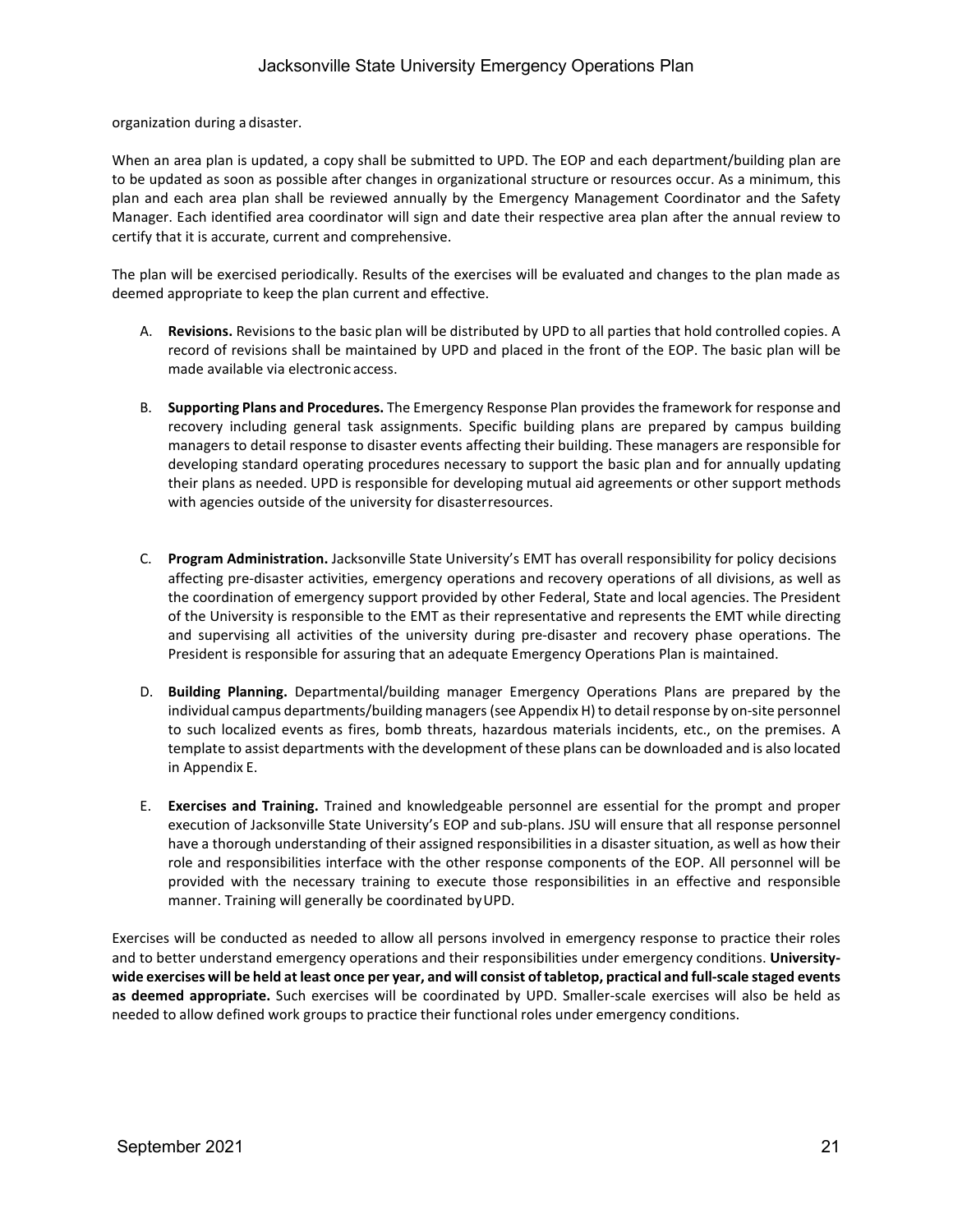# **Appendix A: Hazard, Risk and Vulnerability (HRV) Assessment**

|                                 | Probability | Probability   | Probability | Human  | Property | <b>Business</b> |
|---------------------------------|-------------|---------------|-------------|--------|----------|-----------------|
| Hazard/Threat*                  | <b>HIGH</b> | <b>MEDIUM</b> | LOW         | Impact | Impact   | Impact          |
|                                 |             |               |             |        |          |                 |
| Severe Weather                  |             |               |             |        |          |                 |
| Major Structure Fire            |             |               |             |        |          |                 |
| <b>Hazardous Materials</b>      |             |               |             |        |          |                 |
| Release                         |             |               |             |        |          |                 |
| Successful Cyber Attack         |             |               |             |        |          |                 |
| <b>Infectious Disease</b>       |             |               |             |        |          |                 |
| <b>Domestic Terrorism</b>       |             |               |             |        |          |                 |
| Civil Disturbance               |             |               |             |        |          |                 |
| <b>Mass Casualties Incident</b> |             |               |             |        |          |                 |
| <b>Major Utility Failure</b>    |             |               |             |        |          |                 |
| Earthquake                      |             |               |             |        |          |                 |
| <b>International Terrorism</b>  |             |               |             |        |          |                 |

# *\* Not in ranked order of probability or likely occurrence. Probabilities and related impacts are based on current trends and similar occurrences in other jurisdictions.*

# **Description of Hazard or Threat**

Hazards and threats included in this document are a listing of various hazards, man-made, technological, and weather related that could impact Jacksonville State University (JSU) community. This list is not all inclusive of all the hazards and threats that could impactJSU.

**Severe Weather** (*Includes tornadoes, hurricanes, flooding, and lightning*) **Historical:**

**Tornadoes** - 1884-2018 - Calhoun County- Nearly a tornado every other year

2018, 2001, 1994, 1961, 1929, 1884- actual damage in Jacksonville, AL

2018 and 1961 - Most damage was on JSU campus where several buildings were severely damaged and numerous automobiles overturned.

**Flooding** -1995 - Hurricane Opal caused flooding on Forney Ave from Salls Hall area past Campus Inn Apartments **Probability:** High- Increased hurricane activity in the Atlantic and Gulf regions will likely impact the state of Alabama with potential tornadoes, high winds, and flooding resulting from higher rainfall amounts.

**Mitigation Activities:** JSU Police Department continues to work hard in their efforts to educate, prevent, and improve severe weather safety measures on campus.

# **Major Structure Fire**

**Historical:** There have been actual fires on campus.

**Probability:** High- Fires on campus will continue to occur as the campus continues to grow and attract additional faculty, staff, and students.

**Mitigation Activities:** JSU Department of Safety and Security continues to work hard in their efforts to educate, prevent, and improve fire safety measures on campus.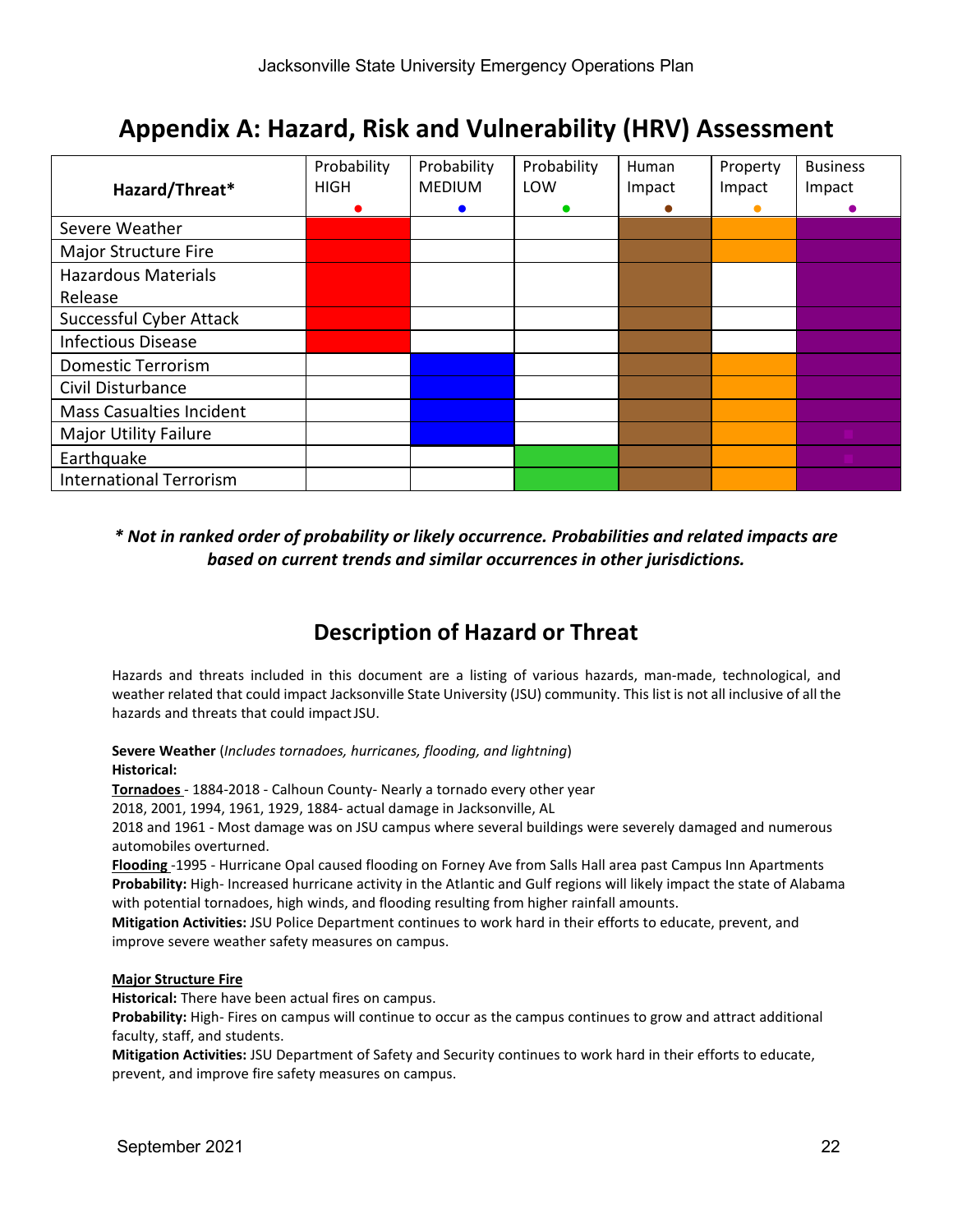### **Hazardous Materials Release or Spill**

**Historical:** Martin Hall lab projects have caused fires in the past

**Probability:** High- This is a likely event due to the nature of research ongoing at JSU in labs on campus. Construction and a possible intentional release (terrorism) could be potential sources of hazardous materials that could threaten JSU's campus.

**Mitigation Activities:** The Safety Manager should be working daily with researchers and with personnel who are responsible for buildings containing hazardous material and /or chemicals. Inspections and continued education programs will help promote a safer environment across campus. If a chemical spill should occur on campus, JSUPD will respond with help from JFD and Calhoun County EMA, who will then contact Calhoun County HAZMAT team.

### **Successful Cyber Attack**

**Historical:** According to JSU's Library Systems Administrator there are many "port probes" that are stopped at the campus firewall, and occasionally there are attempts to guess passwords on the library database authentication system, but very few have any likelihood of success.

**Successful intrusions:** 1997- JSU's web pages were defaced December -2006 - major worm outbreak on campus February- 2007- recurrences of 12-06 worm

**Probability:** High- These attacks will continue and increase in frequency as methods and the technical expertise of the attackers improves.

**Mitigation Activities:** The University must have good information and physical security plans and procedures to prevent or mitigate against a cyber-attack. Preparedness for an information attack requires constant and active vigilance to detect an attack early enough to minimize and mitigate against the consequences. This includes having a highly effective surveillance activity as part of the university's Information Security Plan, user education, an information program in effect which provides the user with the information and awareness to note abnormalities with their equipment and software functioning, and procedures and protocols for immediate reporting to the responsible operational office.

#### **Infectious Diseases:** (*Pandemic Influenza*)

**Historical:** According to the Director of Student Health at JSU, the campus has never experienced an infectious disease outbreak. There have been isolated cases of chicken pox, flu, etc. but no widespread outbreak or pandemic. In 2020 due to the threat of COVID-19, spring and summer classes had to be moved online.

**Probability:** High- Federal and State Public Health officials considersome strains of influenza of pandemic proportion to be probable in the United States. Currently, influenza is primarily spread from human to human through the air. Virus particles are released into the air through coughing and sneezing of persons who are ill with influenza. Crowded conditions in enclosed spaces provide ideal conditions for the spread of influenza.

**Mitigation Activities:** Planning with Public Health and Calhoun County emergency services is ongoing.

### **Domestic Terrorism**

**Historical:** No documented evidence or record involving an incident was found

**Probability:** Medium- Environmental activist groups have struck other campuses around the nation, typically targeting property and not people in their attacks.

**Mitigation Activities:** The Jacksonville State University Police Department (JSUPD) works with other groups on campus (Security, Safety) to curtail possible internal and external threats.

#### **Civil Disturbance/Unruly Protest**

**Historical:** JSU has experienced some protest over the years as well as large civil disturbances as a result of student gatherings and parties held on campus (Fitzpatrick Hall in 1988).

**Probability:** Medium- Nonviolent anti-war and political protests appear to be the trend in our nation today with the ongoing War in Iraq and upcomingelections.

**Mitigation Activities:** Large social gatherings where alcohol might fuel inappropriate or illegal activities could create larger civil disturbances. JSU has revised and improved their emergency preparedness plan to include evacuations.

#### **Mass Casualties Event**

**Historical:** No records exist that detail a mass casualty event occurring on campus.

September 2021 23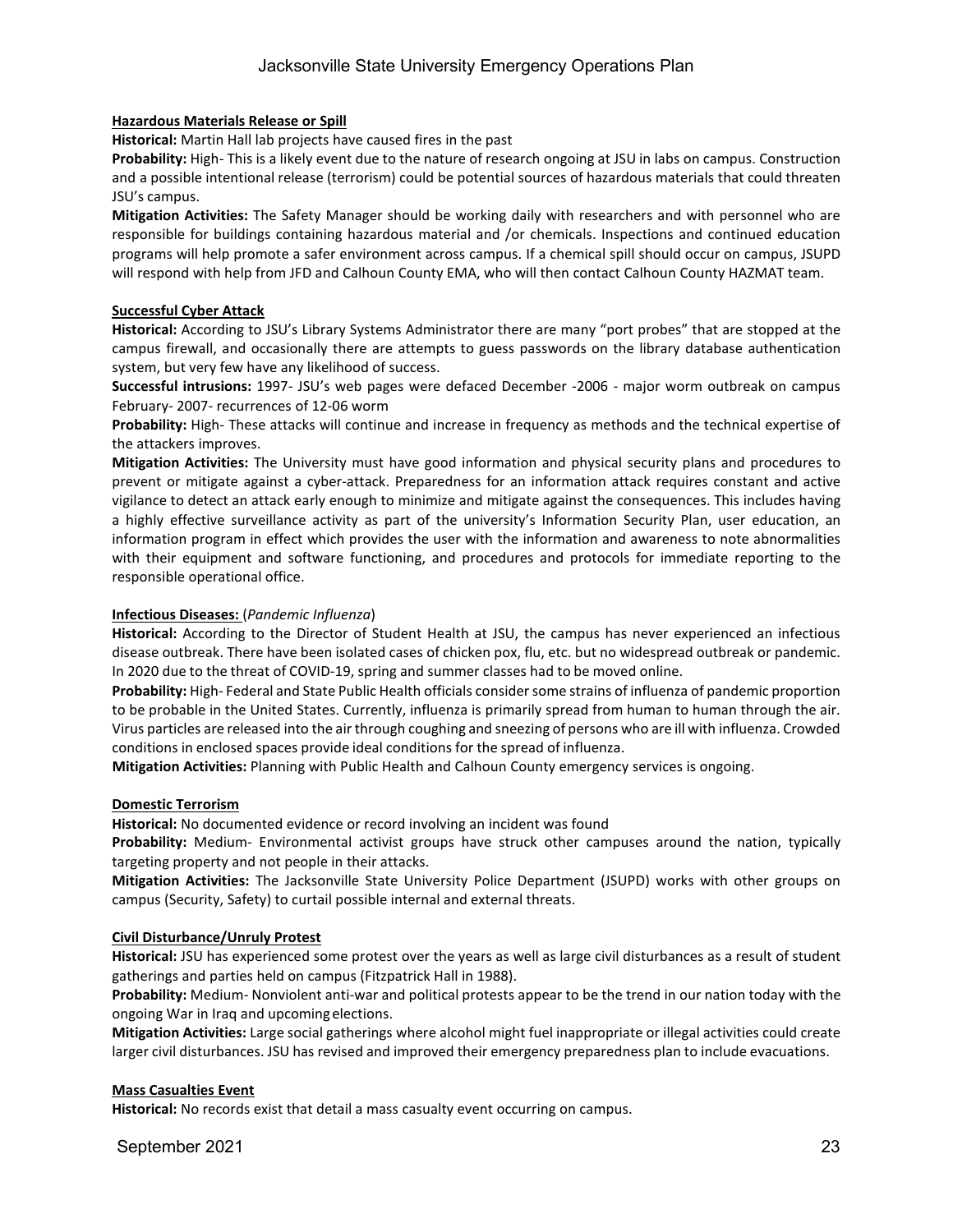**Probability:** Medium- A mass casualty event is defined as any event or disaster where local resources are overwhelmed due to the amount of fatalities caused by a man-made incident or natural disaster.

Threats and incidents such as pandemic flu, a tornado strike on campus, an incident at JSU Stadium, or an act of terrorism could potentially generate a mass casualty event on campus due to our high concentration of faculty, staff, students, and visitors. JSU has a high population density in a relatively small land area which would likely contribute to high casualty numbers should a large-scale disaster occur on campus.

**Mitigation Activities:** Pandemic Influenza planning is ongoing with Public Health and local emergency services. The police/security plan has been revised, and campus notification systems are being researched and evaluated in order to provide the campus community with instant notification and information to reduce panic and promote appropriate responses in the event of anemergency.

# **Major Utility Failure**

**Historical:** JSU and the Calhoun County area have experienced disruptions in utility services due to winter storms (1993), hurricanes (Hurricane Opal), brief repair work, and other accidents that contribute to outages and/or disruption in service.

**Probability:** Medium- Utility failures are unpredictable, but they are generally associated with severe weather, ice storms, and disruptions caused by accidents. There are concerns regarding power grids or water supply systems being targeted that stem from the threat of terrorism.

**Mitigation Activities:** Alternate supplies of water and power need to be considered in planning. Buildings and departments should consider the feasibility of backup generators, fuel sources, and sustainability for critical infrastructure.

# **Earthquake**

**Historical:** Recent seismic activity focused around Northeastern Alabama has sparked concern from many seismologist and emergency management officials regarding the frequency of earthquakes.

April 2003- 25 km (15 miles) ENE of Fort Payne, Alabama- magnitude of 4.6

### **Probability:** Low

**Mitigation Activities:** The JSU EOP has been revised to reflect "Earthquake" emergency procedures. Training sessions conducted by the University contain information on earthquake preparedness and response procedures.

### **International Terrorism**

**Historical:** No direct threats or incidents at JSU have occurred.

**Probability:** Low- Several recent events have occurred at other institutions of higher education which may indicate that colleges and universities have become potential targets for international terrorism. A few recent sample incidents occurring on higher education campuses include:

- October 2005- Oklahoma University "suicide bomber" incident outside a crowded OU football stadium
- September 2005- Arrest and investigation of a University of Memphis student who was inquiring about being a pilot and who has ties to international terrorist organizations
- February 2006- Ricin was discovered in a University of Texasdormitory
- March 2006- American Islamic student at the University of North Carolina who intentionally drove into a group of students for retribution purposes

**Mitigation Activities:** Terrorism from international groups historically involves the targeting of people and buildings, whether political or symbolic, for greatest media and psychological impact. The University Police Department, Safety department, and other campus entities continue to work with our federal, state, and local partners in planning, training, and exercising to help prepare, prevent, respond, and recover from "all hazards" events in a safe and effective manner.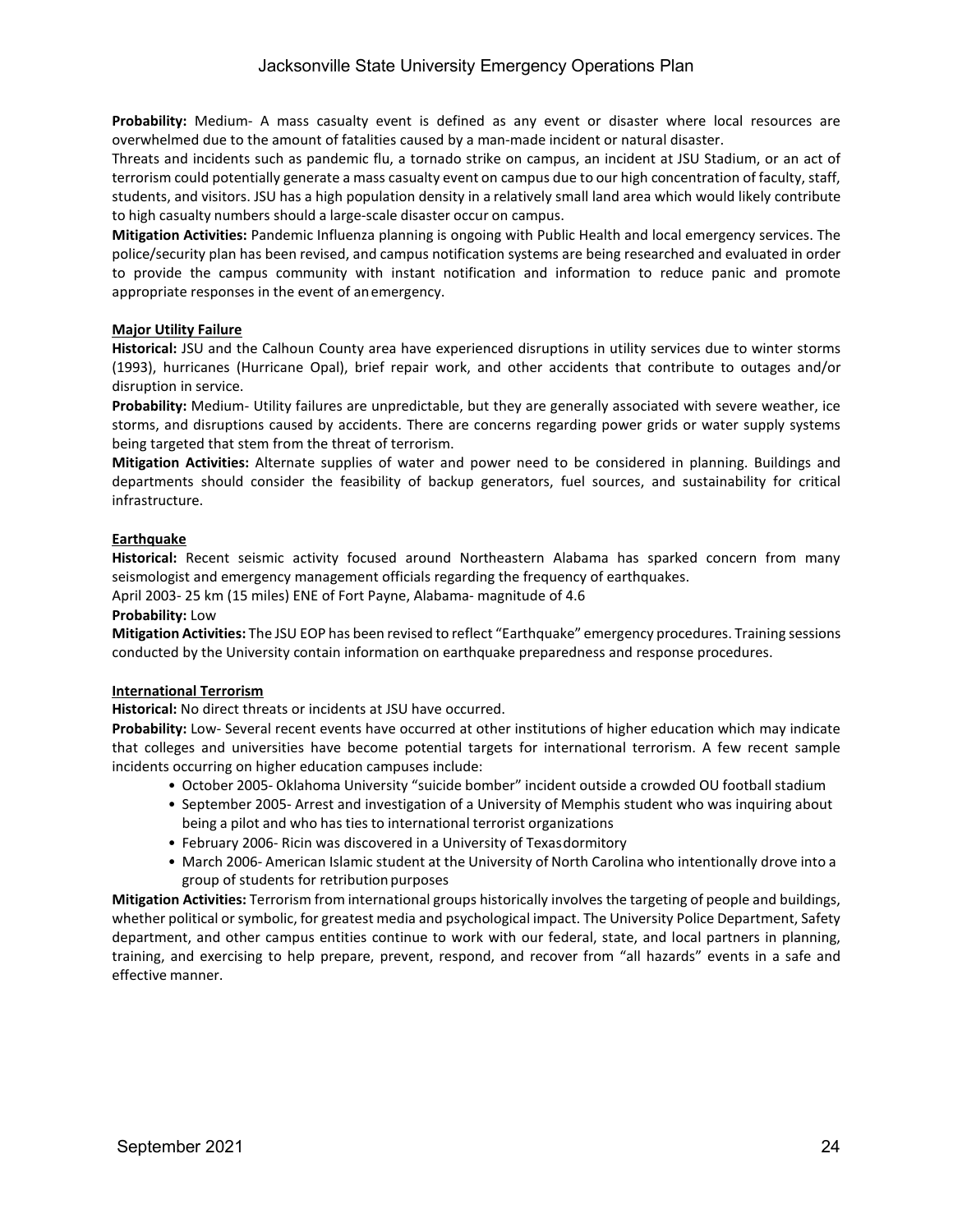# **Appendix B: National Incident Management System (NIMS)**

**I. Purpose.** NIMS is a modular emergency management system designed for all hazards and levels of emergency response. This system creates a combination of facilities, equipment, personnel, procedures, and communication operating within a standardized organizational structure. The system is used by the Department of Homeland Security and throughout the United States as the basis for emergency response management. Use of the NIMS at the University facilitates the University's ability to communicate and coordinate response actions with other jurisdictions and external emergency response agencies. As a management system, NIMS helps to mitigate the incident risks by providing accurate information, strict accountability, planning and cost – effective operations and logistical support for any incident. NIMS can be used on any kind or size of an incident. It can also be used for planned non – emergency events. Some of the kinds of incidents and eventsthat have been managed through NIMS are listed below:

- Fires, HAZMAT, and multi-casualtyincidents.
- Multi-jurisdiction and multi-agency disaster responses (natural disaster, terrorism, civil unrest).
- Search and rescue missions.
- Significant transportation accidents.
- Major planned events, e.g., celebrations, parades,concerts.

#### **II. KEY PRINCIPLES OF NIMS**

- A. Modular response model based on activating only those organizational elements required to meet current objectives.
- B. Common terminology applied to organization elements, position titles, facility designations and resources.
- C. Unified command structure so that organizational elements are linked to form a single overall structure with appropriate span-of-controllimits.
- D. Comprehensive resource management for coordinating and inventorying resources for field responses
- E. Integrated communication so that information systems operate smoothly among all response agencies involved.
- F. Generic positions whereby individuals are trained for each emergency response role and follow prepared action checklists.
- G. Consolidated action plans that contain strategy to meet objectives at both the field response and Emergency Operations Centerlevels.

#### **III. ORGANIZATION.** NIMS is organized around five major management activities.

- A. **Command.** Has overall responsibility at the incident or event. Determines objectives and establishes priorities based on the nature of the incident, available resources and agency policy. In all incidents there is an identified Incident Commander or a unified command team. These have responsibility for overall management of the incident and must be fully qualified to manage the incident.
- B. **Operations.** Develops the tactical organization and directs all resources to carry out the Incident Action Plan.
- C. **Planning.** Develops the Incident Action Plan to accomplish the objectives. Collects and evaluates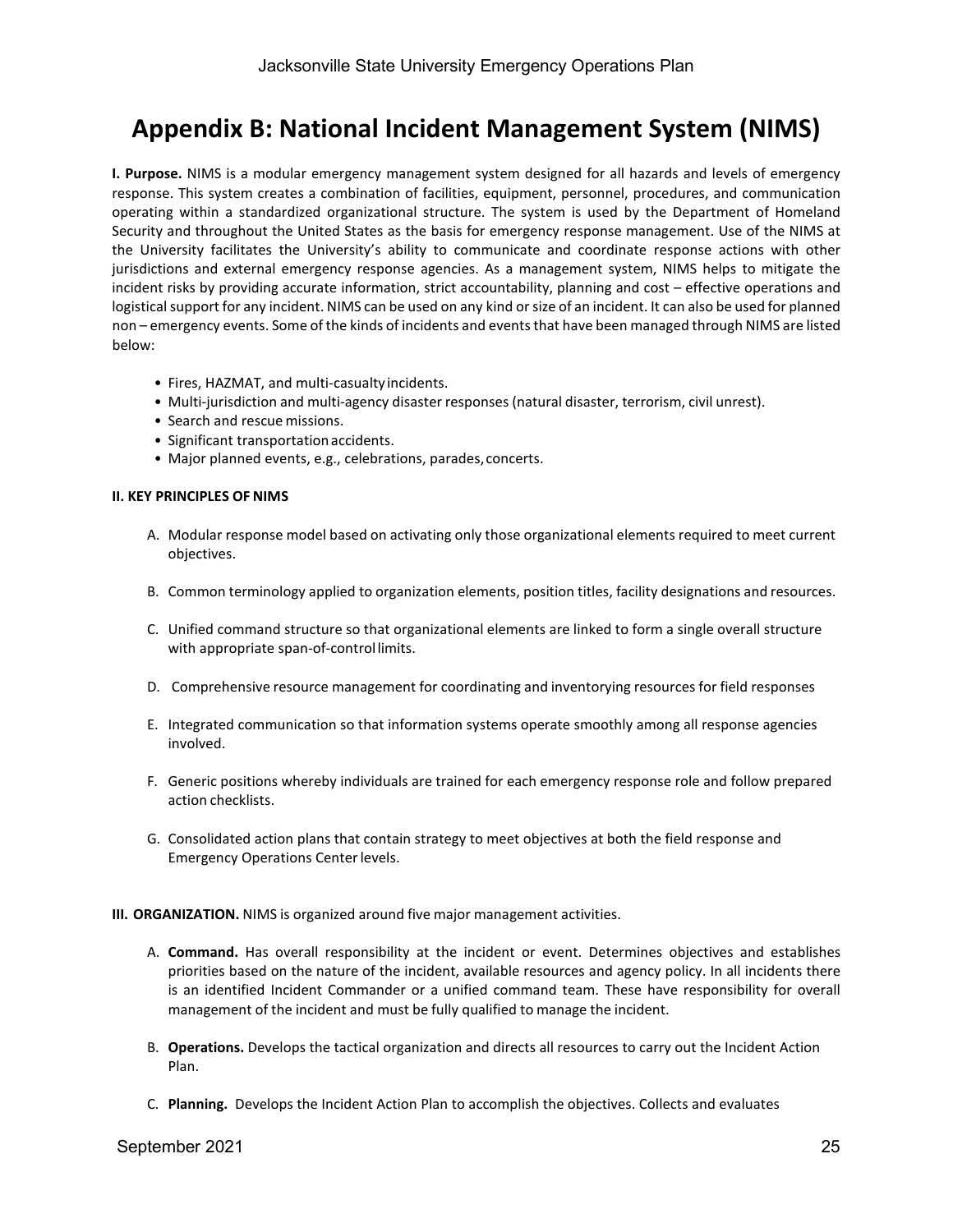information and maintains status of assigned resources.

- D. **Logistics.** Provides resources and all other services needed to support the organization.
- E. **Finance/Administration.** Monitors costs related to the incident, provides accounting, procurement, time recording, cost analysis, and overall fiscalguidance.

On small incidents, the five major activities may be managed by a single individual. Large incidents usually require each of these activities to be established as a separate section within the organization.

Not all sections need to be established within NIMS organization. The Incident Commander will make this decision based on the demands of the incident. Each of the primary Incident Command System sections may be further subdivided as reflected in the organization chart.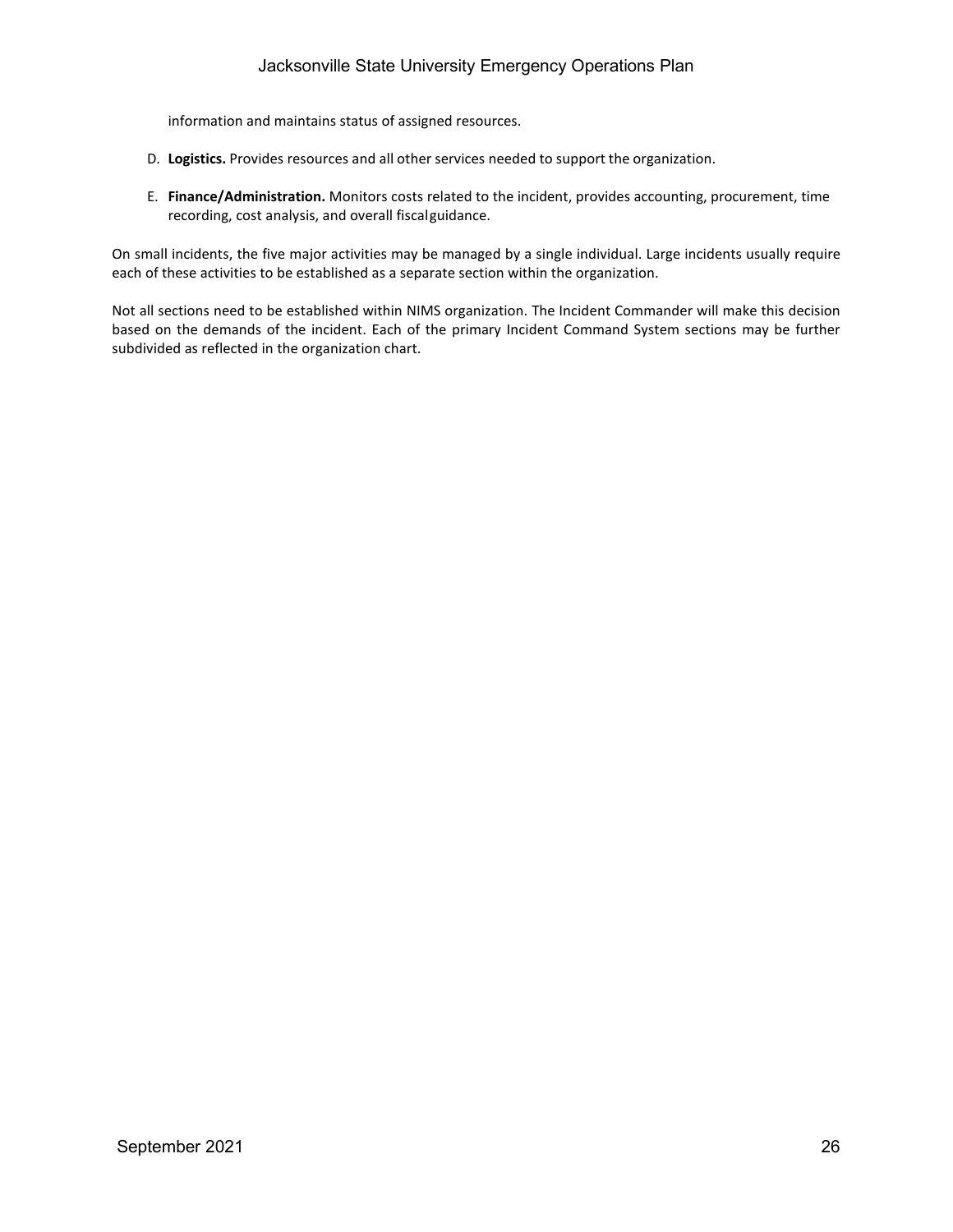# **Exhibit Components of National Incident Management System**

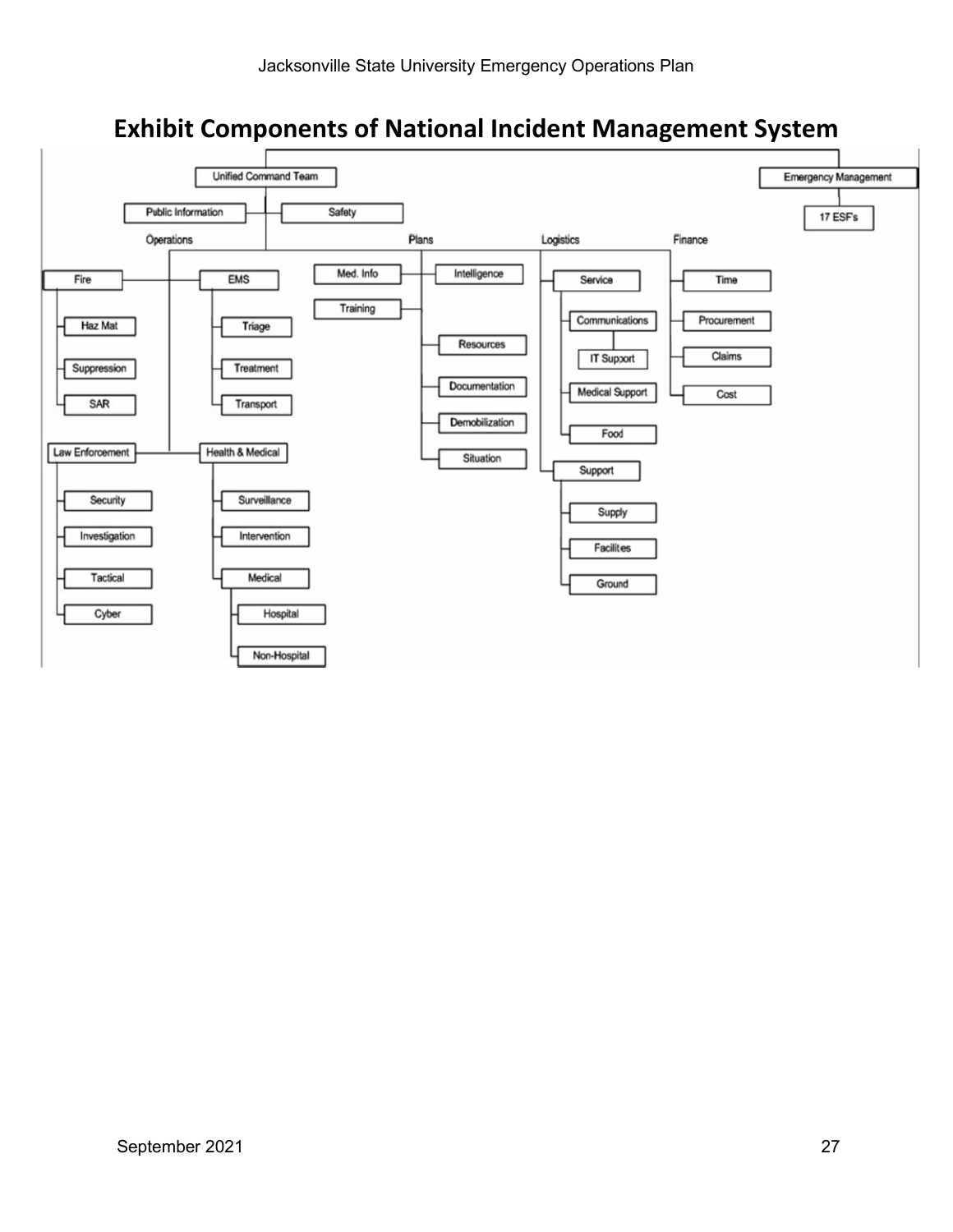# **Appendix C: Emergency Protocols**

The following protocols have been developed to assist the University community in handling emergencies. Please read through these protocols and note the appropriate office to contact in case of emergency

| <b>EVENT</b>                                 | <b>RESPONSIBLE</b><br><b>DEPARTMENT</b> | <b>ACTIONS</b>                                                                                                                                                                                                                                                                                                                                                                                                                        |
|----------------------------------------------|-----------------------------------------|---------------------------------------------------------------------------------------------------------------------------------------------------------------------------------------------------------------------------------------------------------------------------------------------------------------------------------------------------------------------------------------------------------------------------------------|
| <b>Blood and Body Fluid</b><br><b>Spills</b> | JSU Housekeeping                        | Contact with blood or body fluid should be avoided if<br>possible. Exposure means any specific eye, mouth,<br>mucous membrane, or non-intact skin contact with blood<br>or other potentially infectious materials. Contact JSU<br>Housekeeping for cleanup.                                                                                                                                                                           |
| <b>Bomb Threats</b>                          | <b>UPD</b>                              | All bomb threats are to be taken seriously. The majority<br>of threats are made with the intent of disrupting normal<br>business.<br>However, every bomb threat will be considered real until<br>investigated. Contact UPD immediately. UPD may<br>recommend closing part or all of campus. (Review Hazard -<br>Specific Appendix O: Bomb Threat.)                                                                                    |
| <b>Catastrophic Emergency</b>                | <b>UPD</b>                              | In the event of an accident, widespread illness, or act of<br>violence resulting in serious injury or unexpected death of<br>a member of the campus community, the designated<br>University administration, once contacted, will determine<br>campus status (remain open or close) and begin the<br>notification process. UPD may recommend closing campus<br>if a dangerous situation exists. Initiate Emergency<br>Operations Plan. |
| <b>Emergency Operations</b><br>Response      | <b>UPD</b>                              | The Emergency Operations Plan is designed to provide<br>information on how the campus will respond to a wide<br>variety of emergency situations.                                                                                                                                                                                                                                                                                      |
| <b>Demonstrations and</b><br><b>Rallies</b>  | <b>UPD</b>                              | JSU policy allows members or groups within the campus<br>community to express their views on a particular issue or<br>cause.<br>Demonstrations and rallies, however, should not interfere<br>with the operations of the institution. Prior approval for<br>such events must be made through JSU administration<br>and UPD.                                                                                                            |
| <b>Emotional Distress</b>                    | JSU Counseling                          | The JSU Counseling Center provides counseling for all<br>members of the campus community and for all levels of<br>emotional distress. Counselors should be contacted<br>directly by the concerned person.                                                                                                                                                                                                                             |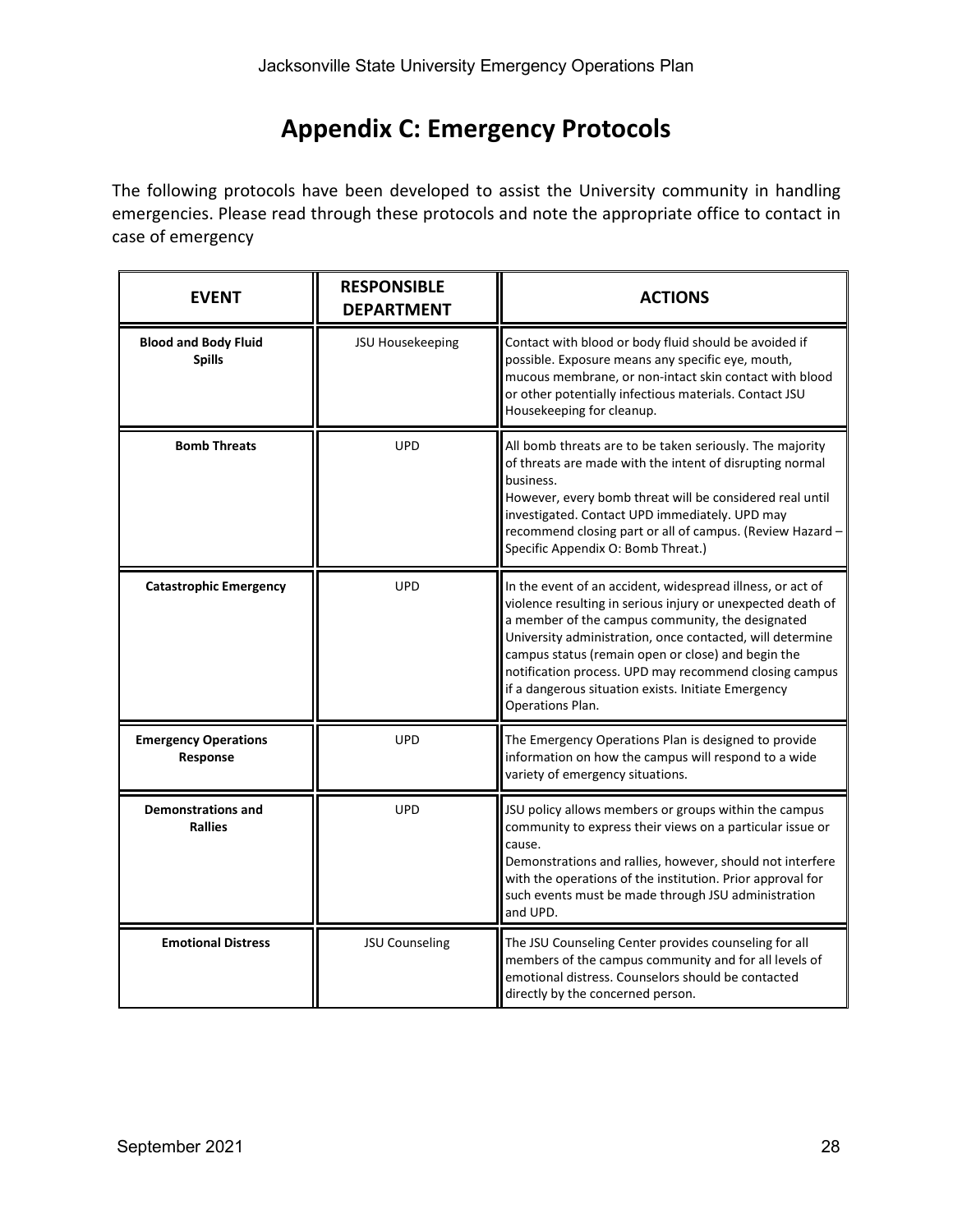| Fire Emergencies - Non-<br><b>Residential Facilities</b>   | <b>UPD</b>                              | All fire alarms are to be taken seriously.<br>Evacuation of the facility is mandatory until the<br>signal to re-enter has been given by the fire<br>department or UPD.                                                                                                                                                                                                                                                     |
|------------------------------------------------------------|-----------------------------------------|----------------------------------------------------------------------------------------------------------------------------------------------------------------------------------------------------------------------------------------------------------------------------------------------------------------------------------------------------------------------------------------------------------------------------|
| <b>Fire Emergencies -</b><br><b>Residential Facilities</b> | <b>UPD</b>                              | University policy requires building occupants to<br>immediately evacuate in the event of fire alarm<br>activation or during any other emergency that<br>requires evacuation. However, there may be<br>other emergency situations in which you may be<br>required to decide on a course of action to<br>protect yourself and the other members of your<br>classroom or apartment.                                           |
| <b>Hazardous Materials</b>                                 | <b>UPD</b>                              | Protocols are EVACUATION; then call the JSU<br>Maintenance/UPD/Jacksonville City Fire Rescue<br>and follow their directions.                                                                                                                                                                                                                                                                                               |
| <b>Lock Emergency</b>                                      | Capital Planning &<br><b>Facilities</b> | The JSU Locksmith is located in JSU<br>Maintenance; UPD will assist when a door is not<br>securable as a result of a lock malfunction.                                                                                                                                                                                                                                                                                     |
| <b>Major System Failure</b>                                | Capital Planning &<br><b>Facilities</b> | Report any system failure immediately to the<br>Capital Planning & Facilities. This includes<br>electric, heat, central air conditioning, gas leaks,<br>and water/sewer. All reasonable efforts will be<br>made to provide temporary service until<br>permanent repairs are made. If the safety of the<br>building occupants cannot be assured, senior<br>management will be consulted for the relocation<br>of occupants. |
| <b>Network or Computer</b><br><b>System Outage</b>         | Information<br>Technology               | Report the outage to Information Technology.<br>Computer services will be restored as soon as<br>possible.                                                                                                                                                                                                                                                                                                                 |
| <b>Medical Emergencies</b>                                 | <b>UPD</b><br><b>Health Center</b>      | Request medical assistance through<br>UPD/Jacksonville Fire/911. Local EMS will be<br>requested in the event of injury or illness. Local<br>EMS will determine if a patient should be<br>transported.                                                                                                                                                                                                                      |
| <b>Sexual Assault</b>                                      | <b>JSU Counseling</b><br><b>UPD</b>     | For students who are victims of sexual assault,<br>UPD will be notified as well as JSU counseling<br>services. JSU offers emotional support and<br>access to legal information. All University<br>services and procedures provided to sexual<br>assault victims are as confidential as possible.                                                                                                                           |
| <b>Violence or Criminal</b><br><b>Behavior on Campus</b>   | <b>UPD</b>                              | You should be alert to suspicious situations and<br>promptly report threatening, violent or criminal<br>behavior to the University Police.                                                                                                                                                                                                                                                                                 |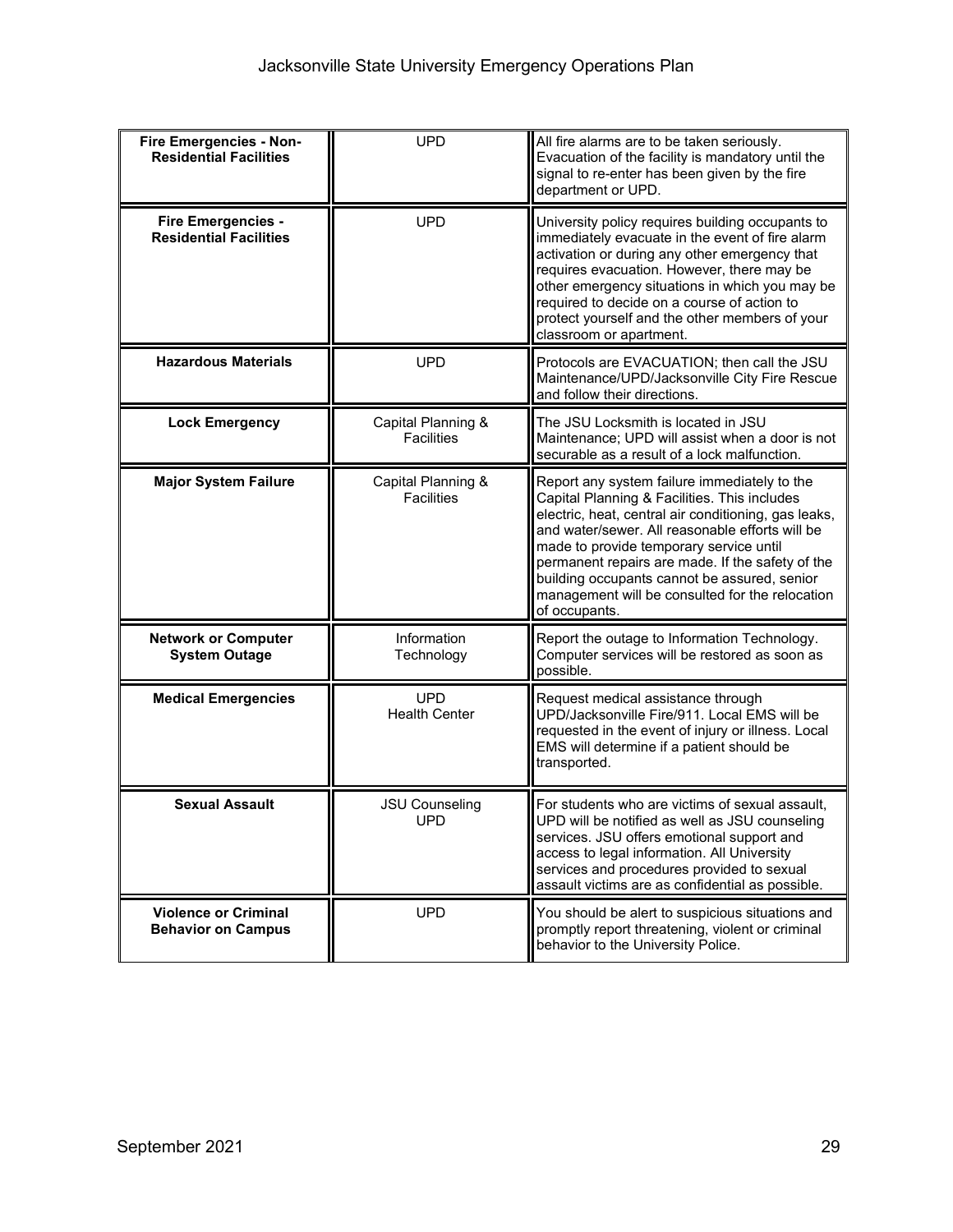# **Appendix D: JSU Alert System**

# **Messages and Their Explanation**

- JSU Police Department sends messages for emergency purposesonly.
- Emergency messages are sent via phones, cell phones, email, JSU Twitter, JSU Facebook, and the JSU News Digest.
- Emergency messages should produce immediateaction.
- Messages and their meaning are shownbelow.
- Follow-up messages may be sent.

| <b>Emergency Message</b>                                                                                                                                                                 | <b>Explanation of Message</b>                                                                                                                                                                                                                                                                                                                                                                                                                                                            |
|------------------------------------------------------------------------------------------------------------------------------------------------------------------------------------------|------------------------------------------------------------------------------------------------------------------------------------------------------------------------------------------------------------------------------------------------------------------------------------------------------------------------------------------------------------------------------------------------------------------------------------------------------------------------------------------|
| <b>Active Threat to Campus:</b><br>There is an active threat event at<br>. Execute your active threat<br>response plan. Additional details willfollow.                                   | There is a very serious emergency on campus. Do not<br>enter the campus. Classes and all activities are<br>cancelled. There is a serious threat to your safety on<br>the campus. Please see Appendix K for more<br>information (pg. 47).                                                                                                                                                                                                                                                 |
|                                                                                                                                                                                          |                                                                                                                                                                                                                                                                                                                                                                                                                                                                                          |
| <b>Emergency Evacuation:</b><br>Due to an emergency situation, everyone is<br>asked to safely vacate the JSU main<br>campus. Additional details will follow                              | The immediate and urgent movement of people<br>from the JSU main campus or specific area away<br>from a hazard. Please see Appendix I for more<br>information (pg. 43).                                                                                                                                                                                                                                                                                                                  |
| <b>Emergency Evacuation for Specific Area or</b><br><b>Building:</b><br>Due to an emergency situation, everyone is<br>asked to safely vacate<br>Additional details will follow.          | The immediate and urgent movement of people from a<br>building or specific area away from a hazard. Please<br>see Appendix I for more information (pg. 43).                                                                                                                                                                                                                                                                                                                              |
| Tornado Warning:<br>A tornado warning has been issued for<br>Calhoun County. Please take appropriate<br>safety measures and tune to your local<br>media source for updates.              | A tornado has been sighted by spotters or indicated on<br>radar and is occurring or imminent in the Calhoun<br>County area. Seek cover in basement of buildings.<br>Salls Hall Basement and Leone Cole Auditorium may<br>be opened for cover also, if this text is received. Please<br>see Appendix L for more information (pg. 50).                                                                                                                                                     |
| <b>Severe Weather Warning:</b><br>Calhoun County has been placed under a<br>severe weather warning. Please tune to<br>your local media source for updates and<br>changes to the weather. | A severe weather warning has been issued for<br>Calhoun County indicates that a particular weather<br>event is imminent or occurring. Warnings are issued<br>for significant weather events which will pose a risk to<br>life and property. Warnings are issued up to 48 hours<br>in advance with forecaster confidence of at least 80%.<br>This includes warnings for thunderstorms, severe<br>winds, blizzards, tornados, etc.<br>Please see Appendix L for more information (pg. 50). |
| <b>JSU Phone Outage:</b><br>There is a temporary phone outage at the<br>University Police Department. If you need to<br>contact UPD, please call 256-689-2018.                           | The landline phones of JSU are not working therefore<br>you should call JSU Police Department at 256-689-<br>2018 for ALL emergencies until you receive a text from<br>UPD stating the phone lines are operational.                                                                                                                                                                                                                                                                      |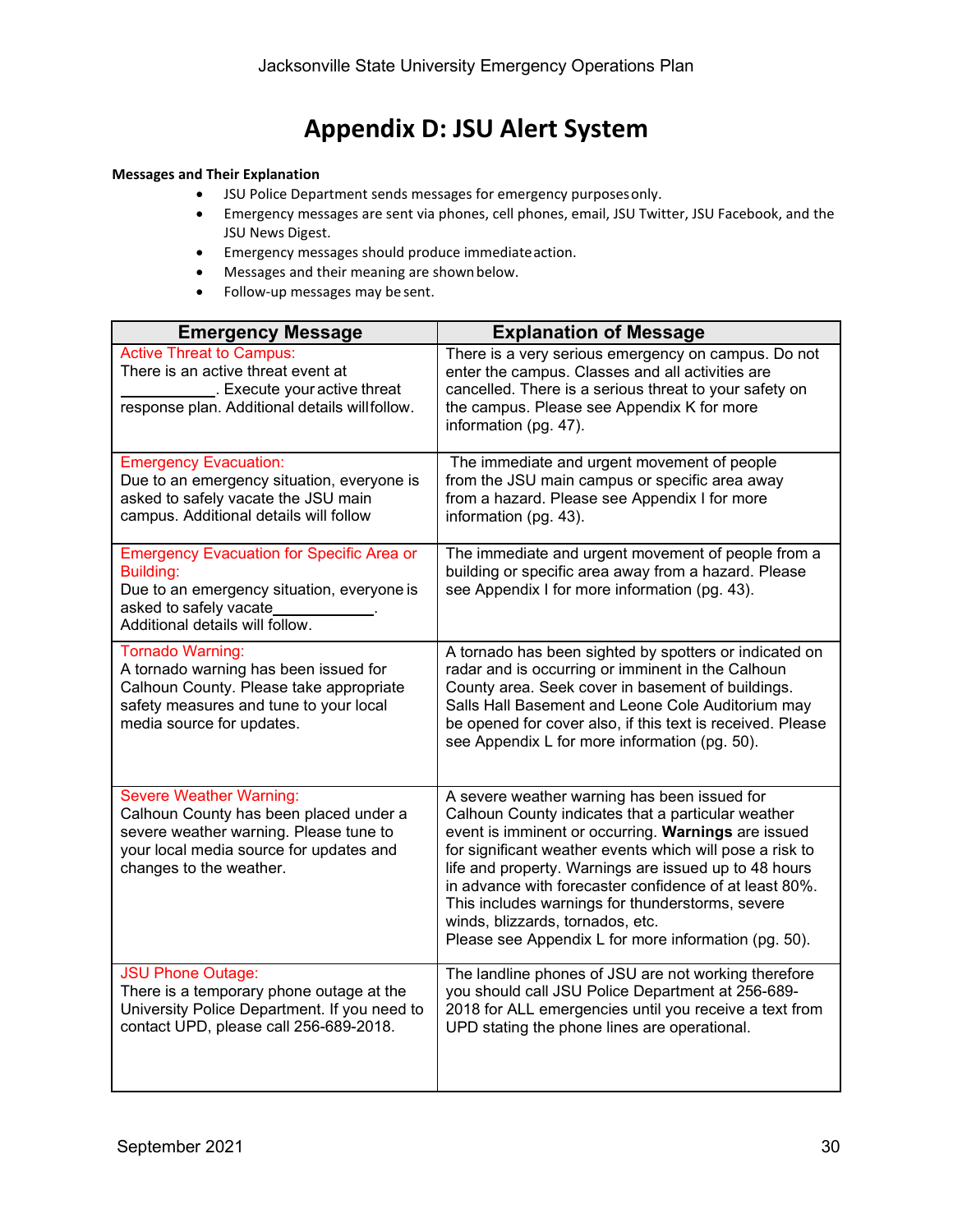| <b>University Closure:</b><br>Jacksonville State University is suspending<br>all operations and is closed. All classes are<br>cancelled. Monitor the JSU homepage for<br>further details. | Jacksonville State University is closed/classes<br>cancelled for the date and time received within the text.<br>Please note that all essential employees and Building<br>Managers must coordinate with your supervisor/Dean,<br>before leaving the campus. |
|-------------------------------------------------------------------------------------------------------------------------------------------------------------------------------------------|------------------------------------------------------------------------------------------------------------------------------------------------------------------------------------------------------------------------------------------------------------|
| All Clear:<br>At this time the threat to Jacksonville State<br>University has passed. Please continue to<br>monitor your local media sources for further<br>updates.                      | This message is sent when the emergency condition is<br>over.                                                                                                                                                                                              |
| <b>Test Message:</b><br>This is a test from Jacksonville State<br>University's emergency alert notification<br>system. This is only a test. No action is<br>required.                     | This test message will be sent when the system is<br>tested. This will be at least once per quarter or more<br>frequently as needed.                                                                                                                       |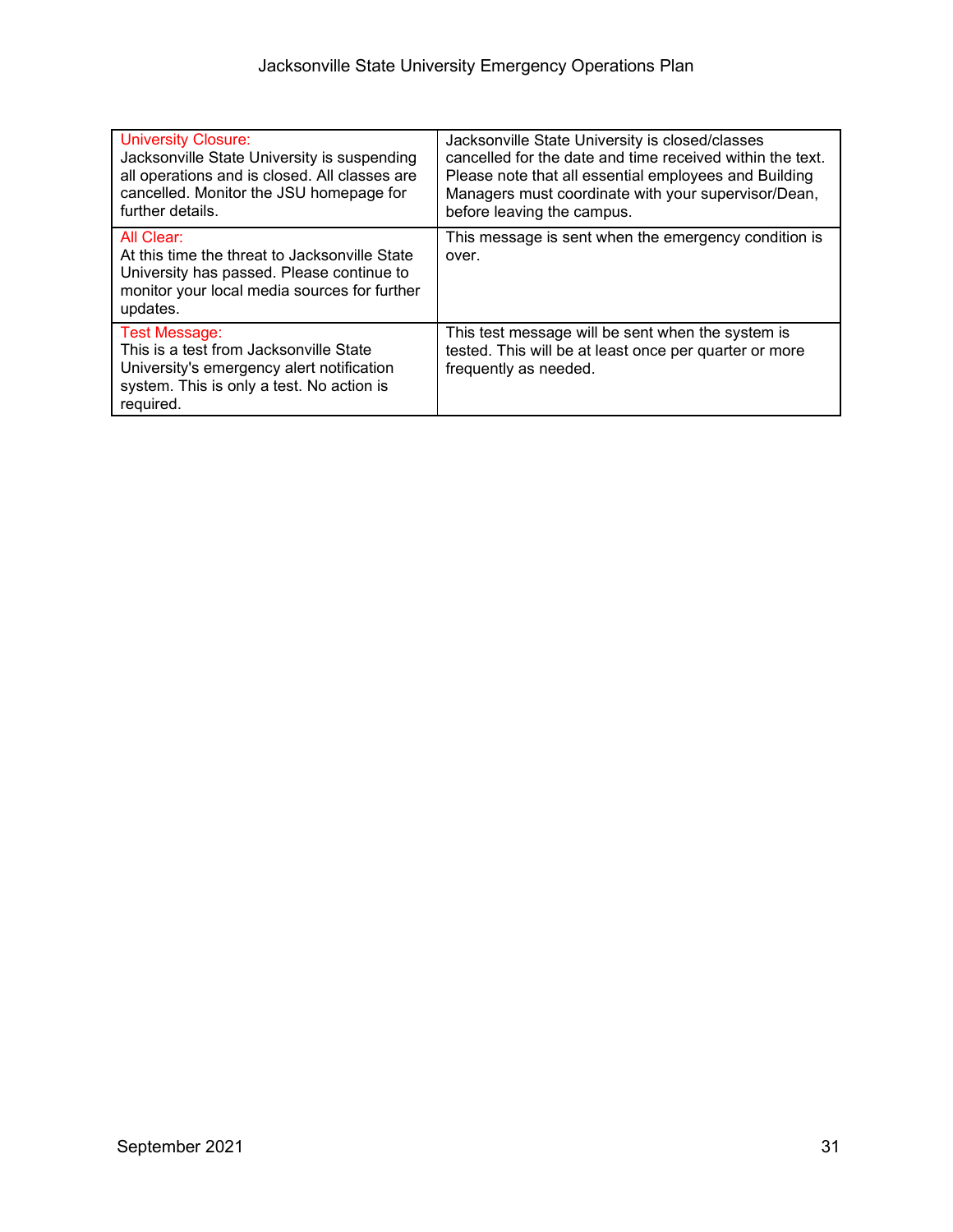# **Appendix E: Individual Building Plans**

**I. Requirement of Specialized Plans.** Specialized plans prepared by any University Unit shall be consistent with the guidelines established in this Emergency Operations Plan. Each Unit shall, as appropriately directed, execute that portion of their specialized plan that may be required to assure optimum endurance and rapid recovery from the effects of an emergency. **EOT (The Emergency Operations Team) members and Building Managers** shall at a minimum develop and maintain procedures to accomplish the following:

A. Identify the individuals and alternates to whom the specific responsibilities are assigned;

- 1. Unit Plan Execution / Emergency Response.
- 2. Unit Plan Maintenance all Units are required to annually provide the EMS with any changes to the plan.
- 3. Identify a Unit Plan Emergency OperationsTeam.
- B. Develop procedures for communicating within theUnit.
	- 1. Current emergency call roster for the TeamMembers.
	- 2. Contact list for all Unit Faculty and Staff.
- C. Identify all life safety threats. Be certain that all faculty and staff review and understand the safety procedures defined in the Incident ResponsePlan.
- D. Identify important assets and how to protect them in an emergency situation.
	- 1. Assets include physical items of value and data information.
	- 2. Assign individuals (or other units) to secure physicalassets.
	- 3. Assign individuals to be responsible for vitalrecords.
	- 4. Assist with building content damage assessments.
- E. As appropriate identify disaster-specific Response Plansto maintain and restore services that are critical to the University.
- F. Identify and document (contact names, location, telephone numbers, email address, etc.) subcontractors, suppliers and service providers that may be needed in an emergency situation.
- G. Identify critical reliance on otherUnits.
- H. Provide training for new hires as necessary.
- I. Communicating assignments to allemployees.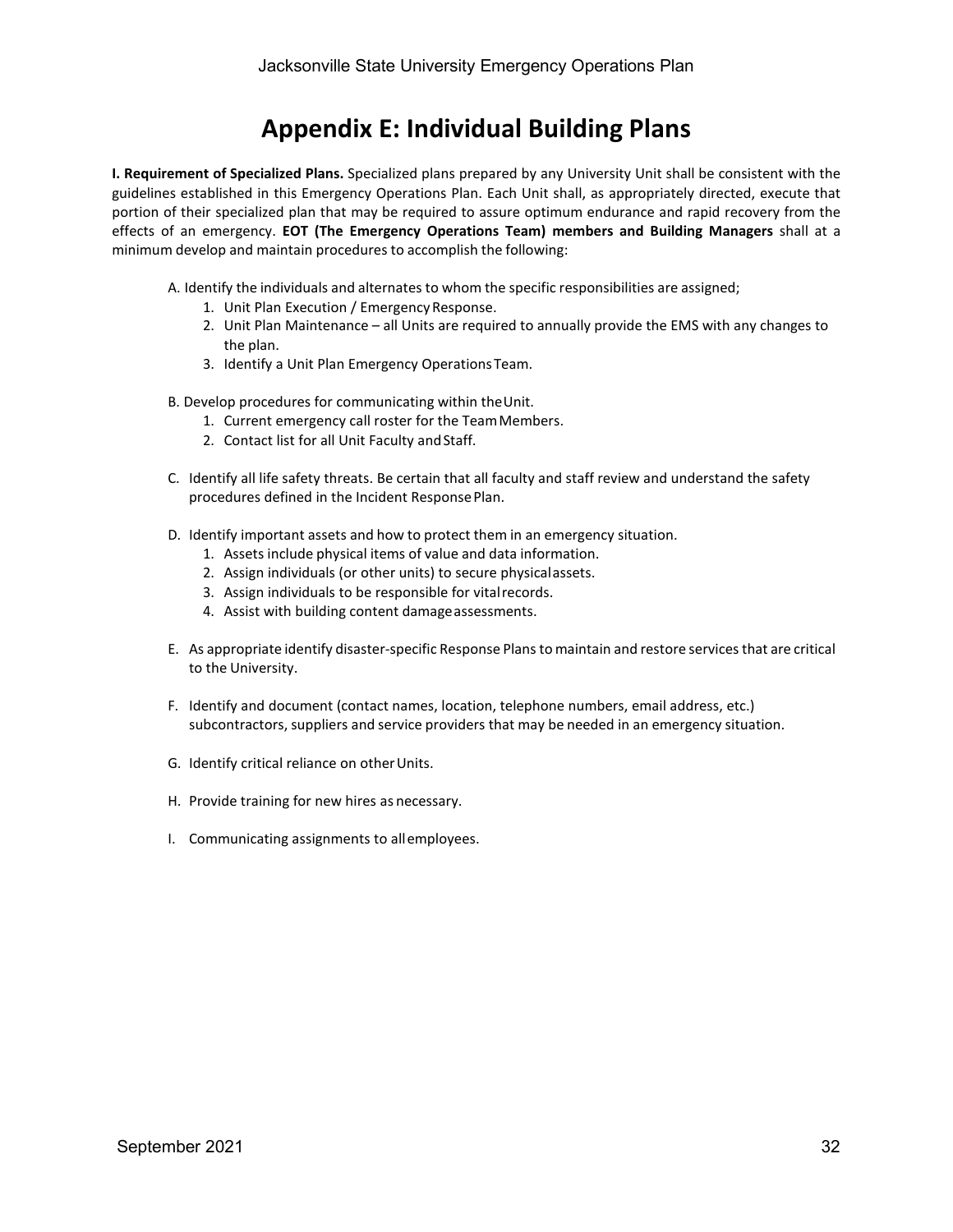# **Appendix F: Mutual Aid Agreements**

**I. Purpose.** Jacksonville State University Police Department maintains emergency mutual aid agreements with local and state law enforcement agencies and emergency management agencies. Details of these agreements are available from the Chief of Police, Salls Hall 601 Forney Ave NW, Jacksonville, AL 36265. Jacksonville State University does not operate its own fire rescue or ambulance service. The Jacksonville City Fire Department provides these services to the campus.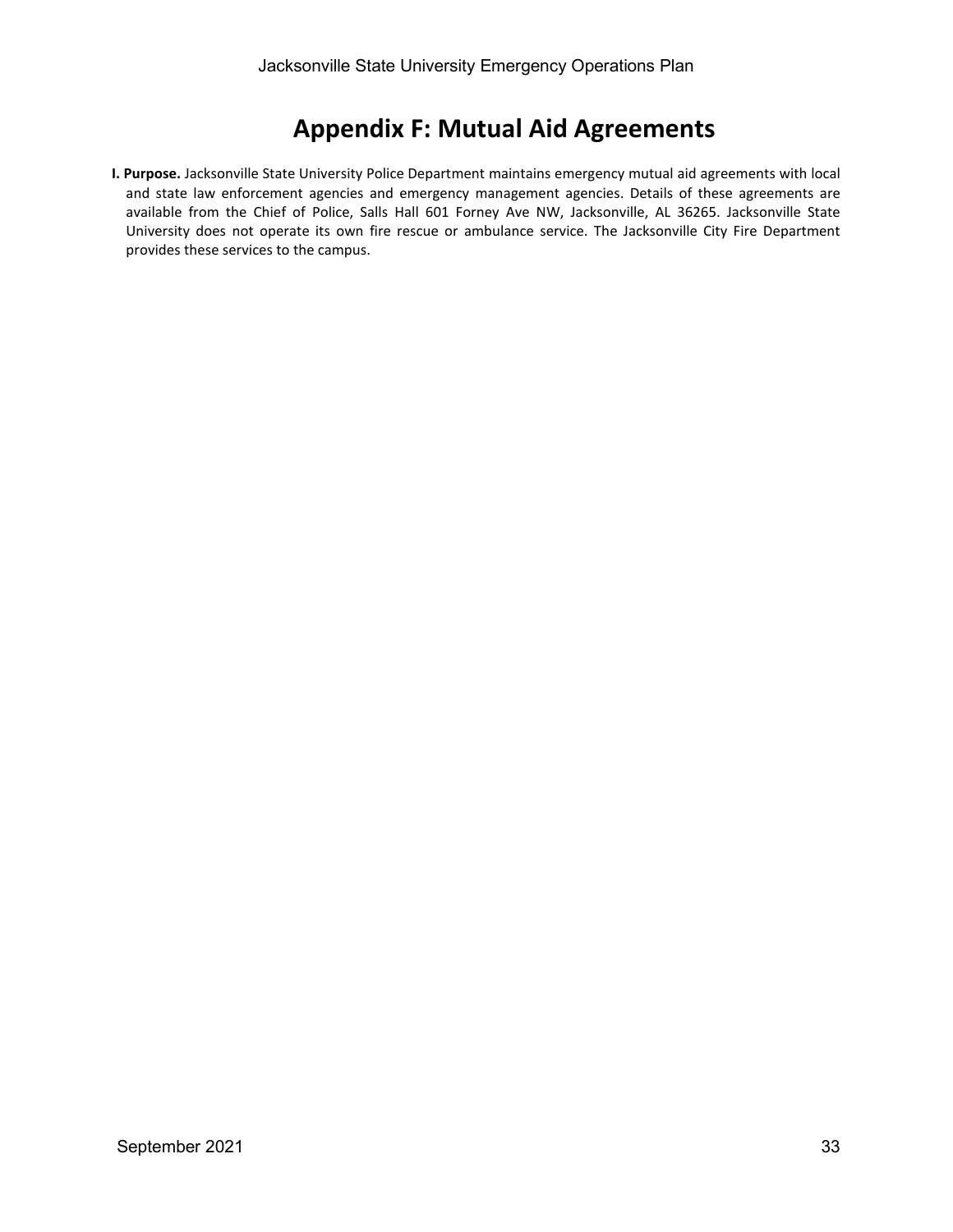# **Appendix G: Medical Air Services**

I. **Purpose.** Jacksonville State University will utilize medical air services for air lifting critical patients to area hospitals (Alabama Aviator [AA], 2006). This service is dedicated to transporting the critically injured and ill patients to any facility that best serves the patients' needs (AA,2006).

### **II.Criteria for Medical Air Services after coordinating with fire department**

*Consider Air Transport for the following victims (AA, 2006):*

- Critical medical patients
- Patients with a trauma score < 11
- Gunshot wound or stabbing patients
- Patients having burns > 20% BSA
- Fall > 20 feet
- Patient's condition is critical or unstable and may require medical intervention not available from pre hospital EMS
- There is a potential for deterioration of present condition based on field assessment, associated with ground transport
- There are multiple patients or a disastersituation
- More definitive care is needed
- Patient located in an area inaccessible byground
- Entrapped or prolonged extrication

#### *Motor Vehicle Accidents Involving (AA, 2006):*

- Pedestrian
- Extended extrication
- Unconscious victim
- Ejection from vehicle

#### **III. Requesting Medical Air Services**

#### **Communication:**

If the Incident Commander (UPD, Fire Dept., EMS, other Law Enforcement agency, etc) has decided that medical air services should be contacted, then dispatch will contact Calhoun County 911.

Calhoun County 911 will dispatch medical air services based on availability and / or weather conditions and will give an estimated time of arrival. Once in route, dispatch will have an actual time of arrival from the pilot (AA, 2006). UPD dispatch should be prepared to provide the following information to Calhoun County 911 concerning the accident/s:

- **1. Name of requesting agency**
- **2. Location (Latitude and Longitude if available)**
- **3. Landing Zone information if available**
- **4. Ground contact radio frequency**
- **5. Call back number**
- **6. Medical Control Physician in EAEMS region**
- 7. Patient information (Type of injury or illness, vital, age, weight, etc.) Age and weight may be approximate, give **height if weight greater than 200 lbs.**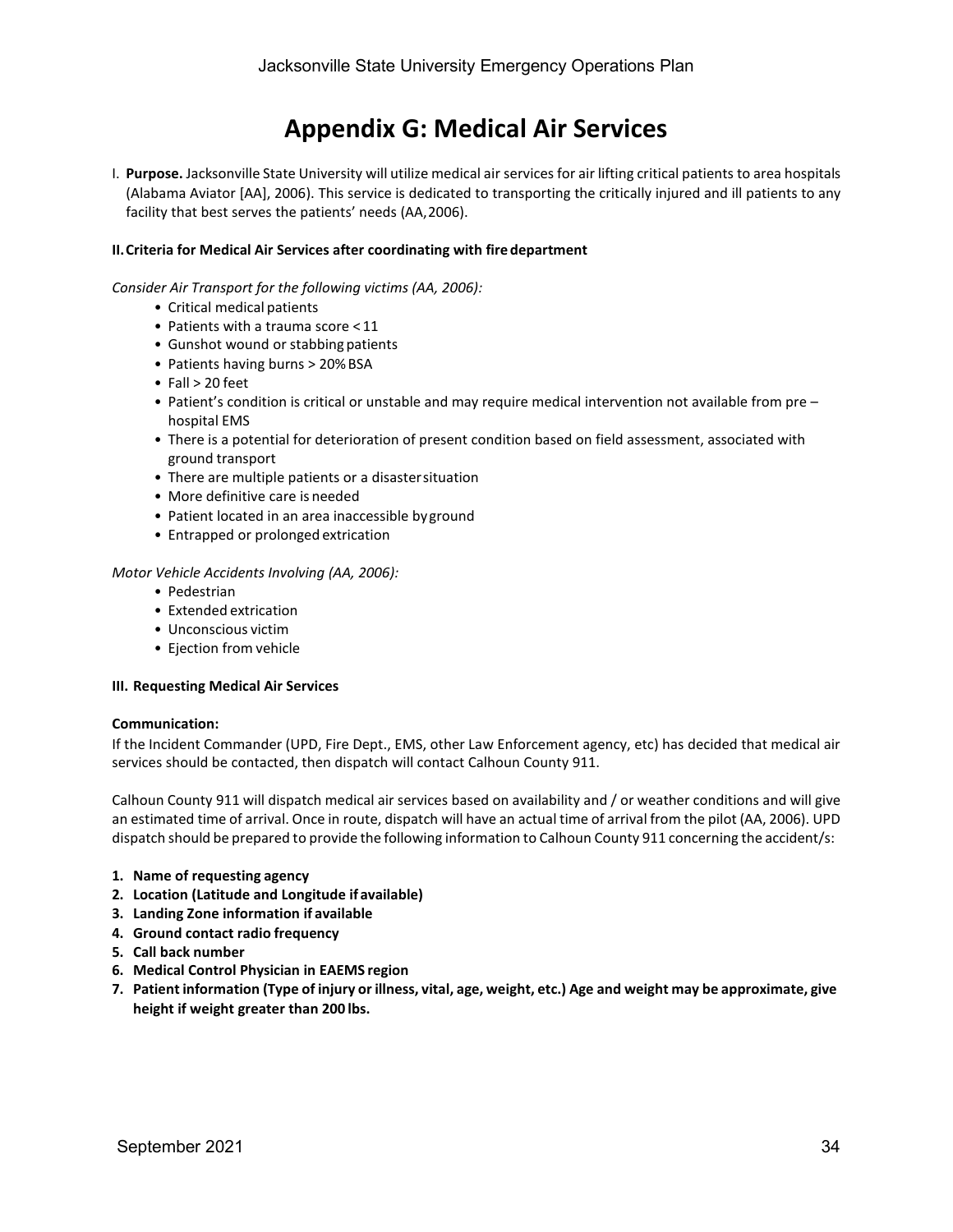### **Weather**

A request for medical air services should be made even if the weather is doubtful. The final decision (based on weather) to accept or reject a flight is made by the pilot. The pilot has the latest forecast and current weather conditions based on observations and on sight radar (AA, 2006).

#### **Stand – By Request**

Put medical air services on standby if the situation is unknown and / or there is a probability that they will be needed.

#### **IV. Landing Zone Safety**

#### **Ground Operations**

Helicopters are usually very safe but should always be approached with caution. Danger zones must be recognized and avoided. If an officer is asked to serve as tail rotor guard by a crewmember (AA, 2006):

- Maintain eye contact with pilot at all times, he/she will remain in the aircraft while it's running.
- Do not approach an operational helicopter until directed by the pilot
- Only approach from the front while maintaining eye contact with the pilot
- Never approach from the rear
- Use caution with slow turning main rotors that can dip to 6 feet
- Never run in the area of an operating helicopter
- No vehicles, including emergency vehicles, within 50 feet with rotors turning
- I.V. poles, hands and equipment should not be raised above yourhead
- Never depart a helicopter up slope or approach downslope
- THINK SAFETY!

#### **Hazardous Material**

Accidents involving hazardous materials require special handling by Fire / Rescue units on the ground. The medical air services crew must be informed of any hazardous material (s) on the scene in order to prevent contamination of the crew or patients (s) (AA, 2006). Flight crews do not normally carry protective suits or breathing apparatus. Upon initial radio contact at the scene, the flight crew must be made aware of any hazardous gases in the area. **Never assume that they have been informed.**

#### If a **HAZMAT** condition exists,

- Inform Calhoun County 911 dispatcher on the initial request of the type
- Quantity of spill
- Any special precautions

Materials of Concern are:

- Toxic
- Poisonous
- Flammable
- Explosive
- Irritating
- Radioactive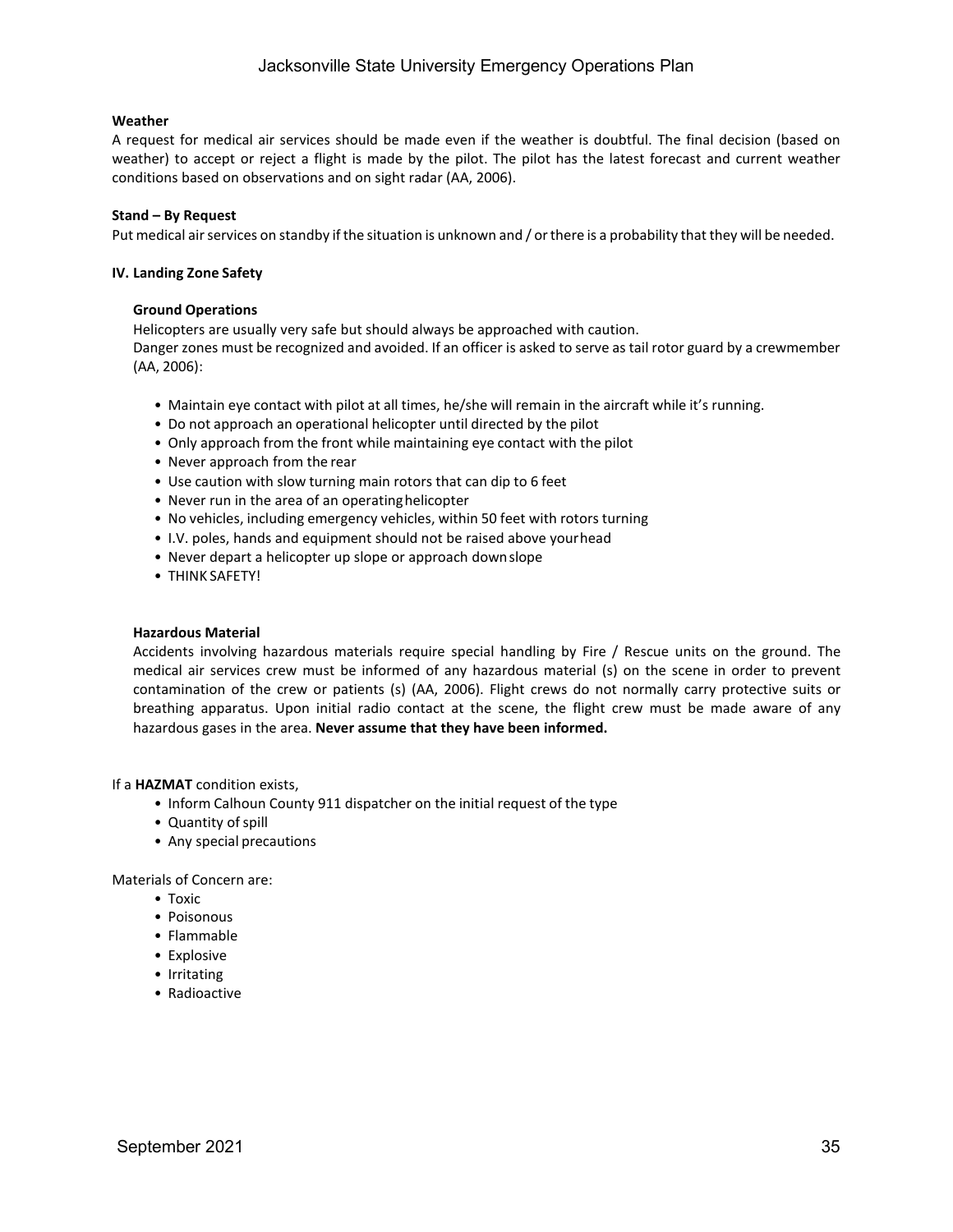### **V.Patient Transport**

If feasible, maintain patient in an environment that will allow adequate initial assessment (inside ambulance, building, etc.)

### **Loading**

The medical air service crew will direct & supervise patient loading. No one except medical air service personnel should open or close aircraft doors. Patients will be loaded from the left side of the aircraft, feet toward the front of the aircraft and head to the rear. One crewmember will load the head of the stretcher and ground personnel may be asked to assist with loading the feet of the patient. Move all vehicles, personnel and equipment away from the aircraft prior to lift off (AA, 2006).

### **Transport**

Medical air service helicopters can accommodate one patient. If more than one patient meets criteria for transport discuss the second patient's weight and severity of their health with the dispatcher and the medical air service Pilot and Medical Staff will determine if a second helicopter is needed (AA, 2006).

### **Mass Casualties**

Ifthere is a Mass Casualty incident notify Calhoun County 911 ofthe situation. If you are unsure of how many patients need transportation tell them and they will place additional aircraft on standby (AA, 2006).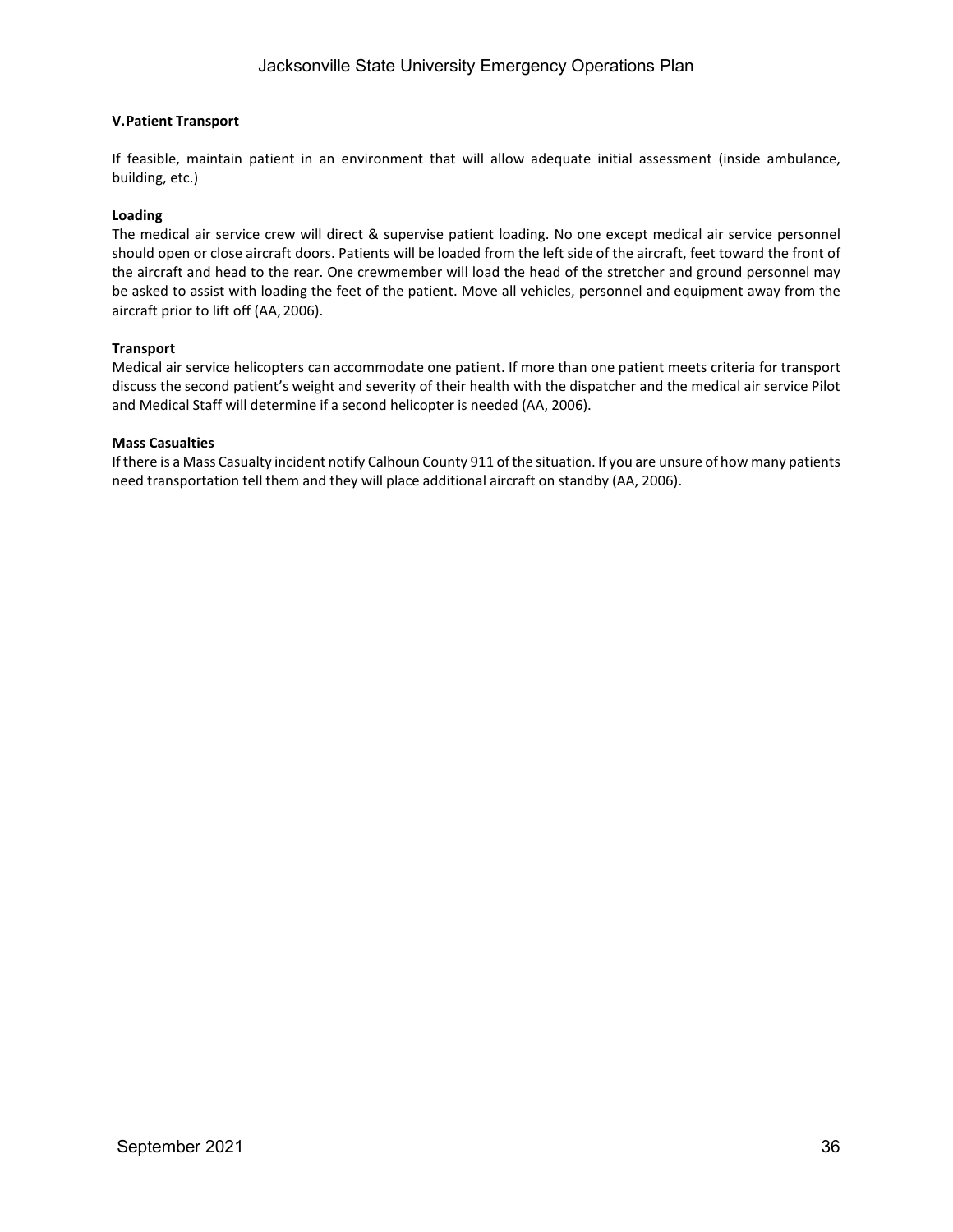# **Appendix H: Building Manager Information**

| <b>Campus</b>                                                              | <b>Primary</b>              |      | <b>Alternate</b>          |              |
|----------------------------------------------------------------------------|-----------------------------|------|---------------------------|--------------|
| <b>Building</b>                                                            | <b>Manager</b>              | Ext. | <b>Manager</b>            | Ext.         |
| <b>Anders Hall (Round House)</b>                                           | J. Seth Johnson             | 5625 | <b>Doug Clark</b>         | 8149         |
| <b>Angle Hall</b>                                                          | <b>Allyson Barker</b>       | 5885 | <b>Tina Trussell</b>      | 5820         |
| <b>Ayers Hall</b>                                                          | Jan Case                    | 5119 | <b>David Thornton</b>     | 5359         |
| <b>Ayers Hall (Center for Manufacturing</b><br>Support)                    | Dana Ingalsbe               | 5229 | <b>Matt Rosser</b>        | 5140         |
| <b>Baseball Field</b>                                                      | <b>Greg Seitz</b>           | 5368 | <b>Jim Case</b>           | 5367         |
| <b>Bennett Field / Marching Southerners</b><br><b>Field</b>                | <b>Dominic DiMauro</b>      | 8680 | <b>Kenton Elworth</b>     | 8681         |
| <b>Book Store</b>                                                          | Anna Leigh<br><b>Harris</b> | 5283 | <b>Allyson Barker</b>     | 5885         |
| <b>Brewer Hall</b>                                                         | <b>Maureen Newton</b>       | 5333 | <b>Rick Davis</b>         | 5347         |
| <b>Brookstone (South Campus)</b>                                           | <b>Tracey Matthews</b>      | 5428 | <b>Betsy Gulledge</b>     | 5425         |
| <b>Building Services</b>                                                   | <b>Dennis Christopher</b>   | 5488 | <b>David Thompson</b>     | 5455         |
| <b>Burgess-Snow Stadium</b>                                                | <b>Greg Seitz</b>           | 5368 | <b>Greg Bonds</b>         | 5988         |
| <b>Carlisle Fine Arts Facility</b>                                         | J. Seth Johnson             | 5625 | <b>Doug Clark</b>         | 8149         |
| <b>Computer Center</b>                                                     | <b>Vinson Houston</b>       | 5993 | <b>Brad McGriff</b>       | 5357         |
| <b>Conferences &amp; Support (Fleet - Former</b><br><b>Visitor Center)</b> | <b>Trent Sheffield</b>      | 5871 | <b>Luane Evans</b>        | 8637         |
| <b>Duncan Maintenance Shop</b>                                             | <b>David Thompson</b>       | 5455 | <b>Josh Moses</b>         | 5444         |
| <b>Forney Hall</b>                                                         | <b>David Thompson</b>       | 5455 | <b>Josh Moses</b>         | 5444         |
| <b>Gamecock Field House</b>                                                | <b>Greg Seitz</b>           | 5368 | <b>Greg Bonds</b>         | 5988         |
| <b>Gamecock Diner</b>                                                      | <b>Scott Williams</b>       | 8123 | <b>Allyson Barker</b>     | 5885         |
| <b>Hammond Hall</b>                                                        | J. Seth Johnson             | 5625 | <b>Doug Clark</b>         | 8149         |
| <b>Honors House</b>                                                        | <b>David Thompson</b>       | 5455 | <b>Josh Moses</b>         | 5444         |
| <b>Hopper Dining Hall</b>                                                  | <b>Scott Williams</b>       | 8123 | <b>Allyson Barker</b>     | 5885         |
| <b>Houston Cole Library</b>                                                | <b>John-Bauer Graham</b>    | 5248 | <b>Jodi Poe</b>           | 8103         |
| <b>Kennamer Hall</b>                                                       | <b>Greg Seitz</b>           | 5368 | <b>Greg Bonds</b>         | 5988         |
| <b>Kitty Stone Complex</b>                                                 | Dr. Kimberly White          | 5180 | <b>Dr. Christi Trucks</b> | 5091         |
| Leone Cole Auditorium                                                      | Josh Robinson               | 8492 | <b>Terry Casey</b>        | 5492         |
| <b>Little River Canyon</b>                                                 | <b>Peter Conroy</b>         | 5681 | <b>Brooks Gallman</b>     | 845-<br>3548 |
| Longleaf Studio                                                            | <b>Tim Garner</b>           | 5636 | <b>Tony Gravette</b>      | 5759         |
| <b>Martin Hall</b>                                                         | <b>Tim Lindblom</b>         | 8488 | Joe Morgan                | 5813         |
| <b>Mason Hall/East Wing</b>                                                | <b>Christi Trucks</b>       | 5091 | <b>Lynn Steward</b>       | 5870         |
| <b>Mason Hall/West Wing</b>                                                | <b>Renee Baptiste</b>       | 5873 | <b>Ken Bodiford</b>       | 5175         |
| McClellan Bldg 3181                                                        | <b>Andy Green</b>           | 5956 |                           |              |
| <b>McClure Chapel</b>                                                      | <b>Josh Robinson</b>        | 8492 | <b>Terry Casey</b>        | 5492         |
| <b>McGee Hall</b>                                                          | Tim Lindblom                | 8488 | Joe Morgan                | 5813         |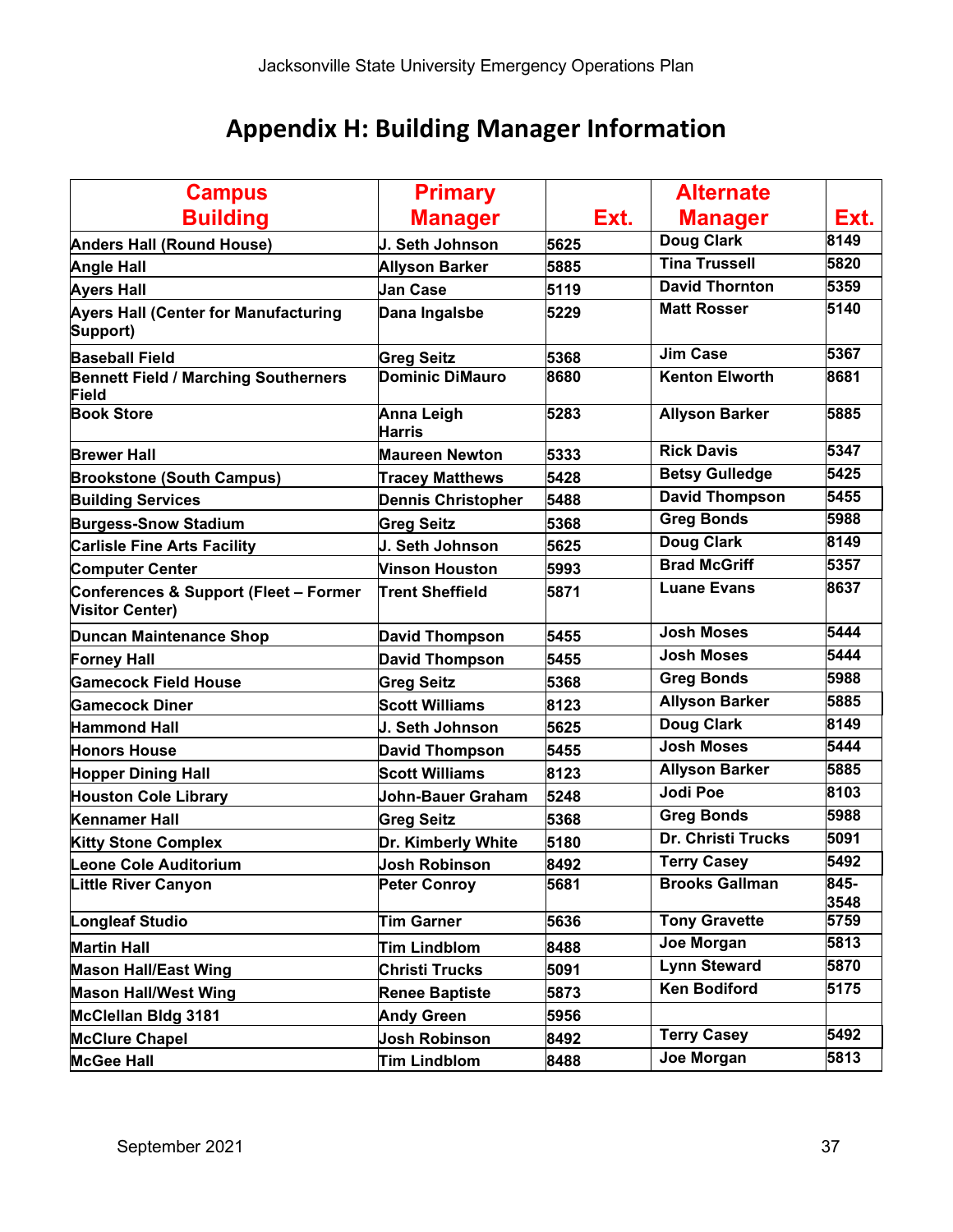| <b>Pete Matthews Coliseum</b>        | <b>Greg Seitz</b>                      | 5368 | <b>Greg Bonds</b>                 | 5988                 |
|--------------------------------------|----------------------------------------|------|-----------------------------------|----------------------|
| <b>President's Home</b>              | <b>Catherine Chappell</b>              | 5881 | Don Killingsworth                 | 5278                 |
| Ramona Wood Hall                     | Dr. Kimberly White                     | 8200 | <b>Martha Dingler</b>             | 8200                 |
| <b>Recreation and Fitness Center</b> | <b>Dominic DiMauro</b>                 | 8680 | Joanna Prociuk                    | 5073                 |
| <b>Rock House</b>                    | <b>Cassie Ward</b>                     | 5906 | Sid Deerman                       | 5917                 |
| <b>RMC/JSU Complex (Hospital)</b>    | <b>Tracey Matthews</b>                 | 5428 | <b>Betsy Gulledge</b>             | 8129                 |
| <b>RMC/JSU Health Center</b>         | <b>Kevin Hoult</b>                     | 5122 | <b>Allyson Barker</b>             | 5885                 |
| <b>Rowe Hall</b>                     | <b>LTC Travis</b><br><b>Easterling</b> | 8023 | <b>Austin Bragg</b>               | 8029                 |
| <b>Salls Hall</b>                    | <b>Chief Michael Barton</b>            | 8888 | <b>Deputy Chief Brian</b><br>Mann | 8888                 |
| <b>SBI</b>                           | <b>Steven McClung</b>                  | 8873 |                                   |                      |
| <b>Self Hall</b>                     | <b>Mica Mecham</b>                     | 5856 | <b>Andrew Higgins</b>             | 5083                 |
| Soccer Field                         | <b>Greg Seitz</b>                      | 5368 | <b>Neil Macdonald</b>             | 5679                 |
| <b>Softball Field</b>                | <b>Greg Seitz</b>                      | 5368 | <b>Jana McGinnis</b>              | 5524                 |
| <b>Stephenson Hall</b>               | <b>Greg Seitz</b>                      | 5368 | <b>Greg Bonds</b>                 | 5988                 |
| <b>Stone Center/West</b>             | Dr. Staci Stone                        | 5690 | <b>Randy Blades</b>               | 5447                 |
| Stone Center/East (drama)            | <b>Randy Blades</b>                    | 5447 | Dr. Staci Stone                   | 5690                 |
| Talladega Mtn. Natural Resource Ctr. | <b>Peter Conroy</b>                    | 5681 | Niki Wayner                       | 256-<br>845-<br>3548 |
| <b>The Red Rooster</b>               | Kevin Hoult                            | 5122 | <b>Allyson Barker</b>             | 5885                 |
| Track                                | <b>Greg Seitz</b>                      | 5368 | <b>Steve Ray</b>                  | 8068                 |
| <b>Tennis Courts</b>                 | <b>Greg Seitz</b>                      | 5368 | <b>Steve Bailey</b>               | 5887                 |
| <b>Theron Montgomery Building</b>    | <b>Josh Robinson</b>                   | 8492 | <b>Terry Casey</b>                | 5492                 |
| <b>University Development House</b>  | <b>Earl Warren</b>                     | 5608 | <b>Emily Messer</b>               | 5037                 |
| <b>Wallace Hall</b>                  | <b>David Thompson</b>                  | 5455 | <b>Josh Moses</b>                 | 5444                 |
| <b>JSU Warehouse</b>                 | <b>Dusty</b><br><b>Christopher</b>     | 5448 | <b>David</b><br><b>Thompson</b>   | 5455                 |
| <b>William Calvert Amphitheater</b>  | <b>Kevin Hoult</b>                     | 5122 | <b>Allyson Barker</b>             | 5885                 |
| <b>Residence Halls</b>               |                                        |      |                                   |                      |
| <b>Crow Hall</b>                     | <b>Rochelle Smith</b>                  | 5122 | <b>Brooke Lyon</b>                | 5449                 |
| <b>Curtiss Hall</b>                  | <b>Rochelle Smith</b>                  | 5122 | <b>Brooke Lyon</b>                | 5449                 |
| Daugette Hall                        | <b>Rochelle Smith</b>                  | 5122 | <b>Brooke Lyon</b>                | 5449                 |
| <b>Dixon Hall</b>                    | <b>Rochelle Smith</b>                  | 5122 | <b>Brooke Lyon</b>                | 5449                 |
| <b>Fitzpatrick Hall</b>              | <b>Rochelle Smith</b>                  | 5122 | <b>Brooke Lyon</b>                | 5449                 |
| <b>International House</b>           | Chandni Khadka                         | 8304 | <b>Jason Mallet</b>               | 5313                 |
| <b>Leadership House</b>              | <b>Rochelle Smith</b>                  | 5122 | <b>Brooke Lyon</b>                | 5449                 |
| Logan Hall                           | <b>Rochelle Smith</b>                  | 5122 | <b>Brooke Lyon</b>                | 5449                 |
| <b>Pannell Hall</b>                  | <b>Rochelle Smith</b>                  | 5122 | <b>Brooke Lyon</b>                | 5449                 |
| <b>Patterson Hall</b>                | <b>Rochelle Smith</b>                  | 5122 | <b>Brooke Lyon</b>                | 5449                 |
| Sparkman Hall                        | Rochelle Smith                         | 5122 | <b>Brooke Lyon</b>                | 5449                 |
| September 2021                       |                                        |      |                                   | 38                   |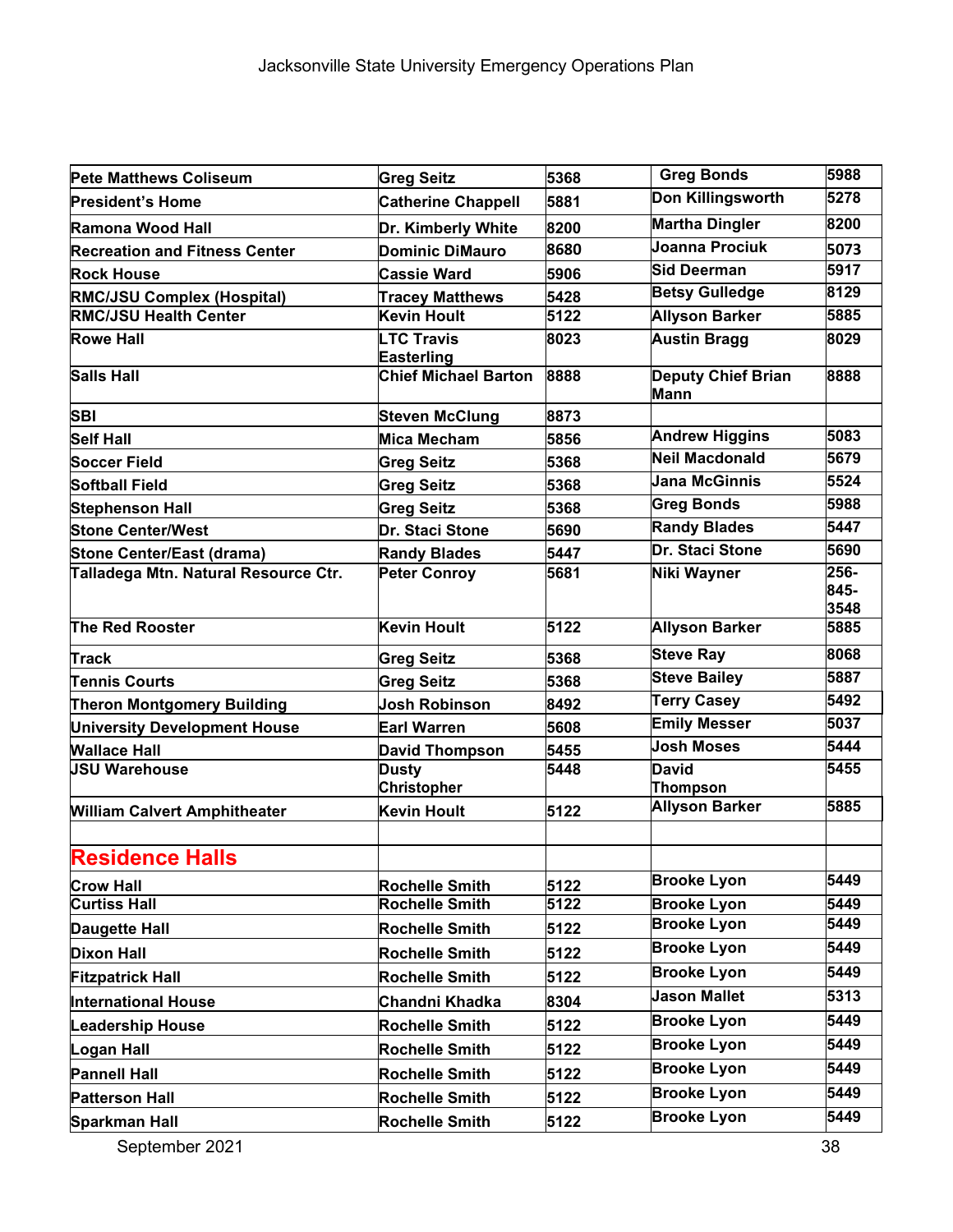| Meehan Hall (Floors 1-4)                           | <b>Rochelle Smith</b> | 5122 | <b>Brooke Lyon</b> | 5449 |
|----------------------------------------------------|-----------------------|------|--------------------|------|
| Meehan Hall (Floors 5 - 7)                         | <b>Greg Seitz</b>     | 5368 | <b>Greg Bonds</b>  | 5988 |
| <b>Mountain Street Mobile Home Complex</b>         | <b>Rochelle Smith</b> | 5122 | <b>Brooke Lyon</b> | 5449 |
| Goodlett Avenue Mobile Home Complex Rochelle Smith |                       | 5122 | <b>Brooke Lyon</b> | 5449 |

| <b>Apartment Complexes</b>       |                       |      |                    |      |
|----------------------------------|-----------------------|------|--------------------|------|
| <b>Campus Inn Apartments</b>     | Rochelle Smith        | 5122 | <b>Brooke Lyon</b> | 5449 |
| <b>Jax Apartments</b>            | <b>Rochelle Smith</b> | 5122 | <b>Brooke Lyon</b> | 5449 |
| <b>College Apartments</b>        | <b>Rochelle Smith</b> | 5122 | <b>Brooke Lyon</b> | 5449 |
| <b>Penn House Apartments</b>     | <b>Rochelle Smith</b> | 5122 | <b>Brooke Lyon</b> | 5449 |
| <b>Colonial Arms Apartments</b>  | <b>Rochelle Smith</b> | 5122 | <b>Brooke Lyon</b> | 5449 |
| <b>Carpenters Village</b>        |                       |      |                    |      |
| Pi Kappa Phi                     | <b>Rochelle Smith</b> | 5122 | <b>Brooke Lyon</b> | 5449 |
| Kappa Sigma                      | Rochelle Smith        | 5122 | <b>Brooke Lyon</b> | 5449 |
|                                  |                       |      |                    |      |
| <b>Campus Landmarks</b>          |                       |      |                    |      |
| Quad                             | <b>Josh Robinson</b>  | 8492 | <b>Terry Casey</b> | 5492 |
| <b>TMB Lawn</b>                  | Josh Robinson         | 8492 | <b>Terry Casey</b> | 5492 |
| <b>Dillon Field</b>              | Josh Robinson         | 8492 | <b>Terry Casey</b> | 5492 |
| <b>Others</b>                    |                       |      |                    |      |
| <b>Baptist Campus Ministry</b>   |                       |      |                    |      |
| Ladiga Trail Kiosk               |                       |      |                    |      |
| <b>Jacksonville City Schools</b> |                       |      |                    |      |
| <b>Wesley Foundation</b>         |                       |      |                    |      |

### **Building Manager's**

### **Emergency Response Roles and Responsibilities**

### **General Expectations:**

- Act as point of contact for routine and special communications pertaining to the building and/or department.
- Develop and maintain "call trees" to communicate with department heads during and outside of normal working hours in the event of an emergency.
- Make yourself familiar with emergency equipment location and operation (fire extinguishers) and evacuation routes.

### **Responsibilities during a Fire Incident:**

- Alert faculty, staff, students and guests to the activated fire alarm in your specific area.
- Encourage faculty, staff, students and guests to leave the area quickly and quietly.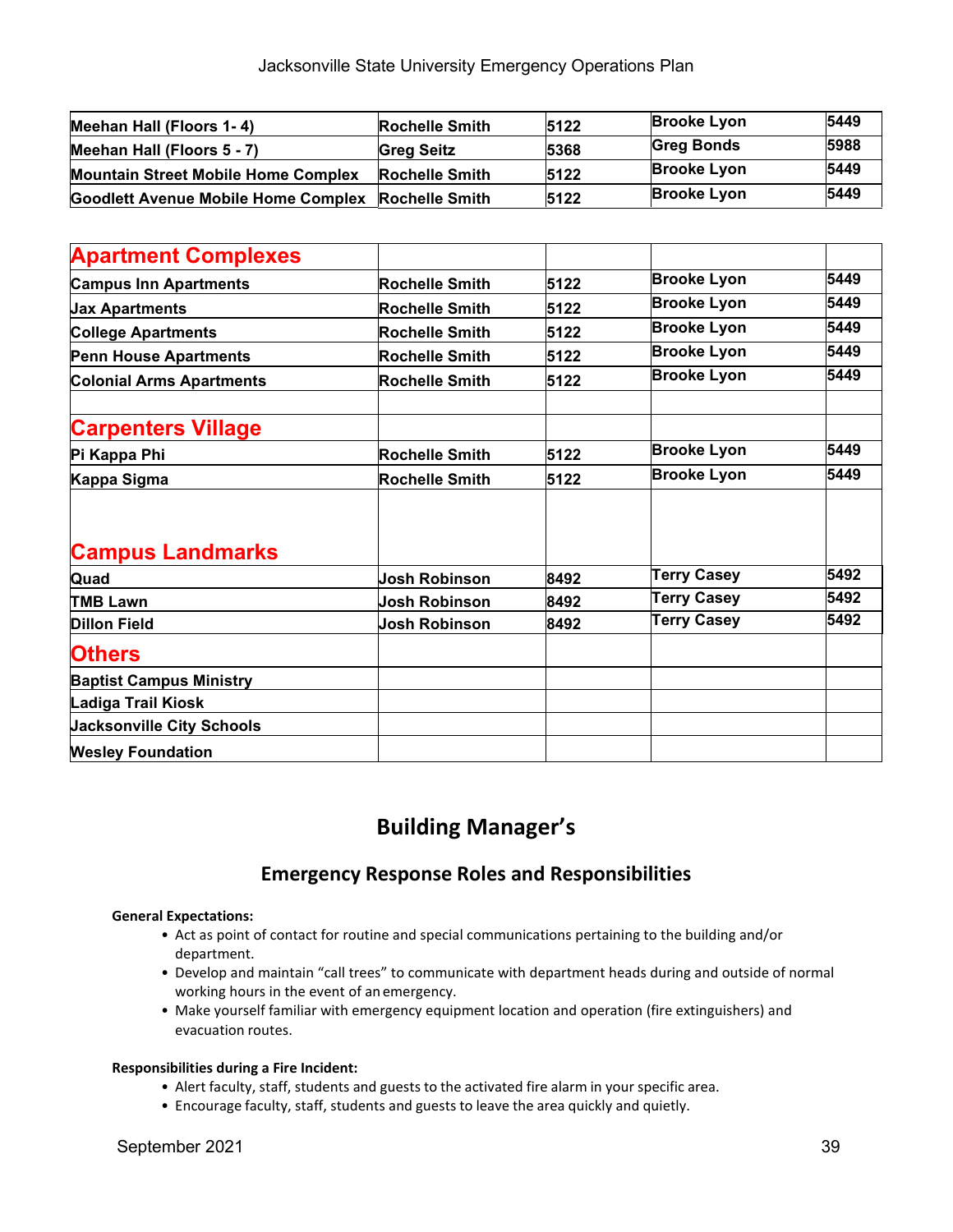- Close any open doors along the exit corridor route, if possible.
- Check elevators in your area for stranded subjects (if applicable).
- Note any personnel who did NOT leave the area and adviseUPD.
- Convene to the pre-determined assembly area. Provide headcount to UPD.
- Notify UPD of those unaccounted and who did not evacuate from their location.
- Make note of any lighting/equipment that is malfunctioning and forward info to UPD.

### **Responsibilities during a Power Outage:**

#### *Power outages which occur during daylight:*

- Alert faculty, staff, students and guests to the loss ofpower.
- Notify Capital Planning & Facilities of thepower outage.
- Activities in academic departments may continue as normal, however, science laboratory facilities lab/research activities must cease.
- Emergency lighting will last less than one hour move to ground level within that time.

#### *Power outages which occur without daylight:*

- Alert faculty, students, staff and guests of the loss of power and the requirement to vacate the area.
- Notify Capital Planning & Facilities of thepower outage.
- To the best of your ability, obtain a head count, confirming the count after all members have relocated out of their respective areas.
- Convene to pre-determined assembly area.
- Notify UPD of those unaccounted or who did not evacuate from their location.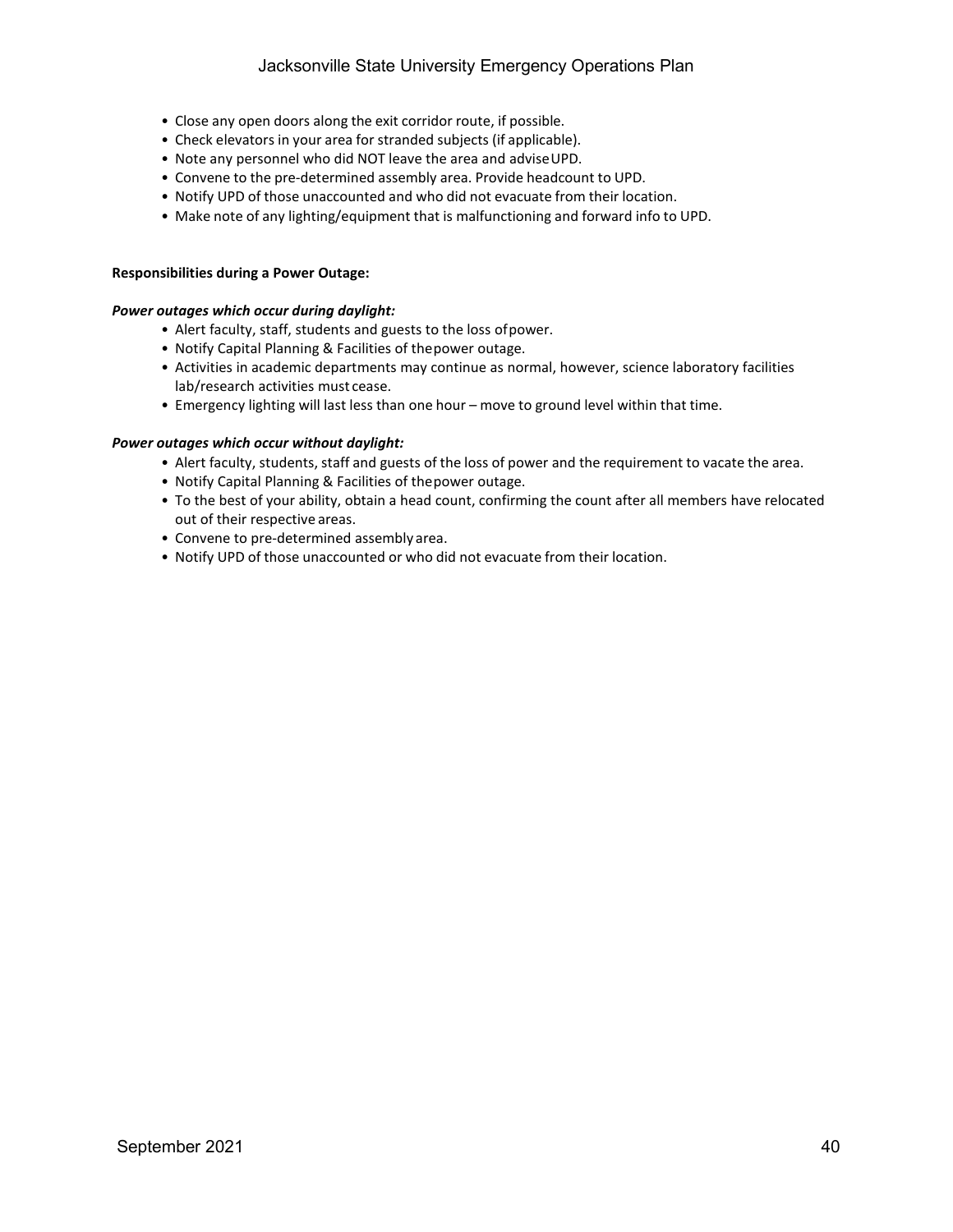### **Appendix I: Evacuation Procedures**

**Purpose.** The following evacuation procedures are presented as general guidelines. Each building and work area should establish procedures specific to the facility to ensure safe evacuation of students, employees, and visitors.

**Immediate Action.** Events may occur that may require the evacuation of an area. Examples of events that may require evacuation may include, but not limited to, an actual fire or fire alarm, a bomb threat, a hazardous material emergency, a power failure, police emergency or other situations where it would be prudent for occupants to evacuate. Do not use elevators. Remain calm.

**Decision.** In the event of a fire alarm, complete evacuation of the building will be IMMEDIATE AND MANDATORY. For other emergencies that may require partial or total evacuation, JSU Police, or another responsible authority, will notify you. Each building manager has an evacuation plan in place.

### **Evacuation Routes:**

- Primary evacuation routes for each floor of each building will be the nearest safe stairwells or hallway.
- Elevators should not be used for evacuation (may become inoperative/smoke hazards may develop).
- All occupants should be familiar with the evacuation routes, which are posted on each floor.
- Evacuees should meet at a designated area and stay there for an accurate head count.
- "Assembly points" to be used during an evacuation will be identified and included in the facility evacuation plan. "Assembly points" should be designated meeting area or if not designated, a clear area that is at least 150 feet from the affected building or more depending on the height of the structure from the building and firefighting equipment. They should be upwind as much as possible. Keep streets, fire lanes, hydrant areas and walkways clear for emergency vehicles.
- Without re-entering the building, be available to assist Public Safety, the Fire Department, and University Safety personnel in their attempts to determine that everyone has been evacuated safely.
- Keep clear of the Command Post unless you have important information to report.
- Do not return to the building until you are told to do so by Public Safety, the Fire Department, or University Safety.

#### **All employees shall:**

- 1. Be aware of all the marked exits from your area andbuilding.
- 2. Become familiar with primary & secondary routes of egress, designated meeting places, and the locations of fire extinguishers and pullstations.
- 3. Recognize when you receive an alert, alarm, siren, etc. and know what to do.

#### **Method of Evacuation:**

- Evacuation should begin with those persons requiring assistance. This avoids the possibility of the disabled being injured.
- Position persons with disabilities near the stairwell farthest from danger. If possible, designate one person to stay with disabled and another to notify emergency responders of their location.
- Elevators will not be used during an emergencyevacuation.
- Occupants will proceed to the nearest stairwell in an orderly manner, staying to the right side of the stairs and exiting the building on the groundfloor.
- Occupants should be informed to take personal items only if there is time.
- Occupants should remain quiet in the evacuation process in order to hear directions.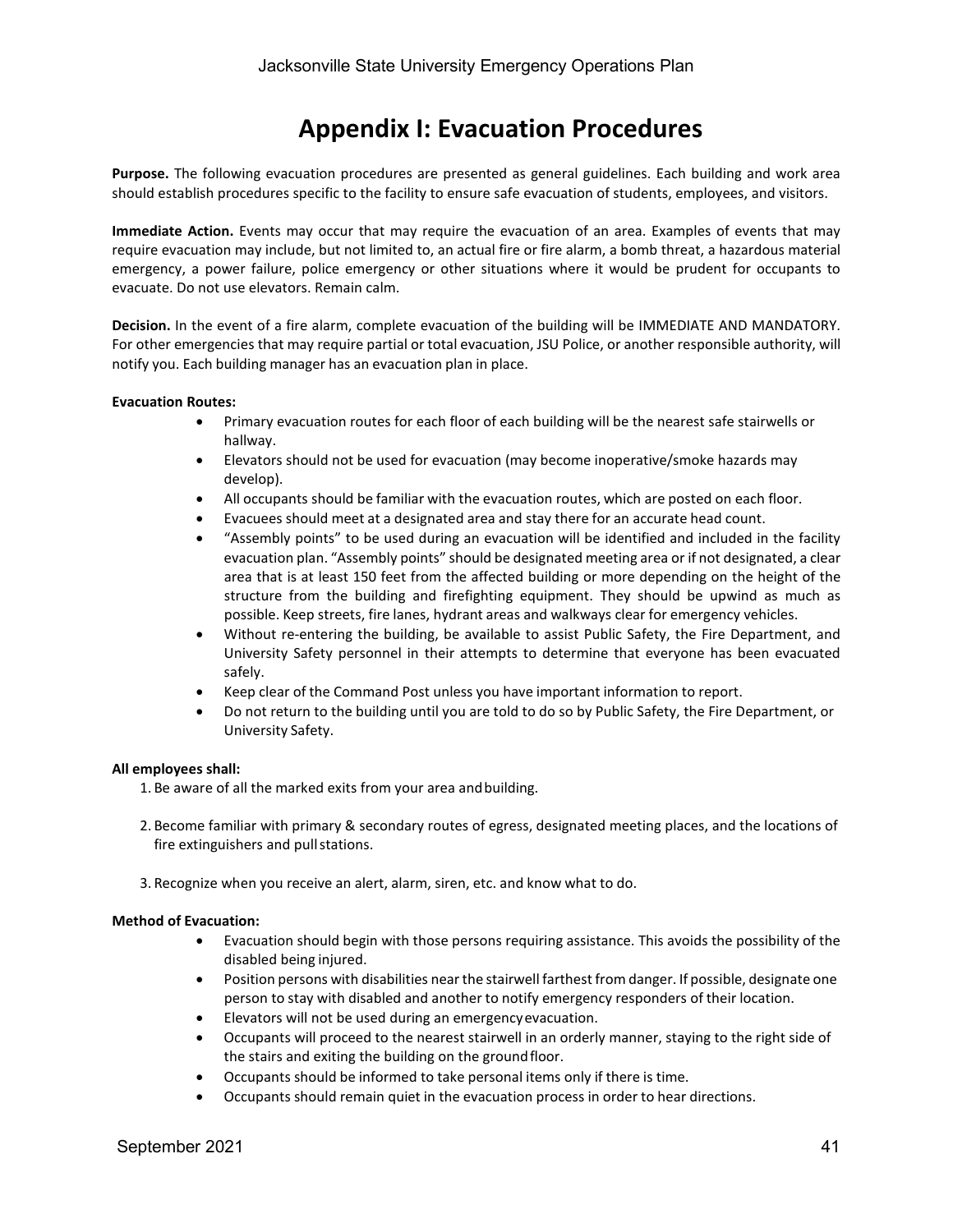### **Bomb Threat Evacuation:**

- If the evacuation is due to a bomb threat, be alert to make a note of any unusual packages that may be in or near your office area.
- Do not touch the package but report it to authorities immediately.
- For additional information, view the "Bomb Threat" section on page 57.

### **Conduct following Evacuation:**

- DO NOT PANIC.
- Once in the safe area, stay visible.
- Occupants not accounted for will be assumed to be missing and requiring fire fighters' rescue.
- Occupants will proceed to the area outside identified for assembly as warranted by existing conditions.
- All personnel should follow instructions given by those in charge.
- Do not return to an evacuated building unless authorities give "ALL CLEAR" designation and do not leave the campus unless instructed to do so because information may be needed from you.
- Instructors and supervisors should account for occupants from their respective areas and make notification to authorities immediately if someoneis missing.
- Report to the building manager and emergency responders the location of any persons unable or unwilling to leave thebuilding.

**Subsequent Procedures/Information.** Depending on the nature and degree of the incident, other support agencies and University resource units may be brought in for services or assistance.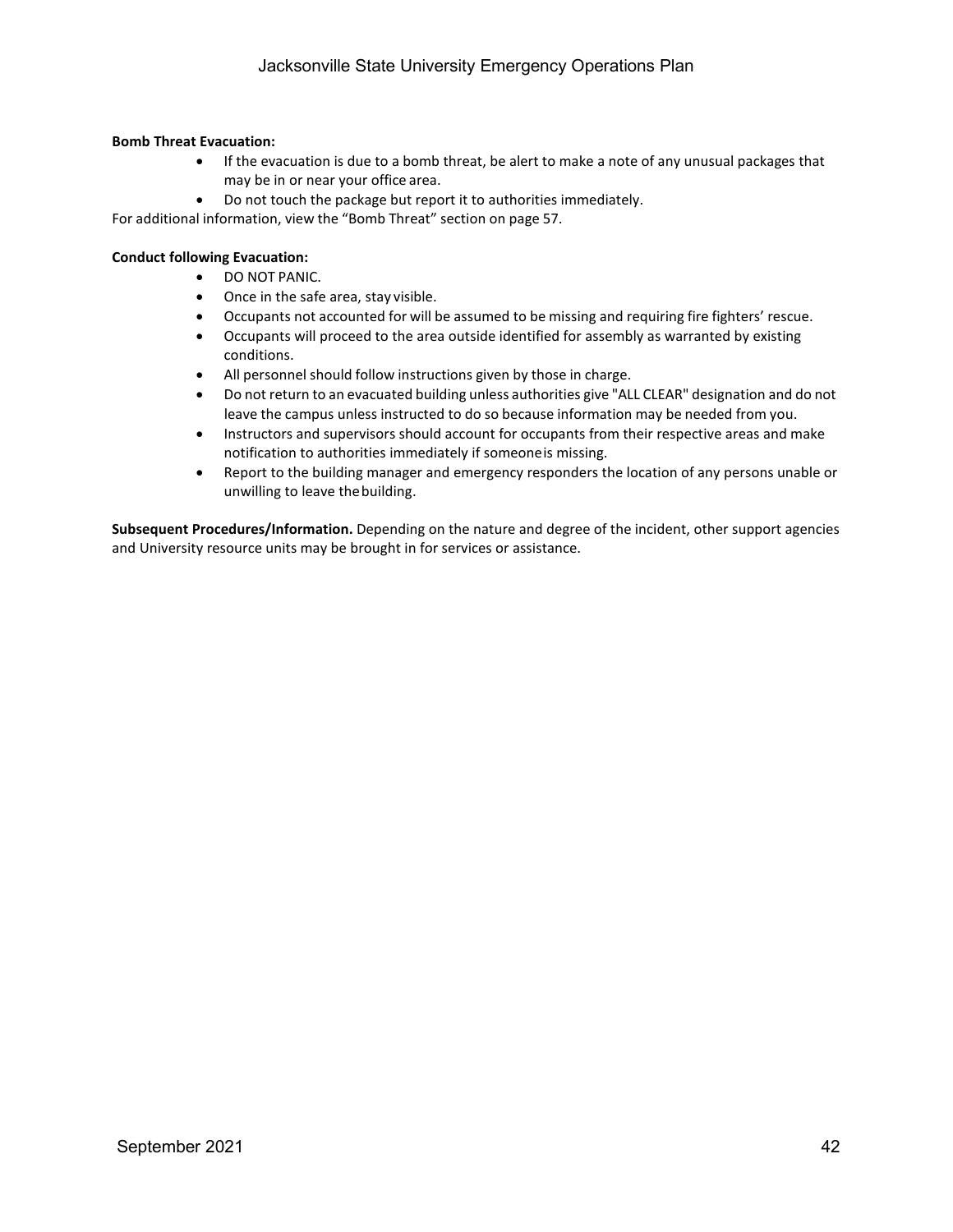### **Appendix J: Shelter-In-Place Procedures**

**Purpose.** Shelter-in-place refers to the need to remain where you are for your own safety. **Employees and students generally cannot be forced to shelter-in-place; however, there are circumstances when university officials and emergency personnel will recommend that everyone must stay where they are for their own safety and wellbeing.** You should consider how and where to shelter-in- place prior to having to perform this measure. Depending on the circumstances and nature of an emergency, the first important decision is whether to stay where you are or leave.

There are circumstances when staying where you are and creating a barrier between yourself and potentially contaminated air or physical hazard outside – a process known as "shelter-in-place" – can be a matter of survival. Sheltering in place is a defensive action that building occupants can take to protect themselves against airborne hazards outdoors, and for which there is a warning.

Cover is a pre-determined interior area or room of the building, which – with special provisions – can provide a barrier to protect occupants from external dangers. A common example is the tornado shelters.

In the event that a shelter-in-place is advised for this area, all building occupants will be notified to proceed to their shelter area and the building doors will be locked. All occupants must decide whether they will shelter-in-place until the "all clear" is announced, or whether they will leave the premises within several minutes. After the building is closed, no one will be allowed to break the seal on the building until the "all clear" is given.

### **A shelter-in-place order may be issued for several reasons:**

- Severe weather
- Hazardous materials
- Any situation where it is best for you to stay where you are to avoid an outside threat.

#### **Recommended cover criteria:**

- Room(s) large enough to accommodate departmentpersonnel.
- Preferably an interior room at or above ground level (depending on emergency), preferably without windows.
- Room with as few windows, doors, and vents aspossible.
- Portable AM/FM radio, cell phone, flashlight, bottled water, something to read/entertain.
- **Remember that people can't be forced to seek cover.**

#### **Immediate Action.**

**SEVERE WEATHER** -You should know where the shelter areas are in your building. If you do not, attempt to seek cover in the basement or interior most portion of the building, avoiding windows and glass doors. For additional information, see severe weather section page on 50.

You should be alert for instructions and updates as they become available from the emergency personnel and university administrators through the JSU Alert system. **If class is in session, encourage students not to leave, BUT do not force anyone to stay.** If you are in other buildings such as dorms, encourage everyone to remain there, but again DO NOT force anyone to stay. Keep everyone CALM. Stay away from windows, doors, and outside walls.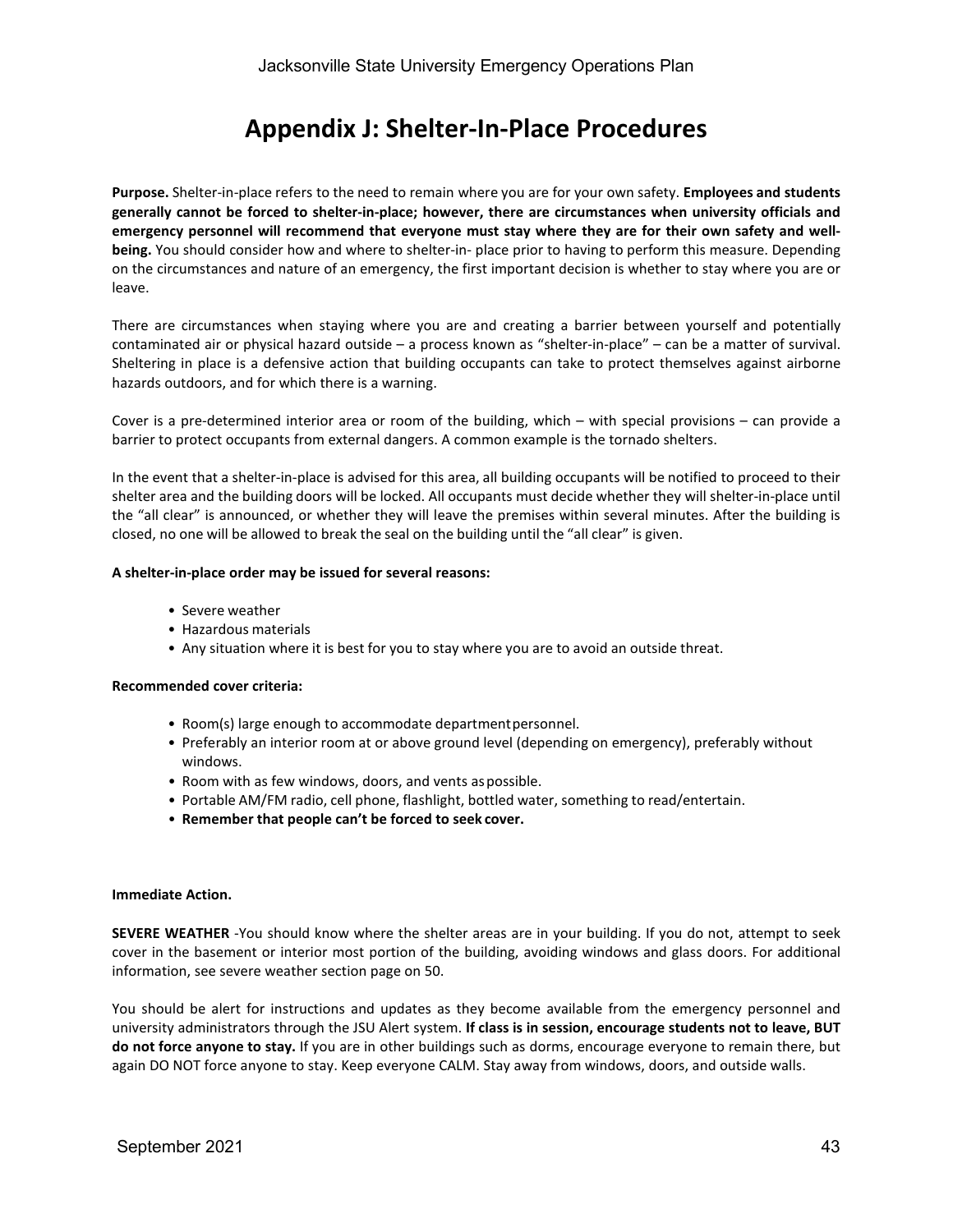When shelter-in-place is advised, turn off all air handling equipment under the building's control. Initiate HVAC shut down procedures.

**Decision.** The Incident Commander will make decisions regarding the control and abatement of the incident and will determine if it is safe to leave the building. Remain in shelter mode until told everything is all clear by emergency personnel. Do not leave until you are sure of the identity or source of the person making the announcement.

**Subsequent Procedures/Information.** Depending on the nature and degree of the incident, other support agencies and University resource units may be brought in for services or assistance.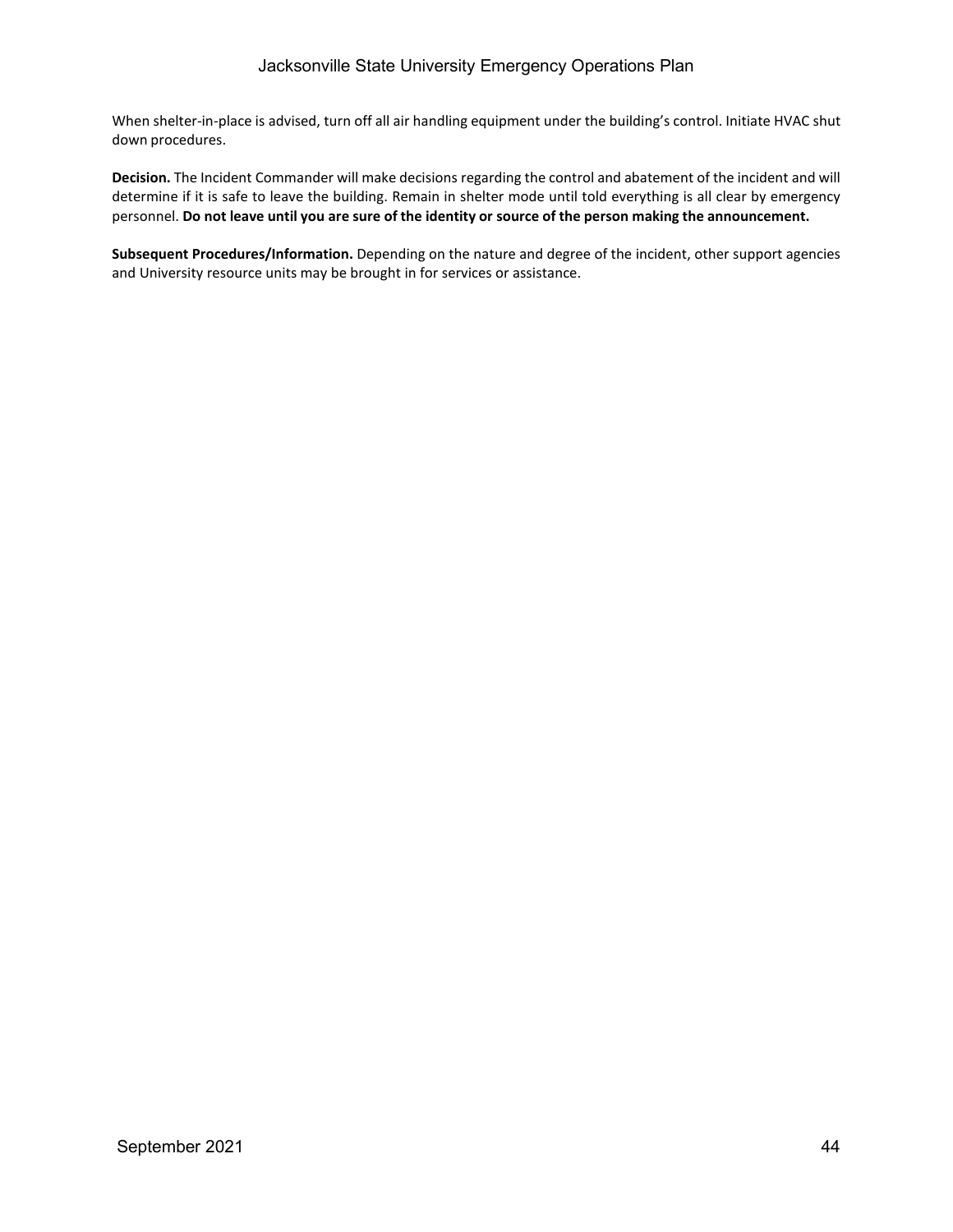### **Appendix K: Building Lockdown Procedures**

### **Policy**

When instructed by Jacksonville State University Police Department (UPD) to initiate a lockdown of the campus or specific building(s), the following procedure is to be implemented.

#### **Purpose**

In the event of a police emergency itmay become necessary to lockdown a building or buildings on campusto protect occupants and minimize the overall exposure todanger.

### **Definition**

A lockdown is a process during which individuals on campus receive instructions to immediately enter or remain inside a structure in an effort to protect themselves from possible looming danger. This action might be necessary when an evacuation would not be appropriate.

It is a temporary sheltering technique, e.g. 30 minutes to several hours, utilized to limit civilian exposure to dangerous situations. Once alerted occupants of any building within the subject area will lock all doors and windows not allowing entry or exit to anyone until the "ALL CLEAR" signal has been received via the Emergency Notification System. This procedure converts any building into a large "Safe Room".

### **Types of Events Triggering Lockdown**

**The types of events that could require lockdown include situations such as the following:**

- Active Threat/Mass Shooting
- Hostage Situation
- Riot/Large Uprising
- Other emergency situations where evacuation may pose greater risk than sheltering in place

#### **Authority and Responsibility**

### **UPD is responsible for:**

- Activating the Emergency Notification System
- Immediate response to the scene
- On scene incident command
- Notification to internal and externalresources
- Arrest of the offender
- Security of the scene
- Location and security of any shelter sitesused
- Participation in appropriate training
- Participation in drills and incident critiques
- Training in lockdown procedures for campus administration and building managers

#### **Building Managers, Deans, and Department Heads:**

- Implementing their building specificplan
- Notifying building occupants
- Head count of occupants
- Once the "ALL CLEAR" has been given, building managers will compile a list by names of all persons sheltered within their facility.
- Participation in training
- Participation in drills and incident critiques
- Distribution of general lockdown procedures and building specific plans to their tenants.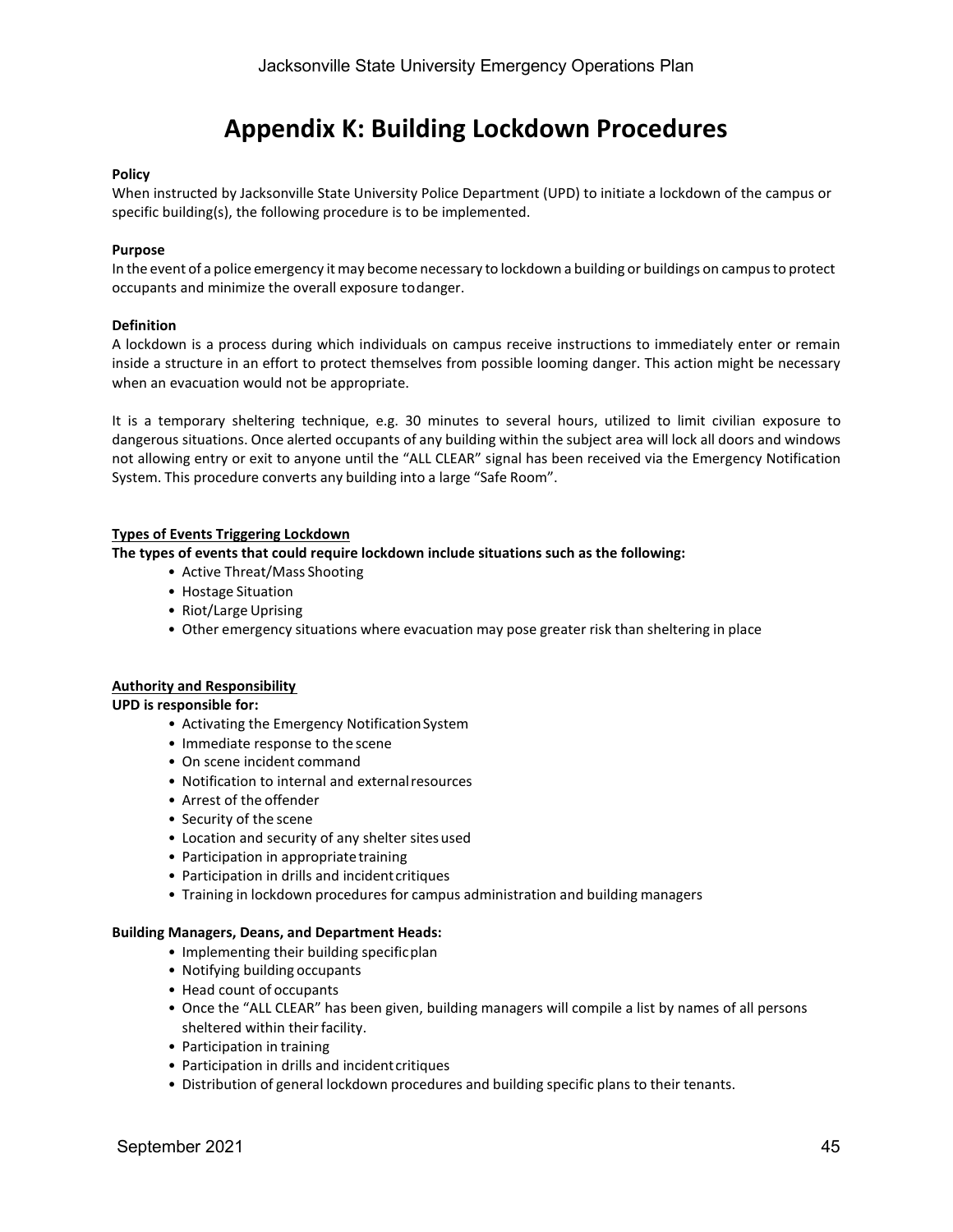### **Campus Community is responsible for:**

- Following instructions
- Participation in training
- Participation in drills
- Registering and updating their emergency contact information
- Being familiar with their emergency evacuation plan and emergency exits

### **Incident Notification**

All emergencies, e.g. police emergencies, fires or hazardous material spills should be reported to the University Police Department. For campus buildings, contact the University Police at ext. 5050 when calling from a University telephone or 256-782-5050 when calling from a non- University telephone. Remember, UPD will be extremely busy during an emergency so please wait for updates.

### **When reporting an emergency, provide the following information:**

- Your name
- Location of the emergency
- Telephone number from which you arecalling
- Type of emergency you are reporting (e.g., police, fire, hazardous material spill)

### **Risk Assessment**

Once the initial call has been received by UPD's dispatch, he/she will initiate an investigation to confirm the emergency by:

- Dispatching Patrol units and a Supervisor to investigate the initial call
- Dispatch shall notify the City of Jacksonville Police Department, so that Officers and Paramedics are on standby.
- Notify Jacksonville State University's Director of Public Safety

### **How You Will Be Alerted**

The Emergency Notification System will be used to alert the campus community of a lockdown. You will be sent the message on your registered mailing address cell phone number.

Emergency text to speech or a message will be recorded from the officer's cell phone at the incident scene. University Police can send emergency alerts to cell phones or via a text-messaging of a cell phone. If you have not already signed up for this important safety warning feature, details on how to do so are listed below:

- 1. Go to [www.jsu.edu](http://www.jsu.edu/)
- 2. Click on MyJSU
- 3. Look under Featured Links (far left column)
- 4. Under Banner Links, click on Self ServiceBanner
- 5. Click on Personal Information
- 6. Click on Update Addresses and Phones
- 7. Look for Mailing Address. Next to Mailing is Phones.
- 8. Under phones click on Primary (in blue)
- 9. Enter today's date in the valid from this datetab.
- 10. Scroll down to Phone Type
- 11. Click on the pull-down tab next to the first Select and choose cell phone (You must select cell phone to be notified)
- 12. Now enter the phone number that you would like to have called during an emergency. (Even though you chose cell phone, any number can be put here; home, work, or cell)
- 13. Click Submit
- 14. The number you provided under cell phone will be the number called during tornado warnings and lifethreatening emergencies.

If you already have a JSU Alerts account and need to change your personal information or log into your account, you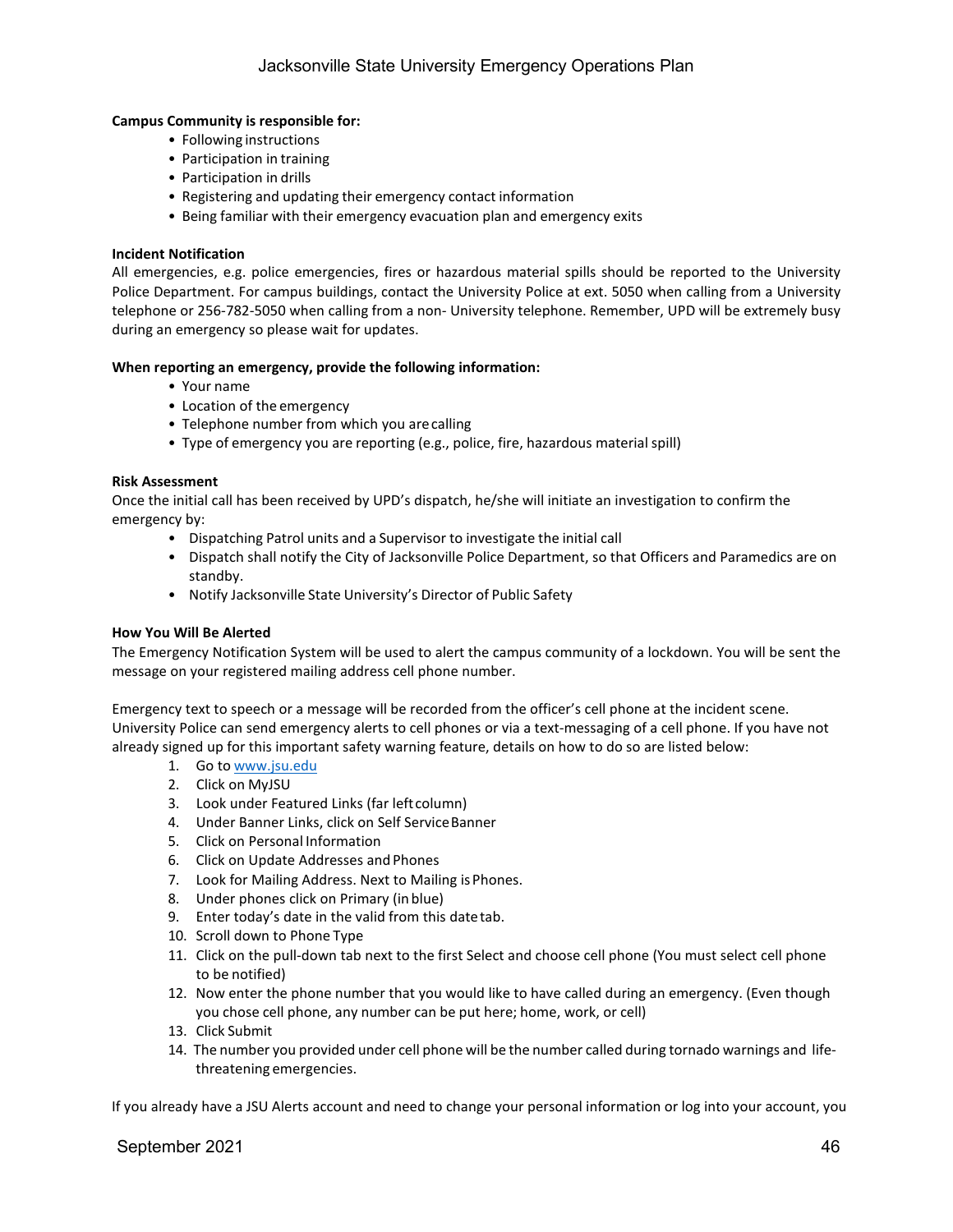can go t[o http://www.jsu.edu/police/emergencymgt/alertsystem.html](http://www.jsu.edu/police/emergencymgt/alertsystem.html) and enter your username and password. Click on Services tab and make your changes.

Parents and visitors can sign-up for JSU Alerts to be notified of campus emergencies by going to [http://www.jsu.edu/police/emergencymgt/alertsystem.html a](http://www.jsu.edu/police/emergencymgt/alertsystem.html)nd entering their information in Guest Sign- Up.

### **46.4.1 (A) After-Action Notifications**

Officers may respond to serious crimes, involving violence, potential threats concerning the campus populace. These crimes may not be considered active threats to the community, but by their very nature, a serious event that may require certain personnel of Jacksonville State University to be notified to assist in the normal business functions and operations on campus. These functions may include public vigilance to criminal activity, precautions for the safety of faculty, staff, and students, deter false rumors that may spread, etc. Responding officers should evaluate a crime report/scene and have obtained factual information concerning the serious event involving violence and/or potential violence. The senior officer needs to determine if an "after-action notification" should be made to special groups within Jacksonville State University. Currently, special groups include an emergency committee, building managers, faculty staff, and students, on campus residents, special needs, and UPD. If an after-action notification is authorized, the senior officer on scene should ensure notification is made to the building managers group in a timely manner, prior to ending tour of duty. Messages should be short, clear, and concise with factual information concerning the serious event. Messages should include the date and time, location of event, the offense, and elements of the offense. Persons receiving these after-action notifications should consider the information sensitive and not notify members of the media or create unnecessary panic. Additional information released to the Office of Media Relations may be made after approval from the Director or his designee.

### **Initiation of Lockdown Procedures**

If the risk assessment determines the need to secure a building or buildings to protect the campus community and to prevent an escalation of the emergency, the Director of Public Safety or designee will give the order to lockdown specific areas or the entire campus.

- Notice that a lockdown has been issued will be broadcasted through the Emergency Notification System and by other appropriate means, determined by the Director of Public Safety.
- Leave the area, or the campus, if it is possible to do so safely. When running, use a zigzag pattern, instead of running in a straight line.
- If unable to leave, proceed to an area that can besecured.
- Lock all doors into an area. If it is not possible to lock the doors, place furniture, and equipment in front of them to barricade them.
- Some doors open outward. In this situation, use whatever means possible to try to restrict entry to the room, including placing furniture and equipment in front of the door, or using a belt or other item to tie the door handle to something stable.
- Move to the point in the room that is most distant from the door entering the room from the outside or from a corridor/hallway. Do not huddle but spreadout.
- Close blinds and drapes for concealment.
- Turn off lights. Put cell phones on vibrate, and if communication is needed, use text messaging only.
- Remain under lockdown until either advised through the Emergency Notification System with an "ALL CLEAR" message or by the Director of Public Safety, senior administration, or law enforcement personnel that the crisis has been resolved.
- After the lockdown order has been lifted, faculty and staff should then attempt to restore normalcy and comfort/assist the roomoccupants.
- If an assailant enters the room and you are not able to flee, consider throwing items at the person to inhibit progress.
- Remember that every emergency situation is different, and you should always use your best instincts.
- After the emergency, use text messaging to notify your friends and family about your situation. Please try to keep cell phone lines open for emergencypersonnel.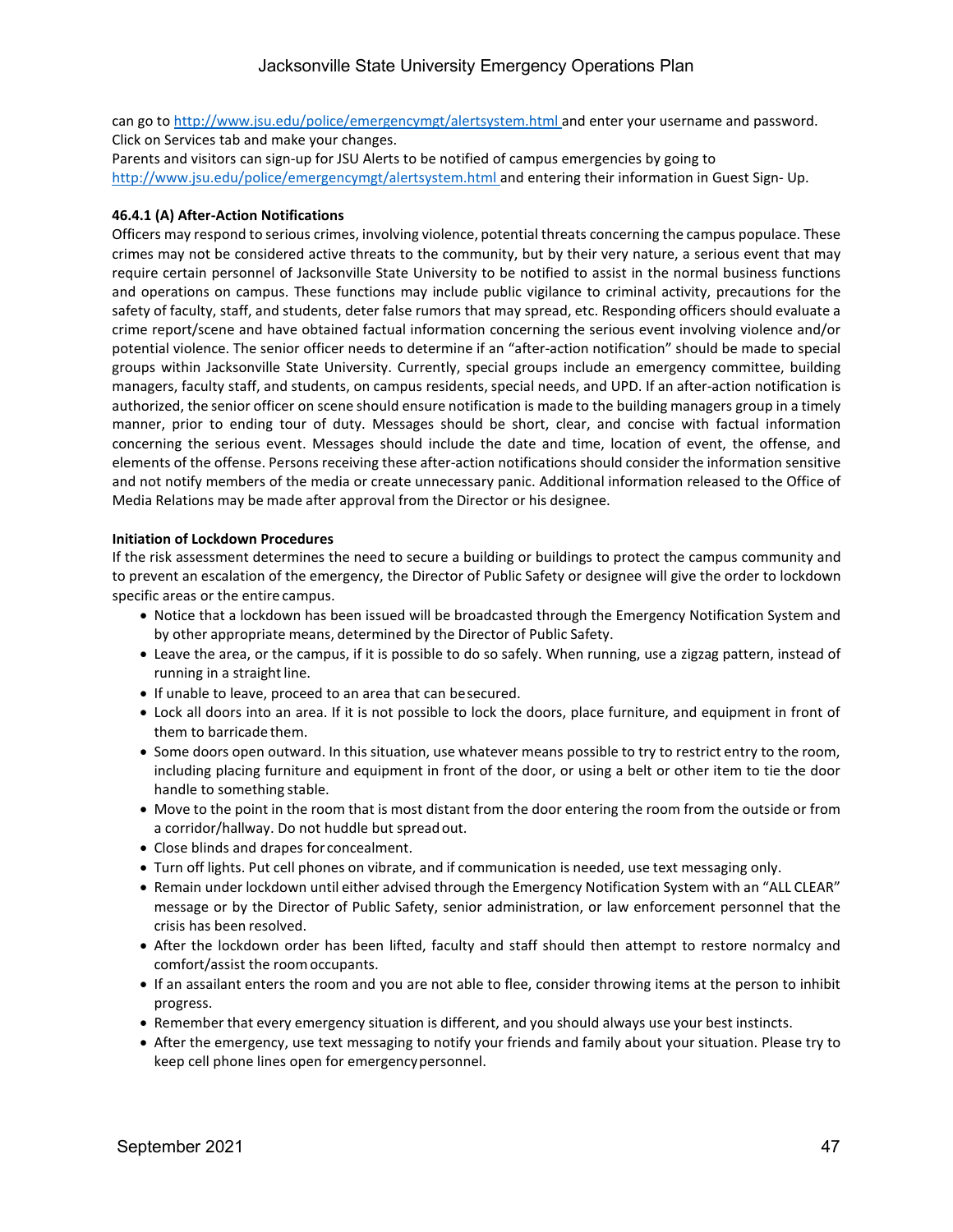### **Appendix L: Severe Weather**

- **I. Introduction.** The purpose of this Severe Weather Plan is to provide a course of action to be used during severe weather events such astornadoes, hurricanes, thunderstorms, floods, and winterstormsto minimize the potential for injury and loss of life that can result during severe weather. This plan also identifies the most tornado-resistant areas in your building. These areas are not necessarily to be considered tornado safe; but, in our judgment, they are the "best available" for locating people during tornado warnings. This plan should be reviewed at least annually by all employees in your area to ensure that everyone knows where the severe weather shelter area is and what to do when the severe weather siren activates (Auburn University [AU], 2007). The University Police Department or a designee will activate the emergency alert system for severe weather or other emergencies.
- **II.Thunderstorms.** Thunderstorms may develop at any time of the year. Although thunderstorms can occur during any month, the more violent storms occur in the spring and summer months. Thunderstorms can be single cell, multicell cluster, multicell line, and super cell. Supercells always form severe thunderstorms. Thunderstorms typically consist of very high winds, rain, lightning, and in many cases hail. Typically, the larger the hail is, the stronger the thunderstorm is. Hail ¾ inch in diameter or more with winds in excess of 55 mph indicates a severe thunderstorm where tornados are likely to be spawned. Tornado formation is most likely to occur where the hail falls. Another dangerous aspect of a thunderstorm is lightning. The best protection from lightning is to seek cover in a nearby building. Flooding can also occur in low areas and in areas where storm drains are blocked. It is also no surprise that severe thunderstorms can produce damaging winds with or without forming tornados (AU, 2007).
	- A. **SEVERE THUNDERSTORM WATCH.** A severe thunderstorm watch means weather conditions are such that a severe thunderstorm could develop but has not at this time. This alert usually lasts for five or six (5 or 6) hours (AU, 2007).
	- B. **SEVERE THUNDERSTORM WARNING.** A severe thunderstorm warning means a severe thunderstorm has developed and will probably affect those areas stated in the alert message (AU, 2007).
- **III. Tornadoes. When an alert is received all supervisors and instructors shall immediately lead their employees and students to their building's designated cover area.** Persons responsible for severe weather radios in the building should unplug them and take them to the cover area to monitor for additional warnings. **All persons located outdoors should seek cover indoors immediately** (AU,2007).

Exterior doors should not be opened. Under no circumstances should persons leave buildings during a warning (AU, 2007). During a warning, persons should take one of two positions -- the preferred position is kneeling with their head between their knees facing the wall, and the other is, seated on the floor with their backs to the wall. In either case, they should be as low as possible to reduce their potential for injuries from flying missiles or glass or debris (AU, 2007). If available, some form of covering should be used to protect heads, arms, and legs. The warnings will last for an hour from the last siren unless the National Weather Service indicates a shorter time (AU, 2007). Building occupants should remain in the cover area for at least that long unless a new warning is issued and the sirens activate again, or the National Weather Service issues a release (AU, 2007). **Listen to your radio for information.** Remember, you typically have only three minutes to reach cover so **do not delay**. Waiting can mean the difference between life and death. Everyone must be familiar with the location of the severe weather cover area(s) in their buildings and should be briefed on what actions to take when the sirens have sounded (AU, 2007).

Persons in cover should tune to local radio stations, their severe weather radio, and/or a NOAA weather radio for additional information (AU, 2007). The most common direction of a tornado path is from the southwest to the northeast, but they can come from any direction. Tornadoes are most likely to occur during the afternoon and evening (AU, 2007).

A **TORNADO WATCH** means weather conditions are such that a tornado could develop but has not at this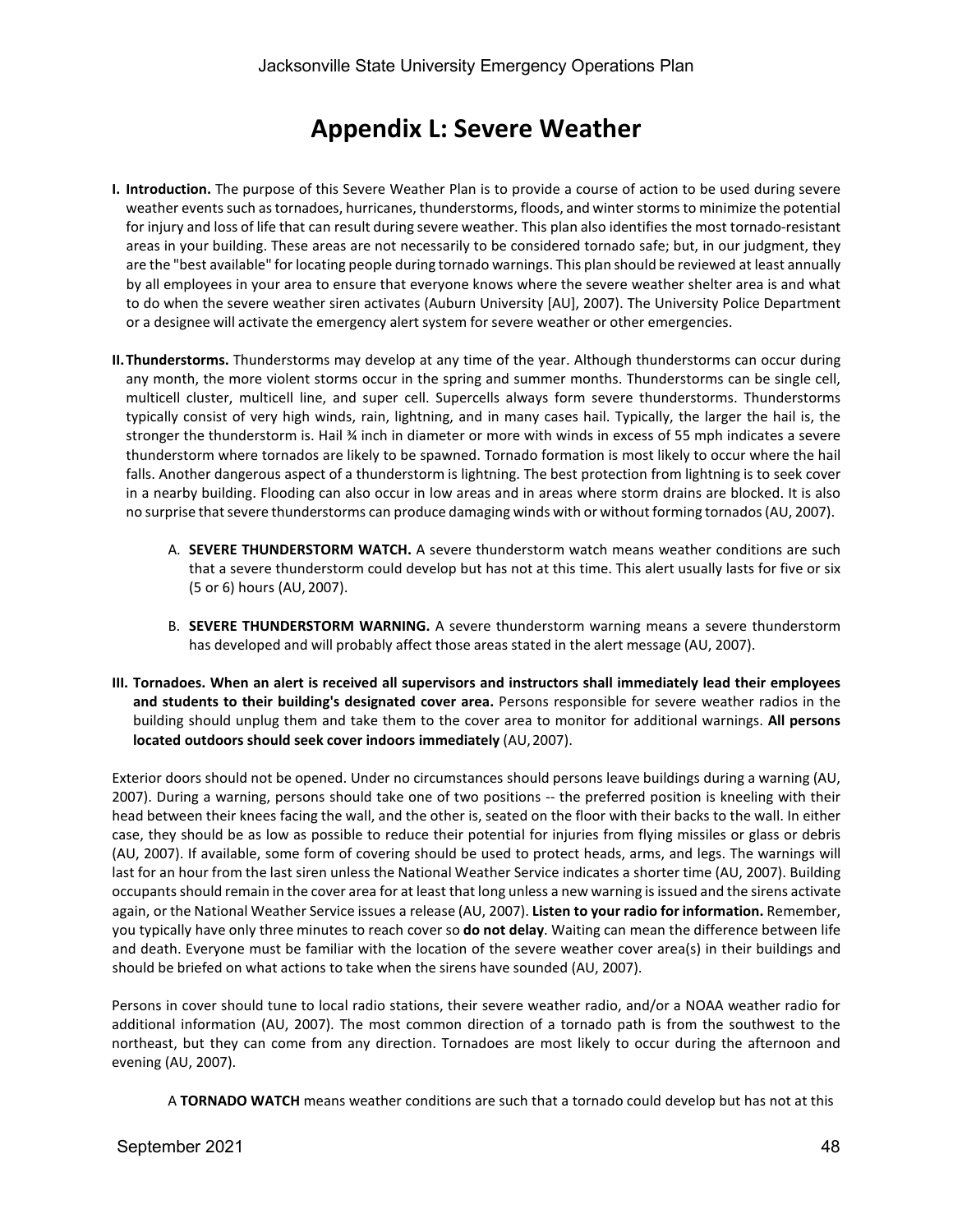time. This alert usually lasts for five or six (5 or 6) hours (AU, 2007).

A **TORNADO WARNING** means a tornado has formed and was indicated by weather radar or sighted and may affect those areas stated in the alert. This alert usually lasts for one (1) hour (AU, 2007).

The most violent storms occur in March, April, May, November, and December. The peak hours are from 12:00 noon until 7:00 P.M. (AU, 2007).

### **When a tornado approaches, or is likely to approach:**

- 1. In Office/Academic Buildings: Go to the designated shelter area for that building. If one has not been designated, stand in an interior hallway on a lower floor, preferably in the basement and away from the windows.
- 2. In Small Buildings: Go to the basement or to an interior part of the lowest level (a closet, bathroom, or interior hall). Try to get under something sturdy. Cover your head with your hands, a cushion, or mattress.
- 3.Outside: Seek shelter inside, preferably in a steel-framed, reinforced concrete building or substantial construction. Go to the center of the building on the lowest floor and stay away from windows. If you can't seek shelter inside, crouch against a building or crouch in a low-lying area. Cover your head with your hands.
- 4. In Your Vehicle: Get out of your vehicle and follow instructions in the preceding paragraph.
- **IV. Hurricanes.** As a storm approaches, forecasters may declare a hurricane warning or a hurricane watch. If it is a warning, be aware that hurricane conditions are expected to develop within 24 hours. A watch indicates that hurricane conditions are possible within 36 hours. If a tropical storm is predicted, it does not mean you can relax. While winds may not be as severe, a tropical storm can develop torrential rain and trigger flooding in coastal areas or along streams.

IF a **HURRICANE WATCH** isissued there are possible hurricane conditions within 36 hours. This watch would activate the EOP, and protective measures should beinitiated.

IF a **HURRICANE WARNING** is issued winds of at least 74 mph are expected within 24 hours or less. Once this warning has been issued, departments and EOT (Emergency Operations Team) members should be in the process of completing protective actions and deciding the safest location to be during the storm. Please refer to the Tornado and Sheltering sections for furtheractions.

**V. Floods.** A flood occurs when prolonged rainfall over several days, intense rainfall over a short period of time, or an ice or debris jam causes a river or stream to overflow and flood the surrounding area. Melting snow can combine with rain in the winter and early spring; severe thunderstorms can bring heavy rain in the spring and summer; or tropical cyclones can bring intense rainfall to the coastal and inland states in the summer and fall. Flash floods occur within six hours of a rain event, or after a dam or levee failure, or following a sudden release of water held by an ice or debris jam, and flash floods can catch people unprepared. You will not always have a warning that these deadly, sudden floods are coming. So, if you live in areas prone to flash floods, plan now to protect your family and property. The use of the word "flash" here is synonymous with "urgent."

When a Flash Flood WATCH is issued be alert to signs of flash flooding and be ready to evacuate at a moment's notice.

### **When a Flash Flood WARNING is issued:**

• Or if you think it has already started, evacuate immediately. You may have only seconds to escape. Act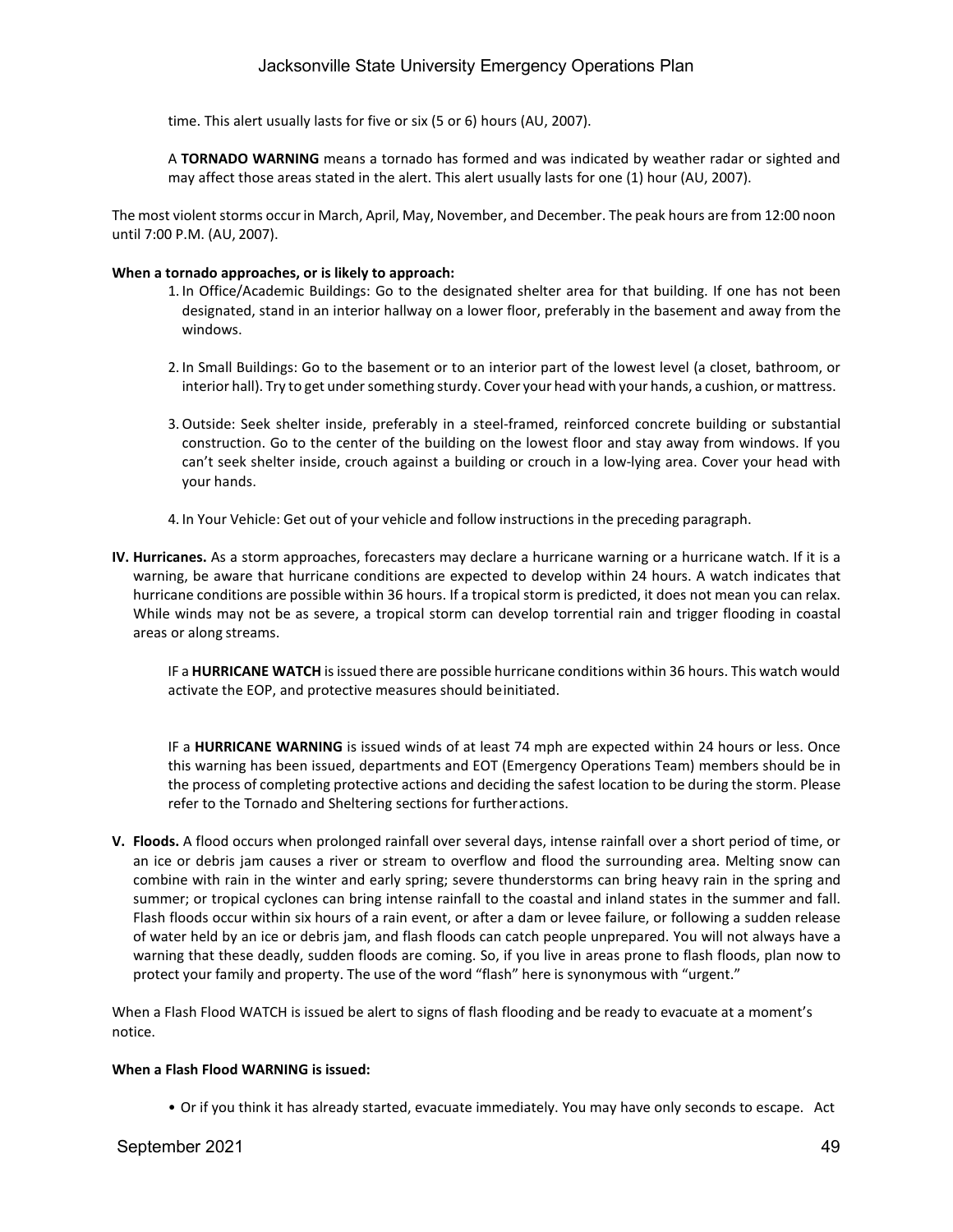quickly!

- Move to higher ground away from rivers, streams, creeks, and storm drains. Do not drive around barricades . . . they are there for your safety. If you are unable to move to higher ground, seek cover on the upper floors of a nearby sturdybuilding.
- If your car stalls in rapidly rising waters, abandon it immediately and climb to higher ground.
- Do not attempt to drive on water-covered roadways or parking areas. Water may be deeper or flowing more swiftly than it appears.
- If you are indoors and the lower floor is flooded, move to the highest floor possible.
- Do not enter flooded areas such as basements, first floors, vaulted areas, or confined spaces because there is danger of drowning or electricalshock.

Please refer to the Tornado and Sheltering sections for further actions.

- **VI. Winter Storms.** Winter Storms could affect the entire county at the same time. This type of emergency poses a difficult response effort because of road conditions, which impede or prohibit vehicle movement. Even areas that normally experience mild winters can be hit with a major snowstorm or extreme cold weather. Winter storms can result in flooding, storm surge, closed highways, blocked roads, downed power lines and hypothermia. In the event severe weather such as ice and snow are imminent, University Police will monitor weather conditions.
	- A. **Immediate Action.** In the event of an overnight winter/severestorm:

The Director of Public Safety advises the President regarding road conditions. The Director of Public Safety monitors current conditions and forecasts from the National Weather Service in Birmingham. To determine road conditions, he/she also conferswith:

- University Police Officers who are on campus working the night shift,
- Jacksonville City Police Department,
- Calhoun County Sheriff's Office, and
- Alabama State Troopers.
- B. **Decision.** The President will decide whether to maintain the normal schedule, delay the normal opening time, or close the University until conditions are safer. If weather and road conditions are known the evening before, a decision to alter the normal schedule will be announced on the late evening television news. If weather and road conditions cannot be accurately determined until the very early hours of the morning, a decision and announcement about the University's operational status will be made as early as possible with a targeted announcement time of before 6:00 a.m. If the President or designee alters the schedule or opts to close the University, he/she will notify the University's Director of JSU News Bureau or designee immediately (University of Memphis [UM],2007).

#### **The Director of Communications Services:**

- 1. Record necessary information onto Emergency Warning System or other notification systems (See Appendix D)
- 2.Notify local media.
- 3. Place the message on the main University Webpage.

Based on this information, phone notification trees are activated to notify faculty and staff. If NO CHANGE is made, NO NOTICE will be given to the media or posted on the Web. NO notification of a change in schedule means that the University will operate as usual. The current operational status of the University is always available on the Special Information telephone line, regardless of whether the University is open or closed.

University Policy Emergency Cancellation of Classes & Closing of University Offices details administrative procedures related to compensation ofemployees and other issues (UM, 2007).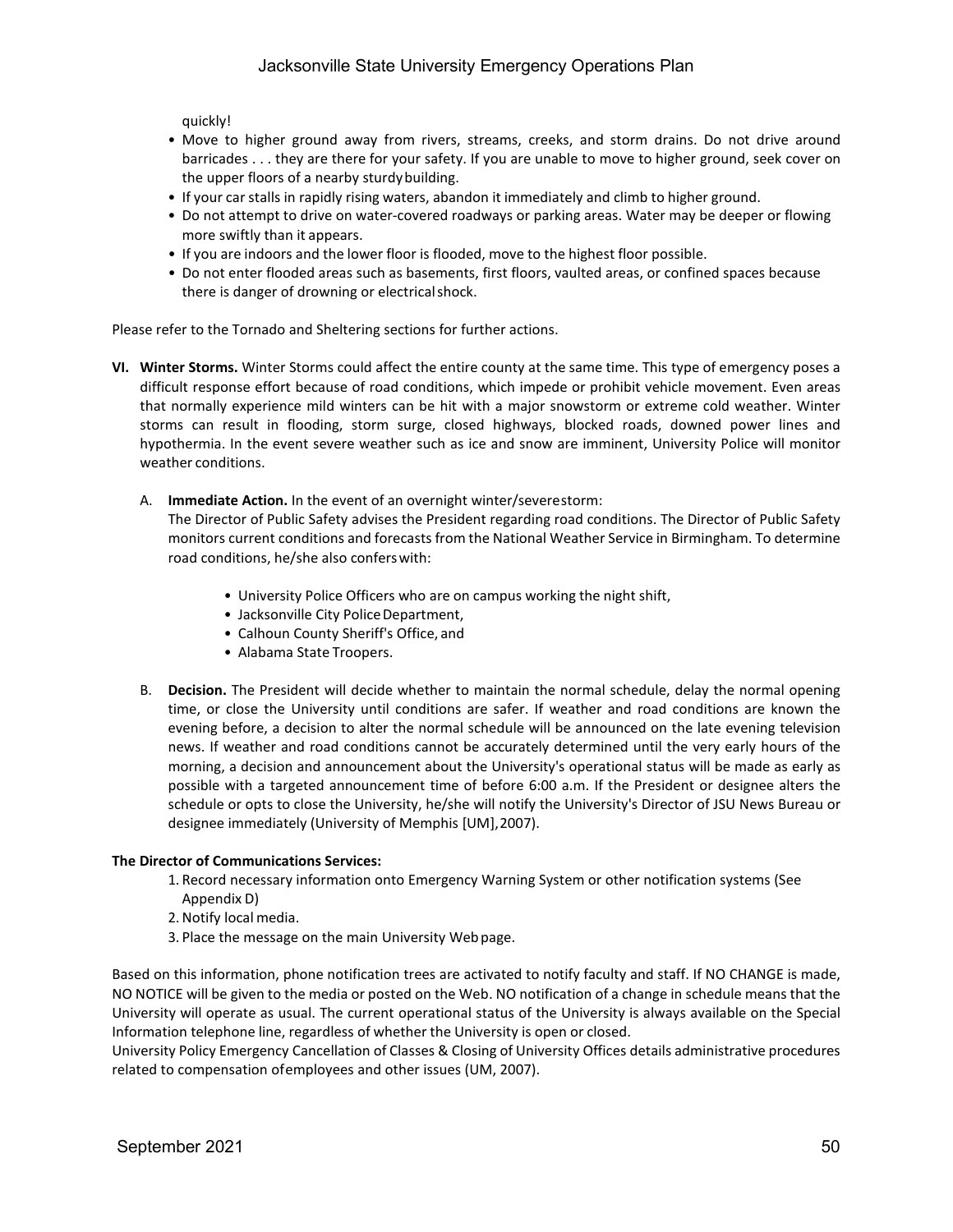- C. **Subsequent Procedures/Information.** In the event of a winter/severe storm during the day: The Director monitors current conditions and forecasts from the National Weather Service in Birmingham. To determine road conditions, he/she also conferswith:
	- University Police Officers, who are on campus,
	- Jacksonville City Police Department,
	- Calhoun County Sheriff's Office, and
	- Alabama State Troopers

Based on that advice and if conditions warrant, the University President will decide whether to close the University or to alter the schedule. The Office of the President will notify each of the Vice Presidents and faculty and staff will be notified through supervisory channels. If notified to leave campus, faculty, staff and students are asked to do so without delay (UM, 2007).

### **The Director of the JSU News Bureau will:**

- 1. Record necessary information onto Emergency Warning System (See Appendix D)
- 2.Notify local media
- 3. Place the message on the main University Webpage.
- **VII. EMERGENCY NOTIFICATION SYSTEM.** Severe weather alerts are transmitted by three means: via polemounted sirens stationed at three specific locations near the campus, via severe weather radios located within campus buildings and the Emergency Warning System (see Appendix D). The sirens and radios are tested audibly on the 1st Tuesday of each month at 4:00 PM (this will not occur if it is storming to prevent confusion). Defective radios should be immediately reported to University Police Department for repair or replacement. Watches and warnings are broadcast via the severe weather radios. You can also hear the siren tones at [www.calhounema.org.](http://www.calhounema.org/) If you hear an outdoor siren, stay calm! Go indoors and tune to your local Emergency Alert Station for more information.
- **VIII. SEVERE WEATHER KIT.** Every building will have at least one Severe Weather Kit. Some buildings will have more than one. The kit should include at least the following items:
	- Flashlight(s), with extra batteries
	- Battery-operated Radio, with extrabatteries
	- NOAA Weather Radio if available
	- First-aid Kit
	- A-B-C-type fire extinguisher
	- Several Blankets
- **IX. List of on Campus Cover Areas.** All University buildings are capable of being used for cover during a severe weather event; please refer to Appendix H for a list of managers to contact for specific cover instructions.

### **X.MEASURES TO BE TAKEN WHEN USING A COVERAREA**

A. All doors around cover areas should be closed and secured during a tornado warning.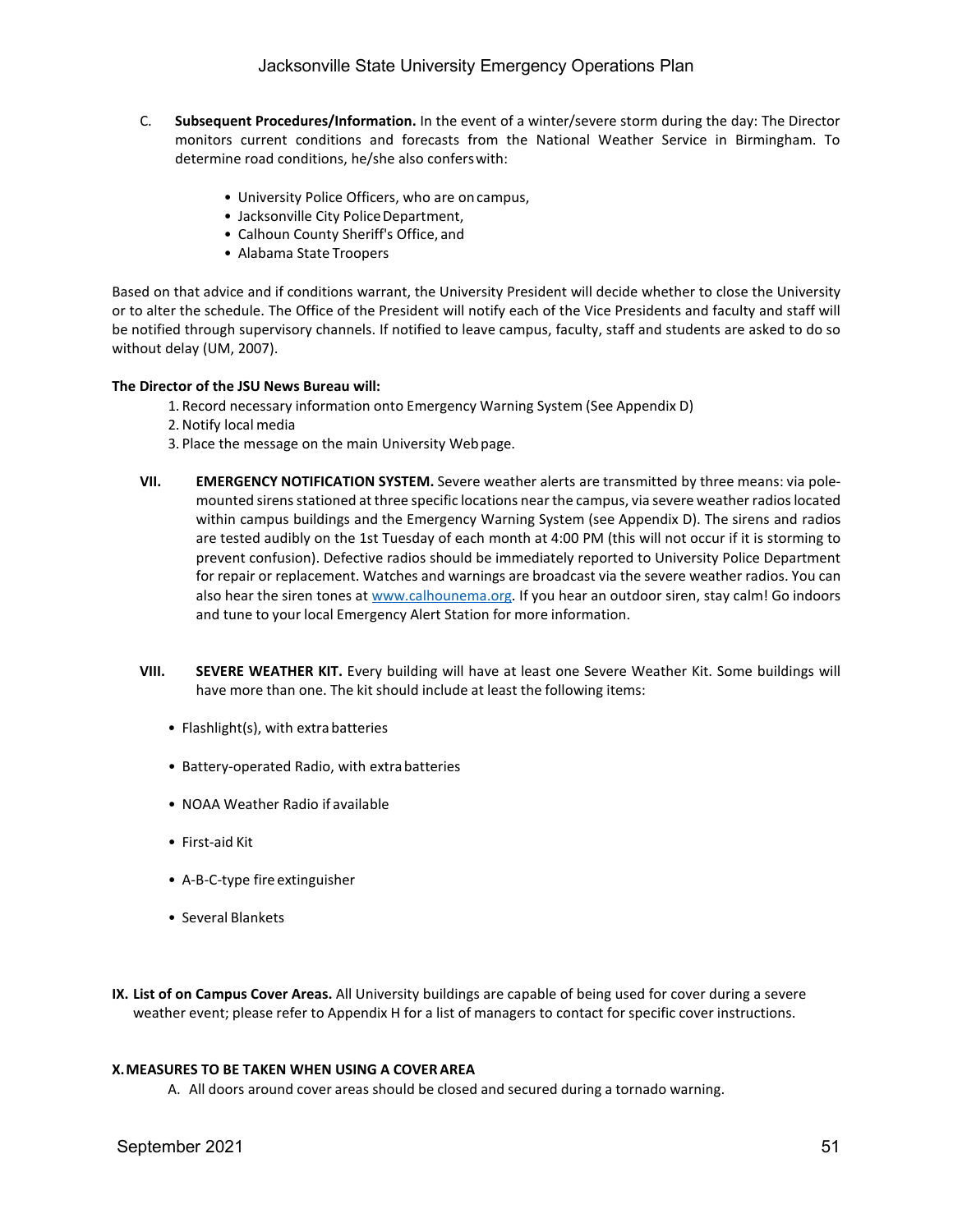- B. Window and doors with glass panels should be avoided because of potential missiles propelled by high winds.
- C. Chemicals and cleaning supplies should be removed from areas designated for cover use and relocated to a non-cover area.

### **XI. ADDITIONAL RESOURCES**

#### **The Tornado Project Online**

One of the most informative web sites regarding tornado facts and statistics *[www.tornadoproject.com/index.html](http://www.tornadoproject.com/index.html)*

### **NOAA National Severe Storms Laboratory**

*[www.nssl.noaa.gov/](http://www.nssl.noaa.gov/)*

### **The National Weather Service**

Current and Forecasted Weather Conditions, Hazardous Weather Outlook and Other Resources *[http://www.weather.gov](http://www.weather.gov/)*

### **Red Cross Tornado Safety**

*<http://www.redcross.org/get-help/how-to-prepare-for-emergencies/types-of-emergencies/tornado#About>*

### **The Weather Channel – Tornado Information**

*<https://weather.com/storms/tornado-central>*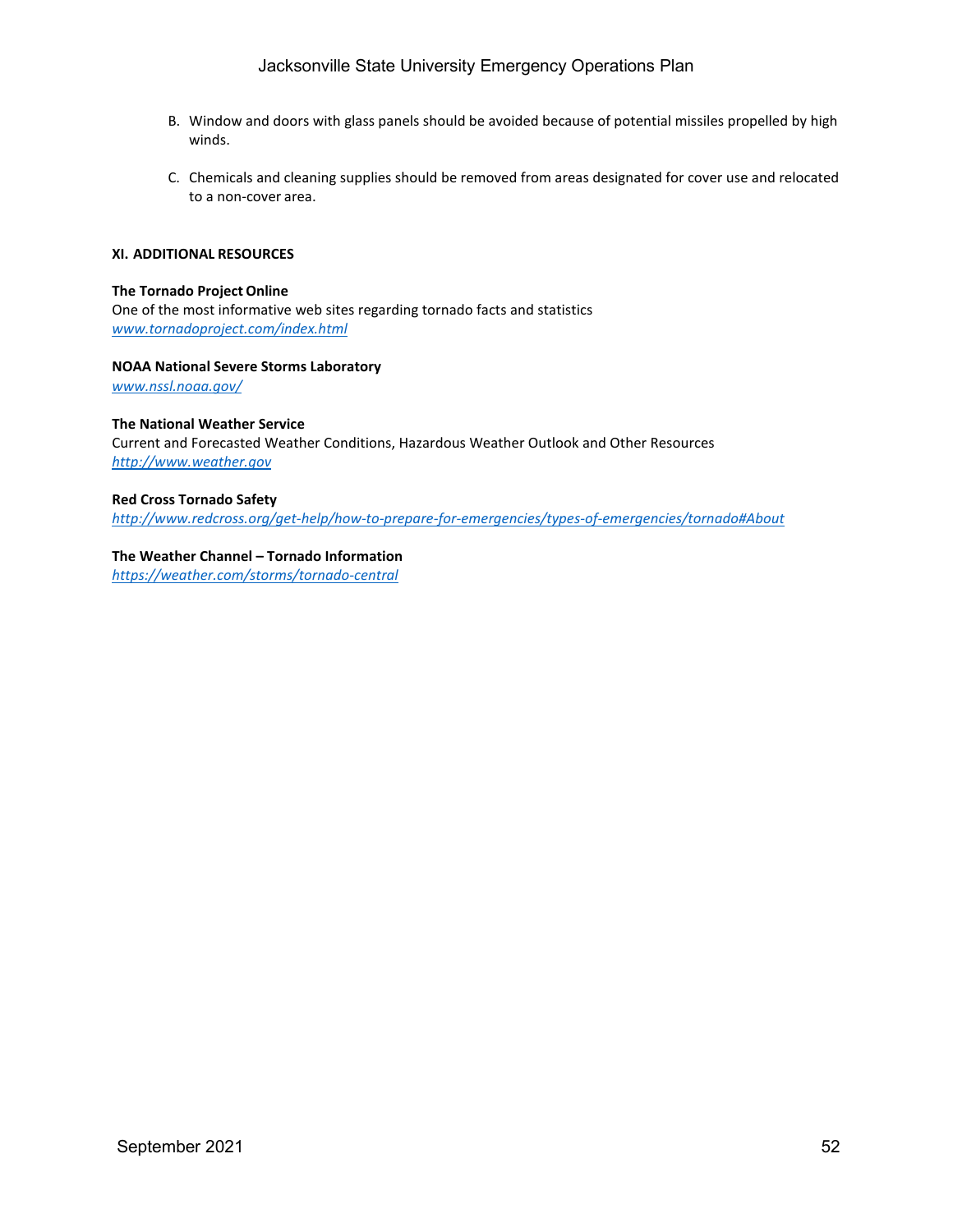### **Appendix M: Fire**

**Purpose.** The purpose of this plan is to provide a course of action to be used during a fire to minimize the potential for injury and loss of life. A fire may include visible flames, smoke, or strong odors of burning. The appropriate emergency action is for persons to evacuate the building quickly and safely and notify the Fire Department by dialing 911 (9-911 from a University phone) or University Police Dept. at ext. 5050. For University buildings, the building manager should be contacted, if possible. The building managers shall work with the emergency responders to provide information about the location of the fire, the cause of the fire, and to assist in a safe and orderly evacuation of the building (University ofVirginia [UV], 2007).

All departments should train their personnel in fire prevention techniques, the use of portable fire extinguishers and basic first aid. For assistance in training, contact Public Safety or University Safety.

### **Immediate Action**

1. For the person discovering the fire, remember R-A-C-E (UV, 2007):

- A. **R**EMAIN CALM, and RESCUE anyone in immediatedanger.
- B. **A**LARM—pull the nearest fire alarm.
- C. **C**ONTAIN the fire—close all doors but do not lock them—and CALL 911 (9-911 from a University phone) or University Police Dept. at ext.5050.
- D. **E**XTINGUISH the fire only if you can do so safely and quickly and have been trained in the use of fire extinguishers and EVACUATE the building using established procedures.

After the fire is extinguished, call 911 or University Police Dept. at ext. 5050, if you have not already done so.

2. For occupants of the building (UV,2007):

- A. Close, but do not lock the doors to your immediatearea.
- B. EVACUATE the building via the nearest exit. Assist others in exiting the building and go to the evacuation assembly point designated for yourbuilding.
- C. DO NOT use elevators.
- D. Avoid smoke-filled areas.

3. For persons evacuating from the immediate firearea:

- A. Feel door from top to bottom. If it is hot, DO NOT proceed; goback.
- B. If door is cool, crouch low and open the door slowly. Close door quickly if smoke is present so you do not inhale it.
- C. If no smoke is present, exit the building via the nearest stairwell or exit.
- D. If you encounter heavy smoke in a stairwell, go back and try another stairwell.

**Decision.** The responding Fire Department Incident Commander will control and make decisions at the scene of the fire. The Fire Department will decide when to turn control of the scene back over to the University. The University Police will decide when to turn control of the scene back over to the facility tenant(s) (UV, 2007).

**Subsequent Procedures/Information.** Depending on the nature and degree of the fire incident, other support agencies and University resource units may be brought in for service or assistance. For more information on fire safety and evacuation procedures for a University building, consult the departmental evacuation plan (UV, 2007).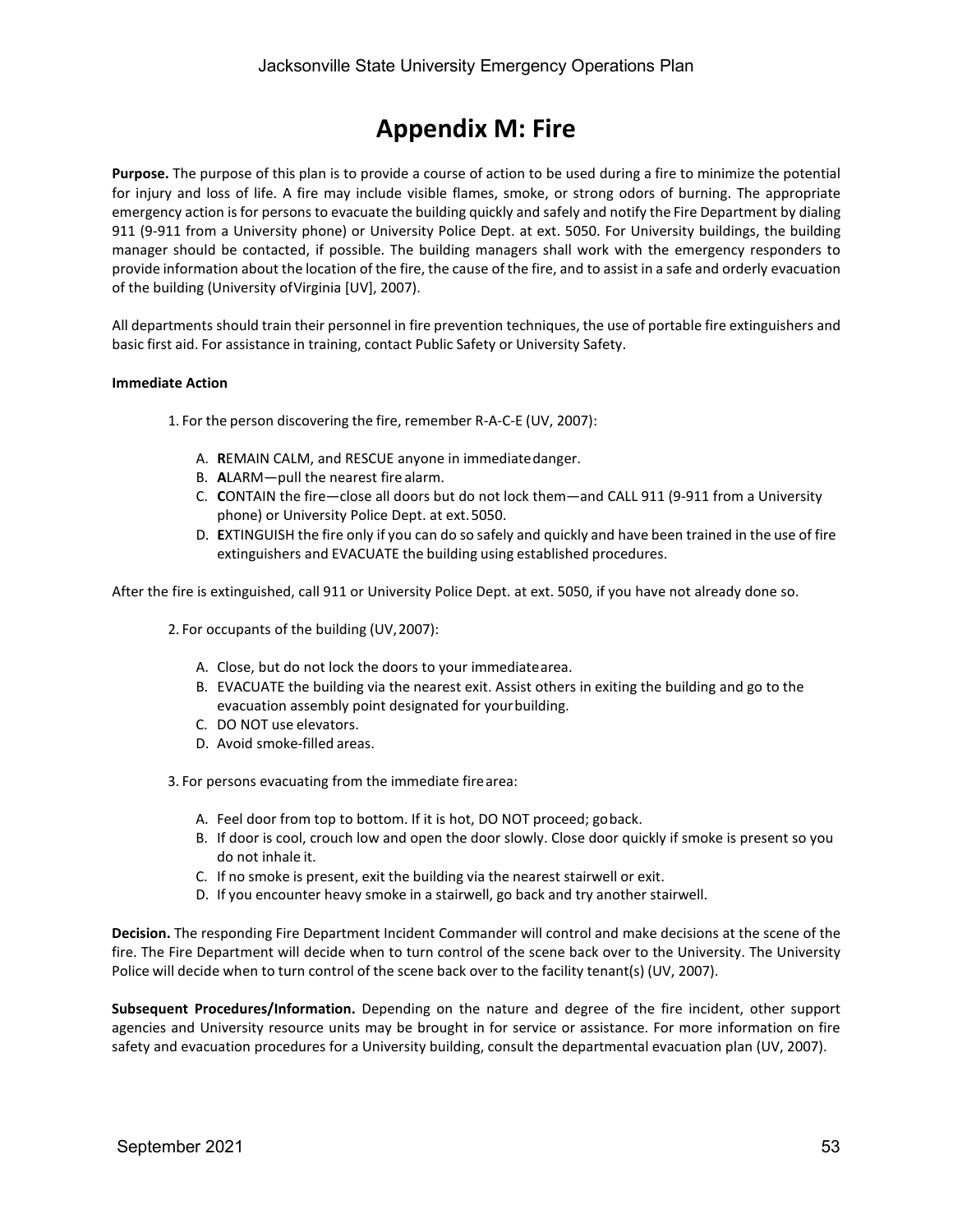## **Appendix N: Explosions**

**Purpose.** The purpose of this plan is to provide a course of action to be used during an explosion to minimize the potential for injury and loss of life. An explosion is caused by a rapid expansion of gas from chemical reactions or incendiary devices. Signs of an explosion may be a very loud noise or series of noises and vibrations, fire, heat or smoke, falling glass or debris, or building damage (UV, 2007).

### **Immediate Action** (UV, 2007)

- 1. Get out of the building as quickly and calmly as possible. Call University Police at ext. 5050 or 911 (9-911 from a University phone).
- 2. If items are falling off of bookshelves or from the ceiling, get under a sturdy table or desk, that will give protection against glass or debris.
- 3. If there is a fire, stay low to the floor and exit the building as quickly as possible.
- 4. If you are trapped in debris, tap on a pipe or wall so that rescuers can hear where you are.
- 5. Assist others in exiting the building and move to designated evacuation areas. Keep streets and walkways clear for emergency vehicles and crews.
- 6. Untrained persons should not attempt to rescue people who are inside a collapsed building. Wait for emergency personnel to arrive.

**Decision.** The Incident Commander will make decisions regarding the control and abatement of the explosion incident and will determine if it is safe to re-enter or occupy the building (UV, 2007).

**Subsequent Procedures/Information.** Depending on the nature and degree of the explosion or incident, other support agencies and University resource units may be brought in for services or assistance (UV, 2007).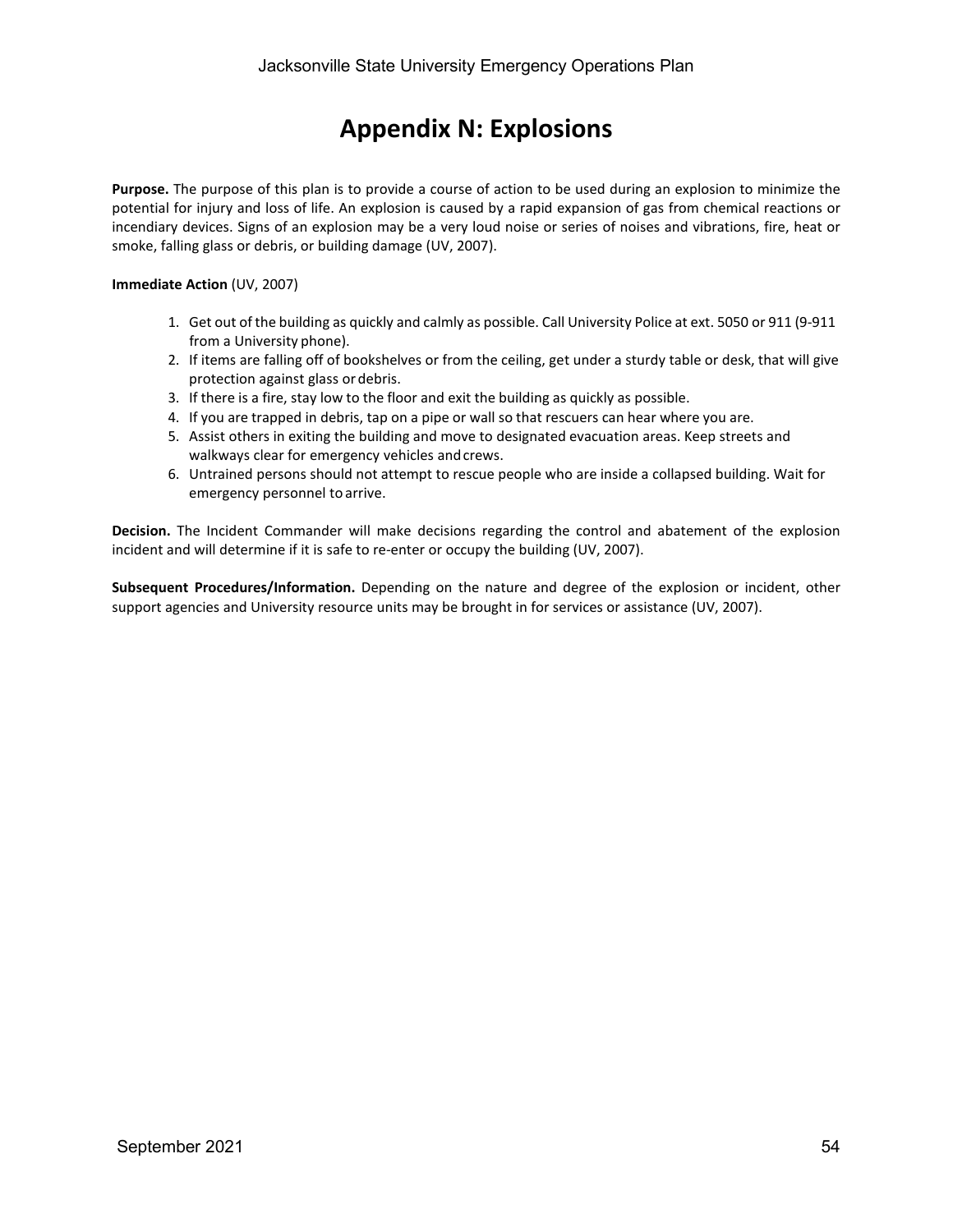### **Appendix O: Bomb Threat**

**Purpose.** The purpose of this plan is to provide a course of action to be used during a bomb threat to minimize the potential for injury and loss of life. A bomb threat may come to the attention of the receiver in various ways. It is important to compile as much information as possible. Please DO NOT attempt to notify or evacuate an entire building as this could consume valuable time that would be better used to gather important information. Please keep in mind that the vast majority of bomb threats are false and are primarily intended to elicit a response from the building occupants. In the case of a written threat, it is vital that as few people handle the document as possible, as this is evidence that should be turned over to the University Police Department. If the threat should come via email, make sure to save the information on your computer. Most bomb threats are transmitted over the telephone; thus, the following instructions are provided with that assumption (UV, 2007).

### **Immediate Action** (UV, 2007)

- 1. Remain calm and immediately refer to the attached Telephone Bomb Threat Checklist. If applicable, pay attention to your telephone display and record the information shown in the display window.
- 2. The objective is to keep the caller on the line as long as possible to attempt to gather as much information as possible. Try not to anger the caller at any time.
- 3. While engaging the caller, pay attention to any background noise and distinctive sounds (machinery, traffic, other voices, music, television,etc.).
- 4. Note any characteristics of the caller's voice (gender, age, education, accent, etc.).
- 5. Attempt to obtain information on the location of a device (building, floor, room, etc.) but avoid prompting the caller with names or locations of facilities.
- 6. Attempt to obtain information on the time of detonation and type of detonator.
- 7. Immediately after the caller has ended the call, notify the University Police at ext. 5050 or dial 911 (9- 911 from a University phone). Make this and other notifications on a different phone if possible because officials may be able to trace thecall.
- 8. If the threat was left on your voice mail, do noterase.
- 9. Notify the immediate supervisor within your workarea.
- 10.Avoid touching any switches or buttons of any kind, if the caller says that the bomb is in your building. Do not change in any way the condition ofany rooms affected.
- 11.Avoid using your cell phone, unless you have no other choice, in case it might detonate the bomb.
- 12.Remain available when law enforcement personnel arrive. They will want to interview you.
- 13.If the building is evacuated, move as far from the building as possible. Keep the streets, fire lanes, hydrants and walkways clear for emergency vehicles andcrews.

**Decision.** The decision to evacuate a University facility shall be made after a thorough evaluation of the information available, including but not limited to (UV,2007):

- The nature of the threat
- The specificity of location and time ofdetonation
- Circumstances related to the threat (i.e. political climate, series of events leading to the threat, etc.)
- Discovery of a device or unusual package, luggage, etc.

The University Police or other police unit will dispatch a search team and will organize the search. Other emergency units will be alerted to the threat and asked to stand by for further instructions. Persons leaving the building should report to a specified location for further instructions (UV, 2007).

**Subsequent Procedures/Information.** Staff can be of assistance to the University Police in several ways. Staff will be more familiar with their work area than the police officers. As the search is conducted, staff may be asked to identify boxes or objects in their work area. If an evacuation of an academic building is necessary, classes will be dismissed or relocated. If you observe a suspicious object or potential bomb on campus, DO NOT HANDLE THE OBJECT. Clear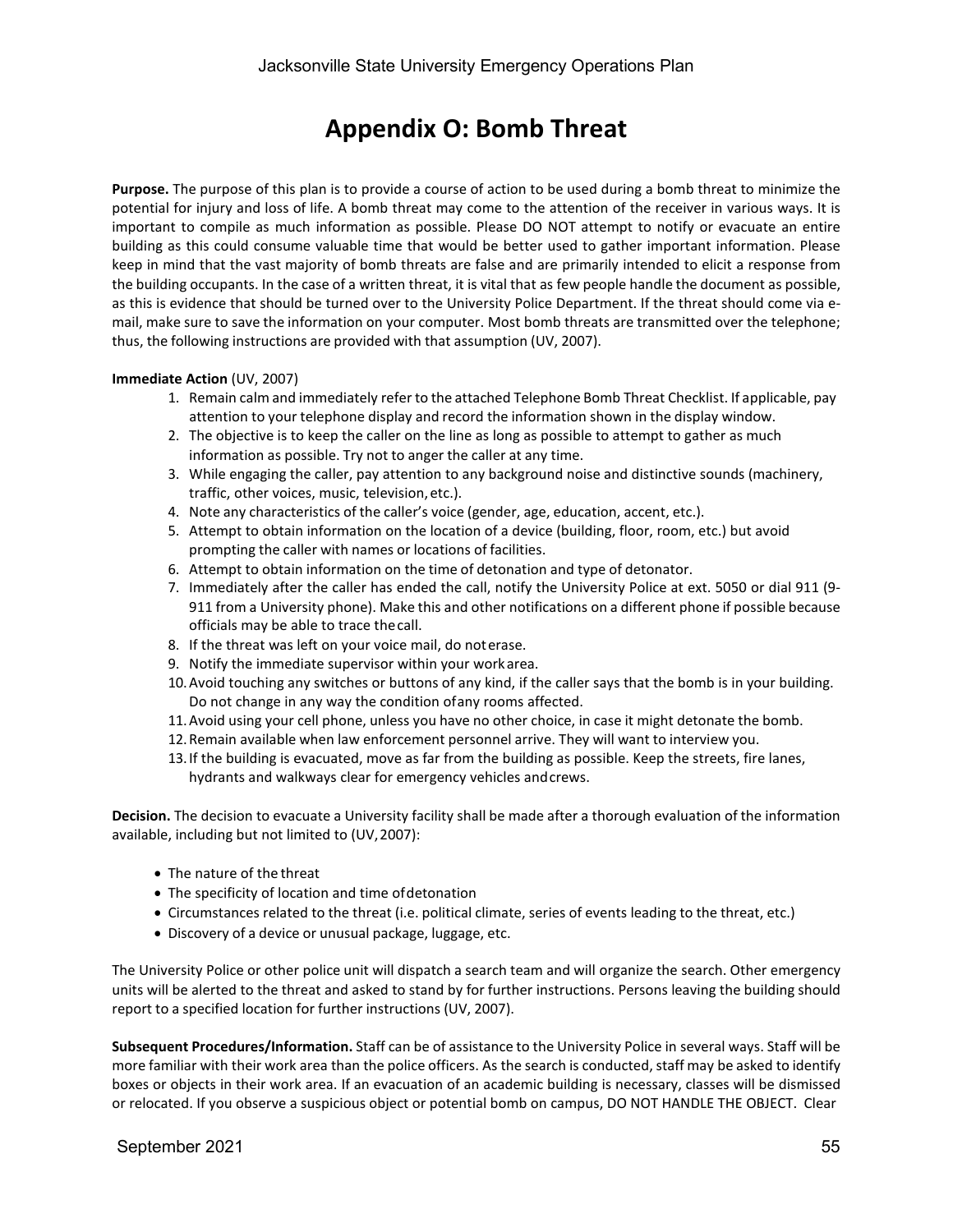the area and immediately call University Police Dept. If a suspicious device, package, bag, etc. is discovered, the University Police will notify the local bomb squad for assistance. If the bomb threat is received by mail, do not handle the letter, envelope or package any further. Vacate the area at once and call University Police Dept. The decision to resume normal activities in the building will be made jointly by the Chief of Police or a designee in consultation with the President of the University and/or appropriate individuals in the University administration (UV, 2007).

**Bomb Threat Awareness.** Several colleges and universities around the United States have received bomb threats via phone and email. These schools have included the University of Iowa, Princeton University, the University of Alaska, Oregon State University, the University of Akron, Kenyon College, and Lorain Community College. Three separate threats have been made to Clemson University. All reports were deemed hoaxes after law enforcement investigations. An arrest was made in the University of Akron case, and the origin of the Kenyon College email threat was from an Italian web site. Investigations continue in all cases. Also, several financial and commercial institutions throughout the United States have received extortion telephone calls threatening to blow up their organization unless a large sum of money was wired to an overseas bank account. Criminal intelligence analysts are comparing local police reports to identify similarities in the threats. In addition, the FBI has launched a public campaign on how to respond to a potential bomb threat.

### **The FBI suggests the following steps and questions be asked when responding to a potential phone – in bomb threat:**

- 1. Questions to ask the caller (UV,2007):
	- a. When is the bomb going to explode?
	- b. When did that time start?
	- c. What time is it now by yourwatch?
	- d. Where is the bomb located right now?
	- e. What does it look like?
	- f. What kind of bomb isit?
	- g. What will cause it to explode?
	- h. Did you place the bomb personally?Why?
	- i. What is your name?
	- j. What is your address?
	- k. What is your phone number?
- 2. Document the EXACT wording of the threat and caller's response.
- 3. Note the apparent gender, race, age of thecaller.
- 4. Note the characteristics of the caller's voice (calm, angry, excited, accent, speech pattern, etc.)
- 5. Background sounds (street noises, static on the line,etc.)
- 6. Threat Language (Well Spoken, incoherent, taped, and irrational?)
- 7. Did the caller appear familiar with thepremises?
- 8. Does the voice sound familiar? If so, who did it soundlike?
- 9. What time did caller hang up?
- 10.If you have Caller ID, please record the phone number, ifpossible.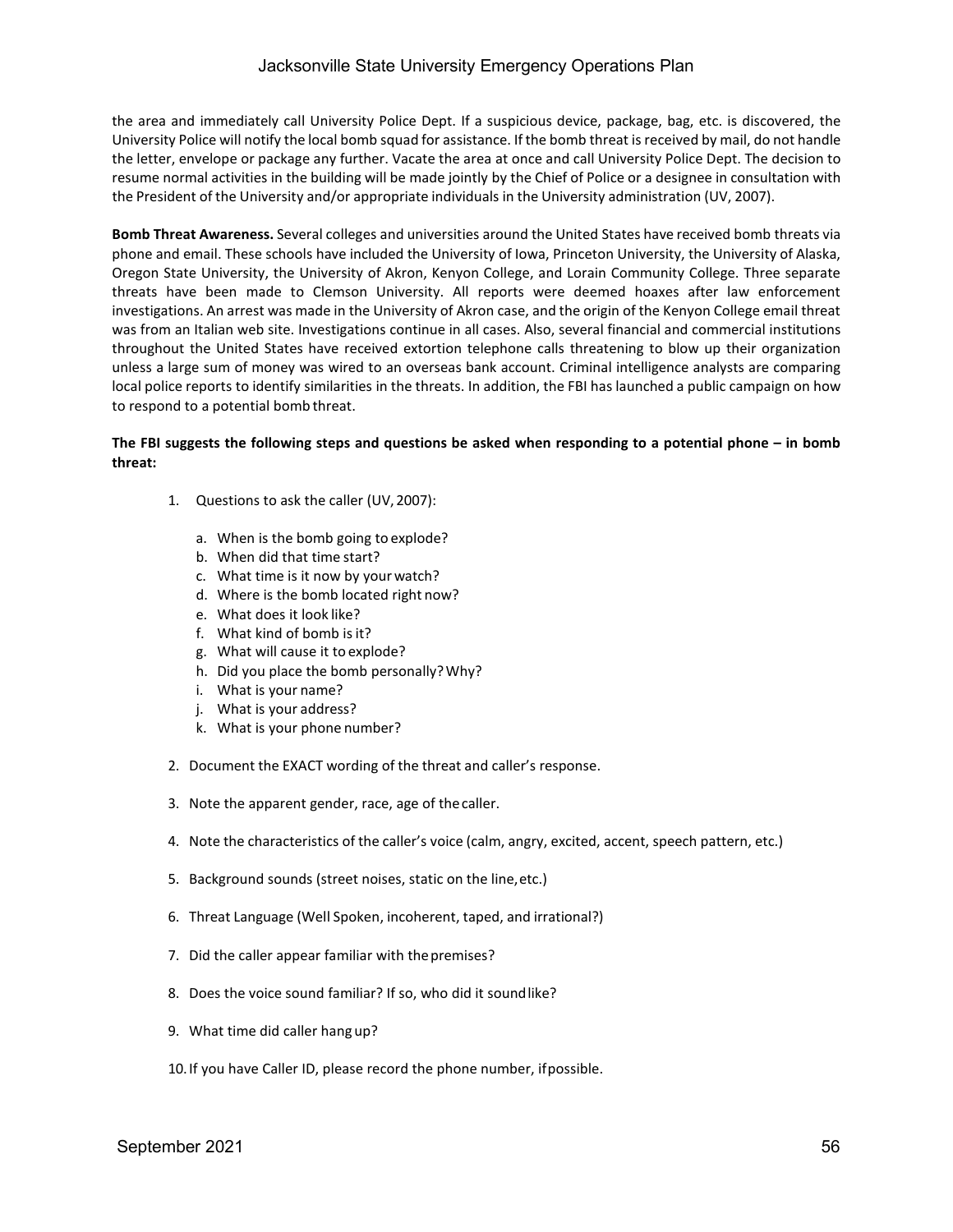Here's where any mental notes from earlier really come into play. Information like this can be crucial in identifying the caller and legitimacy of the threat.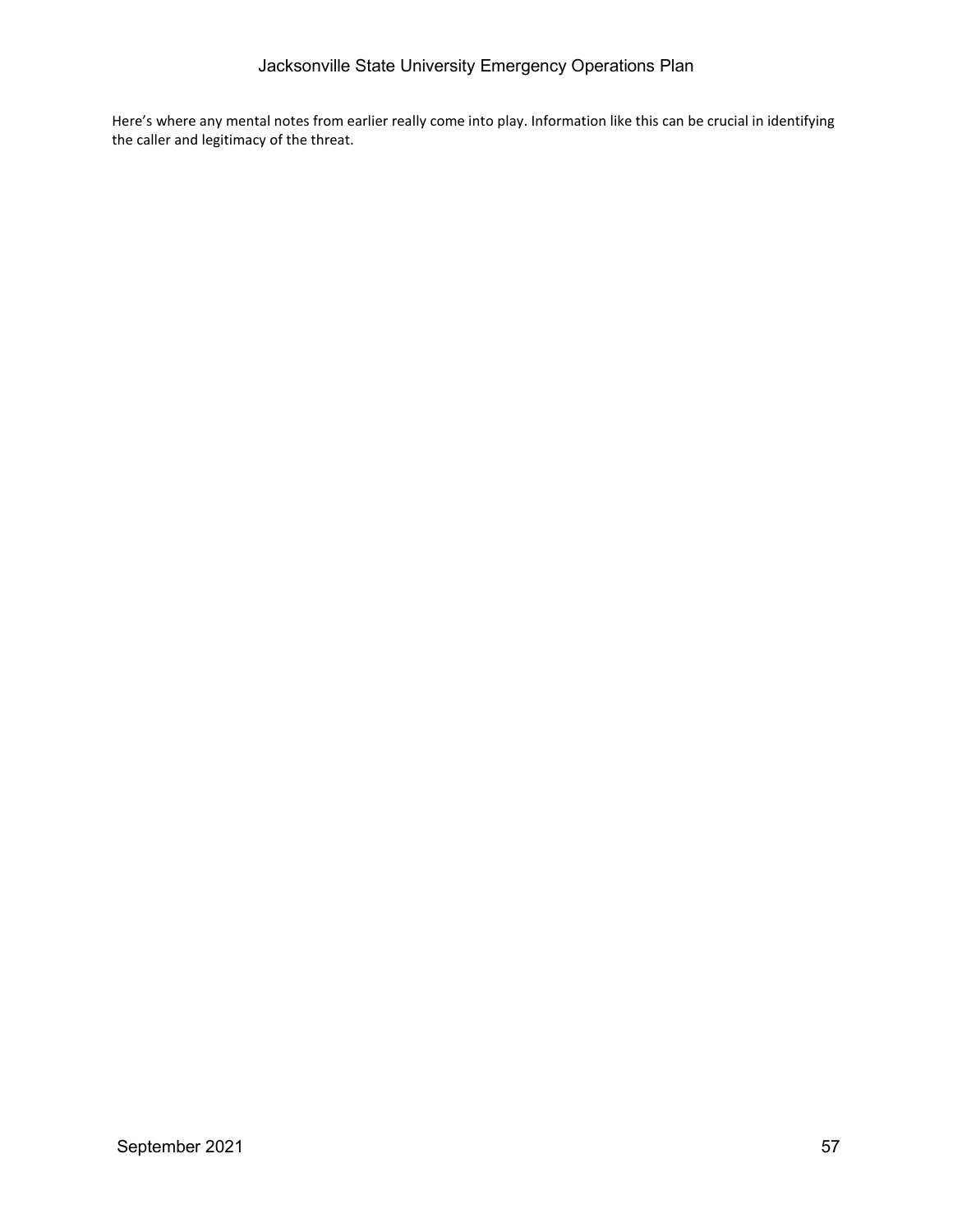### **Appendix P: Infrastructure Failure**

**Purpose.** It is understood that from time-to-time Jacksonville State University may experience infrastructure problems that could render the work site unsafe or uninhabitable, such as electricity, computer, steam, water, or telephone failures (UV, 2007).

### **Immediate Action**

- 1. If a critical incident is experienced relating to water, electricity, orsteam, call the Capital Planning & Facilities at ext. 5450.
- 2. If a critical incident is experienced relating to telephone systems, call Telephone Center at ext. 8001 or 5990.
- 3. If a critical incident is experienced relating to computer systems, call the Information Technology at ext. 5201.

For after – hours incidents please refer to Appendix H (Building Information) for specific managers or call UPD at ext. 5050.

**Lighting** – Most major campus buildings are equipped with emergency lighting that will provide enough illumination in corridors and stairs for safe exiting. In the event of a major utility failure contact Capital Planning & Facilities at 256-782-5450.

**Elevator Failure** – All campus elevators are equipped with emergency phones or emergency bells. Stay calm and use them. Help will arrive shortly.

**Structural Damage -** The entrances to the floor/area containing the damage are to be blocked off to prevent any pedestrian traffic, and the area should be secured to prevent theft of University or personal property. Facility Operations will coordinate a structural inspection of the damaged building. Because of the unknown condition of many structural elements, no one shall be allowed in the damaged area for any reason until the facility is deemed safe by all appropriate authorities. In the event of injury or entrapment, Public Safety will contact local authorities and call them to the scene, as appropriate. Facility Operations will coordinate the assessment of how to proceed with the reconstruction process as soon as possible.

**Plumbing Problems** – For minor plumbing problems or major problems that involve flooding, cease using all electric equipment, vacate the area and notify yoursupervisor, or contact Capital Planning & Facilities at 256-782-5450.

**Gas Leak** – Cease all operations, immediately vacate the area and notify your supervisor and University Police Dept. Do not use electronic phones or equipment until you are clear of the affected area. If directed, or if there is potential danger to the building occupants, evacuate the building.

**Ventilation** – Ifsmoke or burning smells come from the ventilation system, contact University Police Dept. and report it to the University Safety Office at 256-782-8599. If directed, or if there is potential danger to the building occupants, evacuate the building.

**Decision.** The first responders will determine whether a critical incident exists and will report to the appropriate department heads (UV, 2007). In the event that a critical incident exists, the Chief of Police will notify the EMT (Executive Management Team) and necessary EOT (The Emergency Operations Team) members.

**Subsequent Procedures/Information.** Depending on the nature and degree of the incident, other support agencies and University resource units may be brought in for services or assistance (UV, 2007).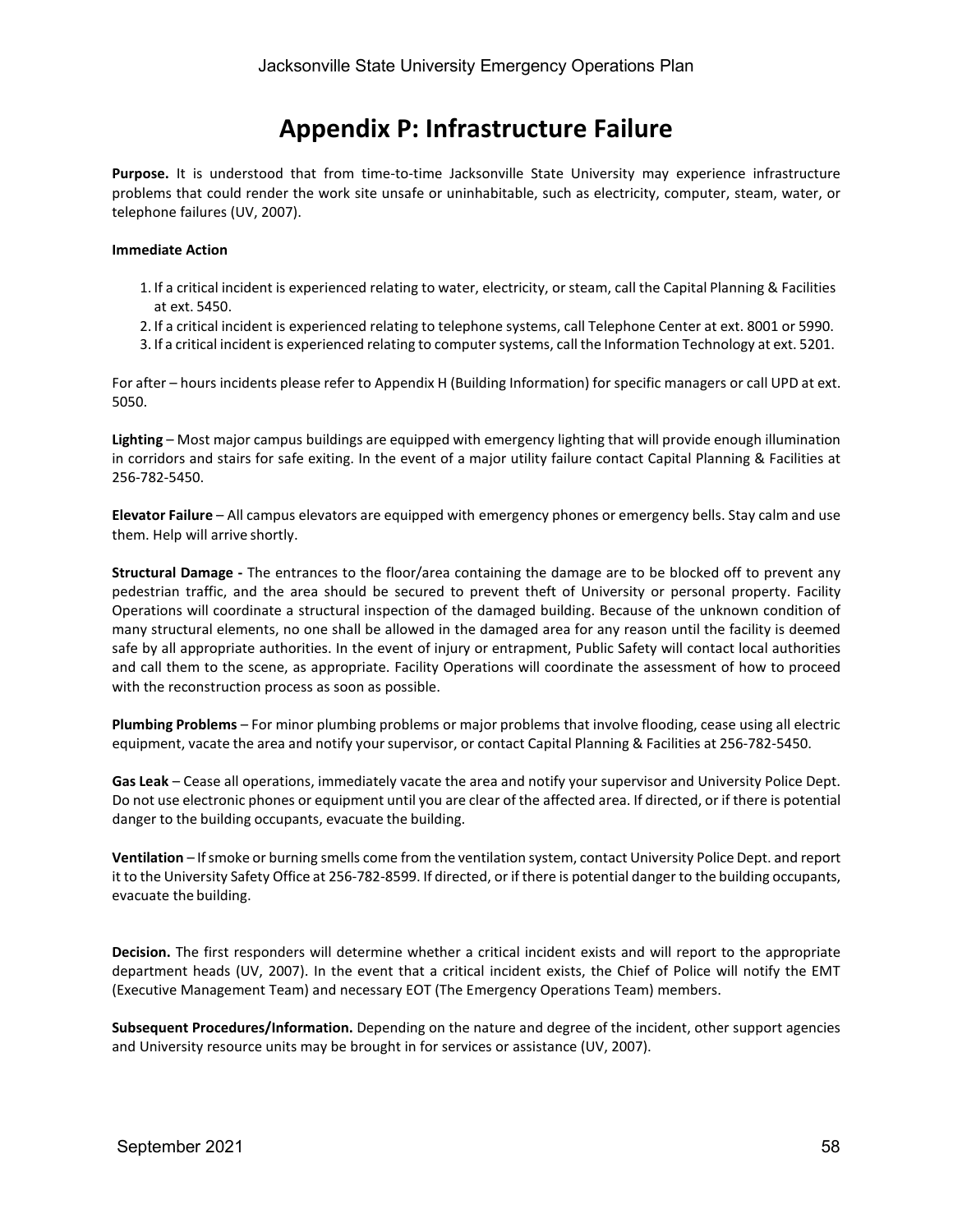### **Appendix Q: Hazardous Material Incidents**

**Purpose.** The purpose of this plan is to provide a course of action to be used during a hazardous material incident to minimize the potential for injury and loss of life. A hazardous materialsincident may be a spill or release of chemicals, radioactive materials or biological materials inside a building or to the environment. The user may manage simple spills. Major spills or emergencies require emergency assistance from 24-hour emergency agencies, i.e. the local Fire Department or the Safety Committee. The University does not have a fire department or HAZMAT Team (UV, 2007).

**Immediate Action.** Any campus spillage of a dangerous chemical must be reported immediately to the Office of University Safety and University Police Dept. During normal office hours, call 256-782-8599; after office hours, contact University Police Dept. at 256-782-5050. Simple spills should be cleaned up by the person causing the spill.

Major spills or emergencies (UV, 2007):

- 1. Dial 256-782-5050 or 911 (9-911 from a University phone) and provide the following information: chemical substance involved; building name; floor and room number; type of incident; and name and location of persons who may have been injured or exposed.
- 2. Vacate the affected area at once and seal it off to prevent further contamination of other areas. Warn everyone that approaches the area.
- 3. Persons who may be contaminated because they were in the immediate area affected by the spill are to avoid contact with others as much as possible. Remain in the vicinity and give their names to University Safety personnel. Required first aid and clean up by trained individuals should be started at once.
- 4. If necessary, because of the danger involved, or if directed to do so, evacuate, assemble at a safe distance, and designate a person to communicate with the FireDepartment.
- 5. Account for individuals.
- 6. Wait for and provide information to responders.
- 7. Notifications and Reporting: Notify Safety Manager and UPD regarding any simple or major hazardous materialsspill.
- 8. Do not return to the building or affected area until you are notified by JSU police that it is safe to do so.

#### **Decision**

- 1. Determine if emergency responders areneeded.
- 2. Determine if immediate hazards are under control and the situation is stabilized.
- 3. Determine if the site can be reoccupied or if further remediation or repair is needed.

The decision to call for emergency assistance may be made by the user, a person discovering an incident, or the resource or emergency unit receiving a call for assistance (UV, 2007).

The emergency response agency, i.e. the Fire Department, Environmental Health and Safety Committee, or a HAZMAT team makes the decision that an incident is controlled and stabilized. Emergency agencies and units may request input for decision-making from University resource units; for example, to determine that re-occupancy is safe (UV, 2007).

**Subsequent Procedures/Information.** Depending on the nature and degree of the incident, other support agencies and University resource units may be brought in for services or assistance (UV, 2007).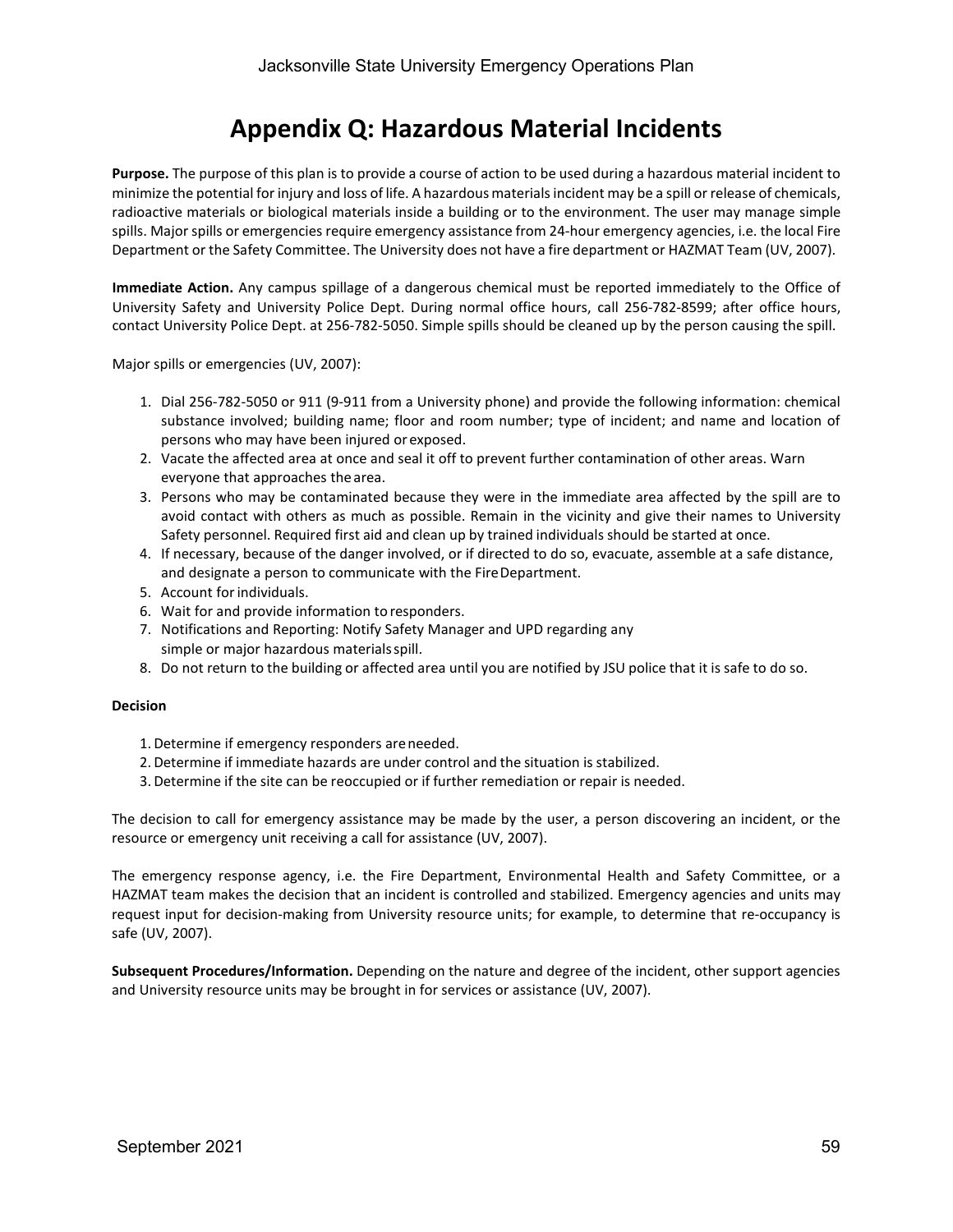### **Appendix R: Major Demonstration**

**Purpose.** In many cases protests on University Grounds such as marches, meetings, picketing and rallies will be peaceful and non-obstructive. A protest should not be disrupted unless one or more of the following conditions exists as a result of the demonstration (UV, 2007):

- Disruption of the normal operations of theUniversity.
- Obstructing access to offices, buildings, or other University facilities.
- Threat of physical harm to persons or damage to University facilities.
- Willful demonstrations within the interior of any University building or structure, except as specifically authorized and subject to reasonable conditionsimposed to protect the rights and safety of other persons and to prevent damage to property.
- Unauthorized entry into or occupation of any University room, building, or area of the Grounds, including such entry or occupation at any unauthorized time, or any unauthorized or improper use of any University property, equipment, orfacilities.

**Immediate Action and Decision Maker(s).** If any of the above conditions exist, the Jacksonville State University Police should be notified and will be responsible for contacting and informing the EMT members. Depending on the nature of the protest, the appropriate procedures listed below should be followed (UV, 2007):

- 1. Peaceful, Non-Obstructive Protest
	- A. Generally, peaceful protests should not be interrupted. Protestors should not be obstructed or provoked, and efforts should be made to conduct University business as normally as possible.
	- B. If protestors are asked, at the President's request, to leave but refuse to leave by regular facility closing time, then arrangements will be made by the President and other EMT (Executive Management Team) members to monitor the situation during non-business hours, or determination will be made to treat the violation of regular closing hours as a disruptive protest.
	- C. All demonstrations must conform to the Policy on the use of University Facilities contained in the Graduate and Undergraduate Records.
- 2.Non-Violent, Disruptive Protest: In the event that a protest blocks access to university facilities or interferes with the operation of the University (UV,2007):
	- A. The President or a designated administrator will go to the area and ask the protestors to leave or to discontinue the disruptive activities.
	- B. If the protestors persist in disruptive activities, the following statement should be read by a selected University administrator as circumstancespermit:

*I am (name), (title), a representative of Jacksonville State University authorized to make this statement. I am hereby officially requesting and, if necessary, directing you to please leave these premises immediately. I am also notifying you that if you do not leave immediately, you will be in violation of both the University's Standards of Conduct and*  Alabama Law. The Jacksonville State University does not want that to happen to any of you. Violatina the University's *Standards of Conduct puts students at risk of being suspended or expelled from the University, and criminal law violations may result in prosecution with costly dollar penalties and/or jail sentences.*

C. If the protestors persist in disruptive behavior after the above administrative message is read, the following statement may be read as circumstances permit:

*The University has requested that law enforcement clear this area. Please cooperate with law enforcement. If you fail or refuse to do so, you may be arrested and criminally charged.*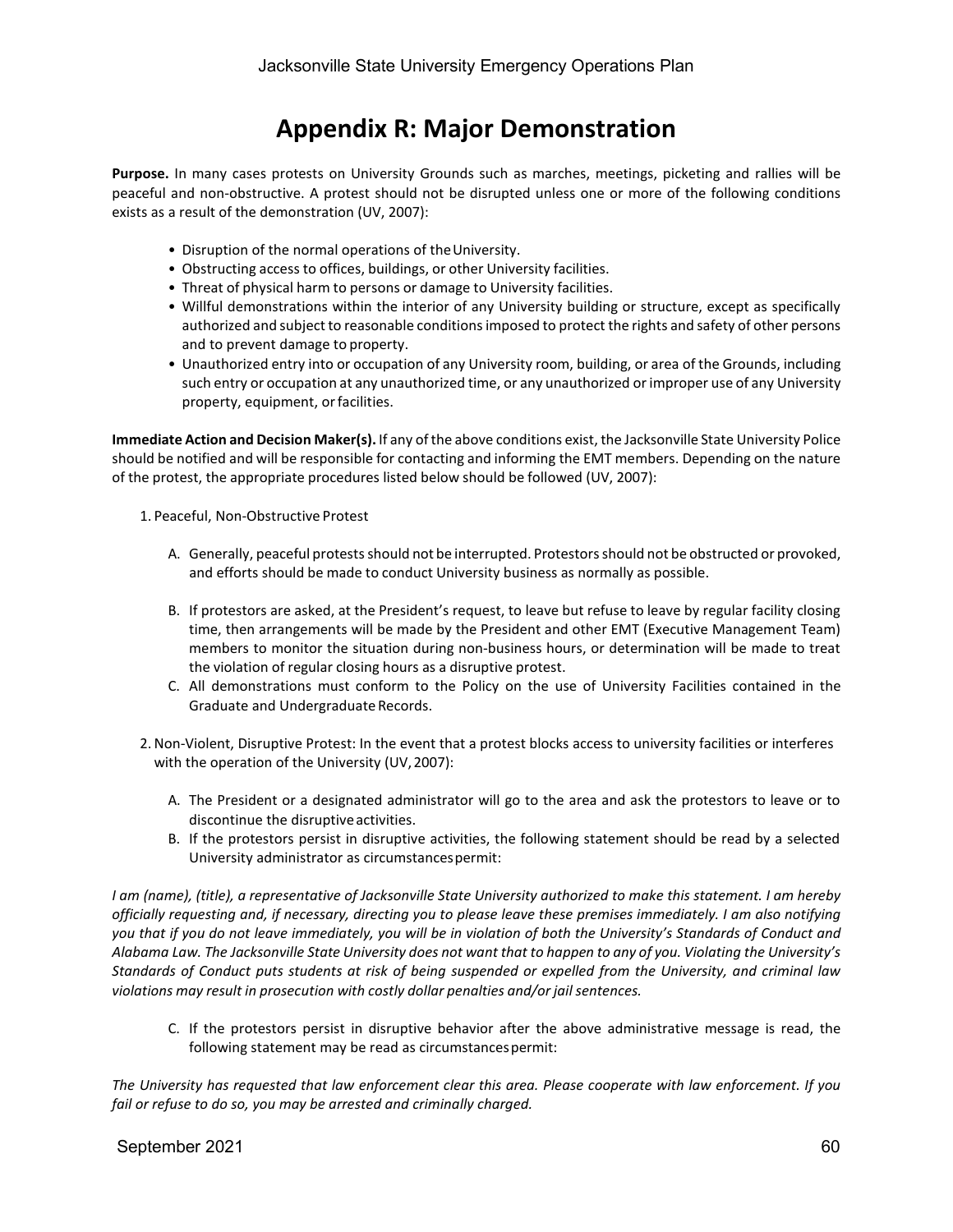- 3. Violent, Disruptive Protests: In the event that a violent protest in which injury to persons or property occurs or appears imminent, the following will occur (UV,2007):
	- A. During Business Hours: The University Police will be notified immediately. The Police will in turn contact key administrators.
	- B. After Business Hours: The University Police will be notified immediately of the disturbance and take action as necessary to preserve order and public safety. The Police will investigate the disruption and report and notify the Chief of Police, who will inform other key administrators.

### **During a threatening disturbance, the following actions should be taken:**

- 1. Alert all employees in the area of thesituation.
- 2. Lock all doors; secure all files, documents andequipment.
- 3. If necessary, cease operations and evacuate thebuilding.

If you are the victim or are involved in any on-campus violation of the law such as assault, robbery, theft, overt sexual behavior, etc. DO NOT TAKE ANY UNNECESSARY CHANCES! Notify University Police Dept. and provide the following information:

- 1.Nature of incident
- 2. Campus location
- 3. Description of person(s)
- 4. Description of property

Avoid provoking or obstructing anyone participating in a disturbance or demonstration.

Assist University Police Dept. when they arrive by supplying them with all additional information and ask others to do the same.

If a class or lecture is disrupted, request the offending person or personsto leave. If they refuse, call University Police Dept.

### **NOTE: If possible, an attempt should be made to communicate with the protestors to convince them to desist from engaging in violent activitiesin orderto avoid further escalation of possible violent confrontation (UV, 2007).**

**Subsequent Procedures/Information.** If it becomes necessary, the Chief of Police or designee will call for assistance from the Jacksonville City Police and Calhoun County Sheriff or other law enforcement agencies as needed. If assistance is needed with mass transportation, the Chief of Police will call for assistance. Efforts should be made to secure positive identification of protestors in violation to facilitate later testimony, including photographs if deemed advisable.

Additionally, efforts should be made to videotape any police action for future reference (UV, 2007).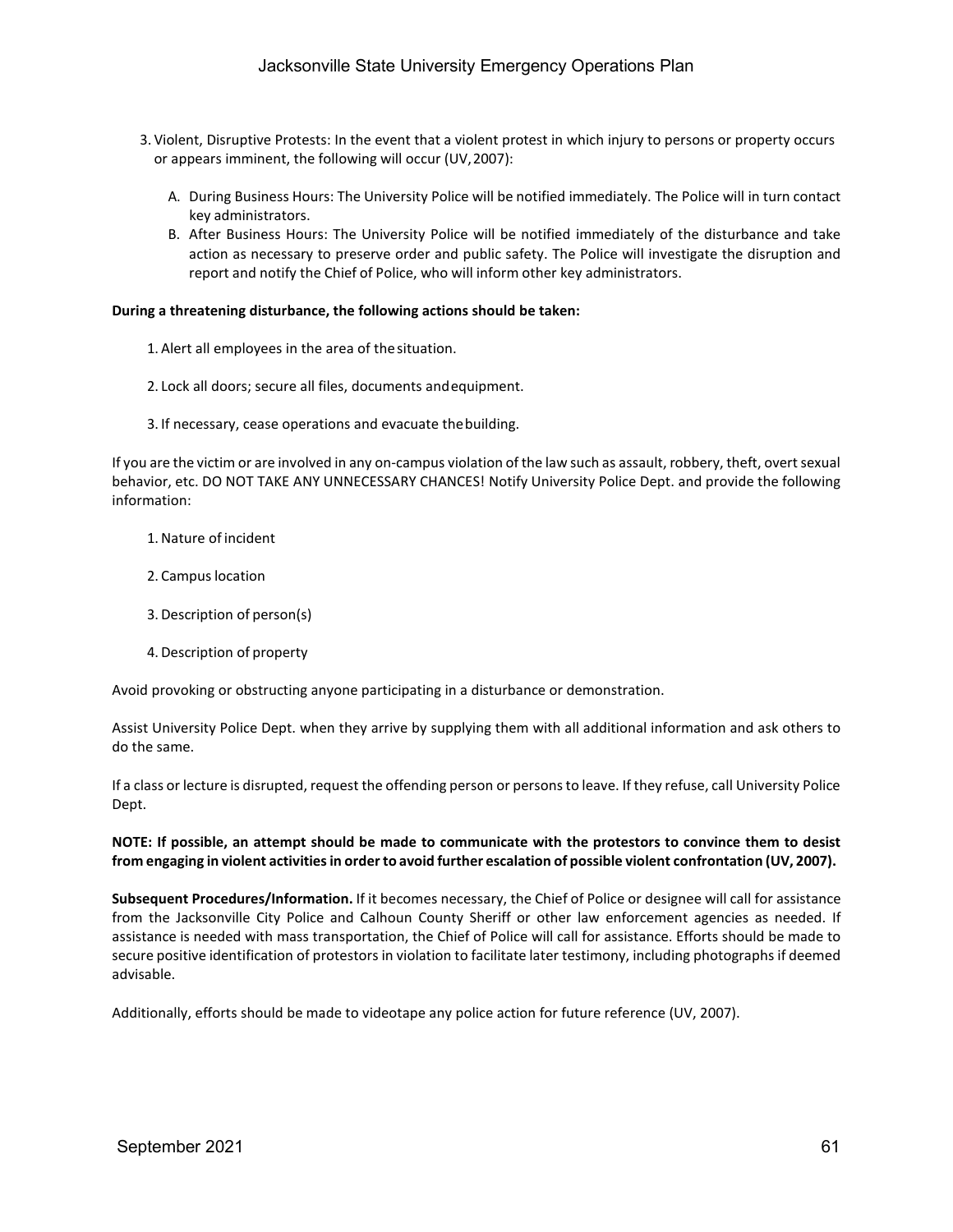### **Appendix S: Emergency Incidents External to the Region**

**Purpose.** Significant events outside of our own region, either nationally or internationally, may have an impact on the University community or its' operations. Heightened Homeland Security Advisory Levels, activation of certain national response organizations, such as the National Medical Disaster System (NMDS) may require regional actions for mitigation and response on JSU campus (UV, 2007). NDMS assists American state and local medical agencies responding to the health effects of peacetime disasters, terrorism, and weapons of mass destruction.

**Immediate Action.** Upon receiving information from federal, state, or local authorities of a credible threat or significant event and evaluating the effects on the University community, the President's office may decide to have University agencies take preventive actions, such as the completion of preparedness actions called for under each terrorist Threat Level or natural disaster response (UV, 2007).

**Decision Maker(s).** The President's office, in consultation with the EMT (Executive Management Team), will decide on actions to be taken in the event of a significant incident occurring outside of our region but which has an impact on University operations or the community (UV, 2007).

**Subsequent Procedures/Information.** Depending on the nature and degree of the incident, other support agencies and University resource units may be brought in for services or assistance (UV, 2007).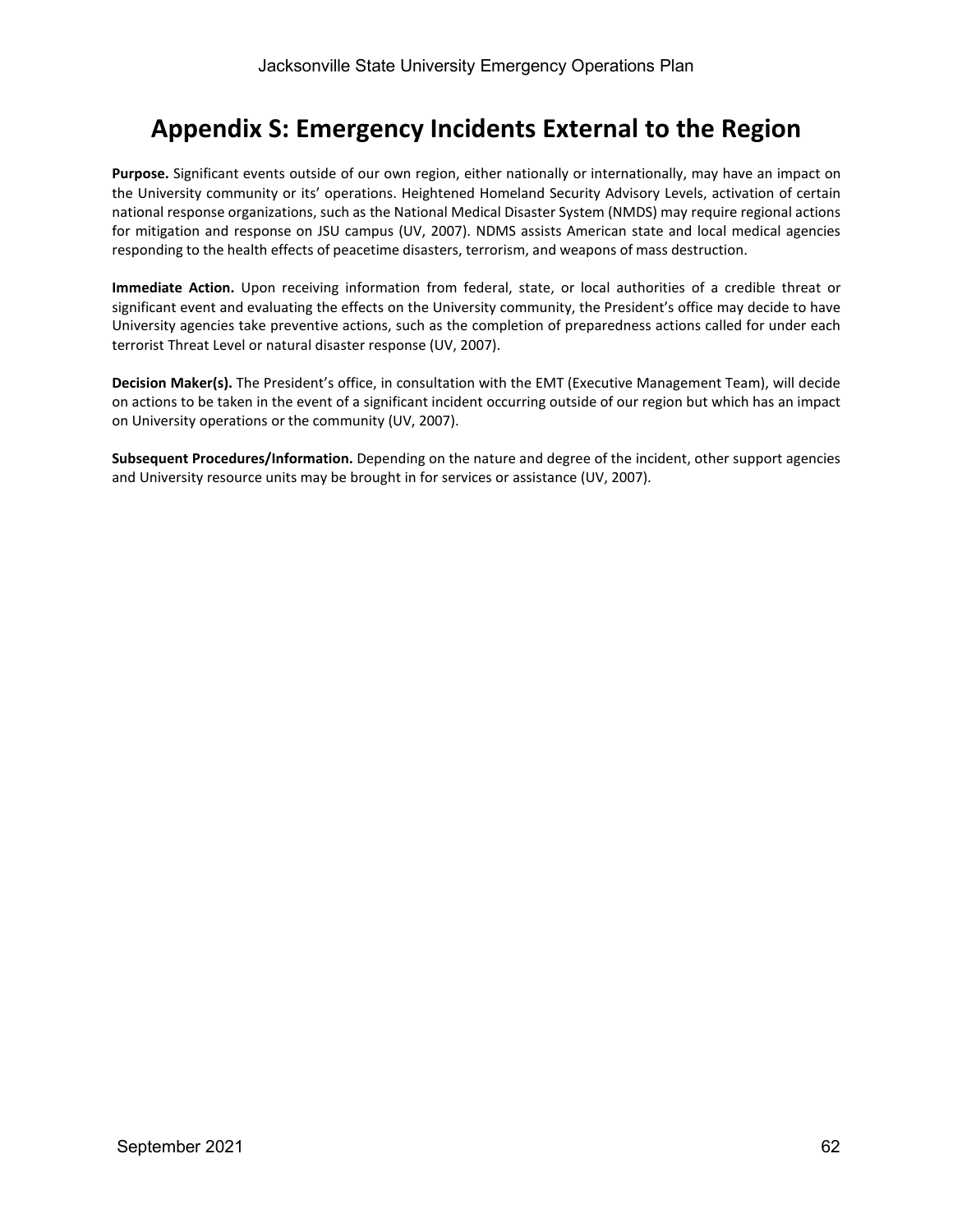### **Appendix T: Terrorism**

**Purpose.** This appendix provides additional communication and coordination mechanisms that applies to all annexes when the cause of the emergency is determined by the federal government to be a terrorist act and when that determination is made, the authorities of the U.S. Government Interagency Domestic Terrorism Concept of Operations Plan (CONPLAN) and Presidential Decision Directives (PDDs) 39 and 62 are invoked by the FBI and/or FEMA.

Coordination and communication processes outlined in this annex do not supersede or replace existing local operational systems, but instead provide supplemental mechanisms to insure timely and complete links from the lead federal agencies to key decision makers in each participating jurisdiction.

**Scope.** The Terrorism Annex is intended to focus on enhancing existing communications and coordination processes for potential or actual terrorist events at Jacksonville State University that require inter-jurisdictional coordination and information sharing.

### **A. Responsibilities**

- 1. **Primary.** The initial responsibility of Jacksonville State University Police Department (JSUPD) is to provide direction and control at incidents involving possible acts of terrorism. In conjunction with JSUPD, local law enforcement or fire departments will operate in a Unified Command System. Once Federal Agencies have arrived, UPD will take a supportive role in the command structure. The overall incident will follow the Federal Response Plan once federal agencies have arrived and assumedcommand.
- 2. **Supporting Agencies.** Mutual-aid resources will be used at the large-scale incidents involving terrorism. This annex will support the communication of timely and appropriate incident information before, during, and after an incident to support local jurisdictions and organizations in determining appropriate actions based on the collective regional knowledge of the situation. The Terrorism Annex will also support information sharing among jurisdictions related to the need for local, regional, state, or federal assistance. Supporting agencies include:
	- Local Law Enforcement, Fire & EMS agencies
	- State Hazardous Materials Teams
	- National Guard's Civil Support Team
- B.T **Terrorism Incident Assumptions.** To enable all first responders to conduct a safe and effective initial response to a terrorism incident, and to allow Jacksonville State University to respond to the consequences presented as the act of terrorism unfolds, the following assumptions are established:
	- 1. The event can and will be both a disaster and a crime scene. The event will ultimately come under federal jurisdiction. The response phase may take several hours to several days to complete. Local and regional resources will need to maintain security of the incident and the integrity of the crime scene while mitigation efforts are in progress. The progression of the incident response will be dynamic. The response of numerous emergency response personnel may overwhelm the scene, and the personnel dealing with the effects of the incident. The terrorist may observe the response and recovery processes and behaviors, taking notes and identifying potential weaknesses within thesystem.
	- 2. A secondary device and hazard may be present. At an incident involving an explosion, all patients and victims will be searched for a secondary device. Secondary devices will be mitigated by a bomb squad. Teams of Fire, EMS, Law Enforcement, and Bomb Squad personnel may be put together to help minimize the risk for an accidental secondary device activation. A full federal response and support could take 24 hours or longer to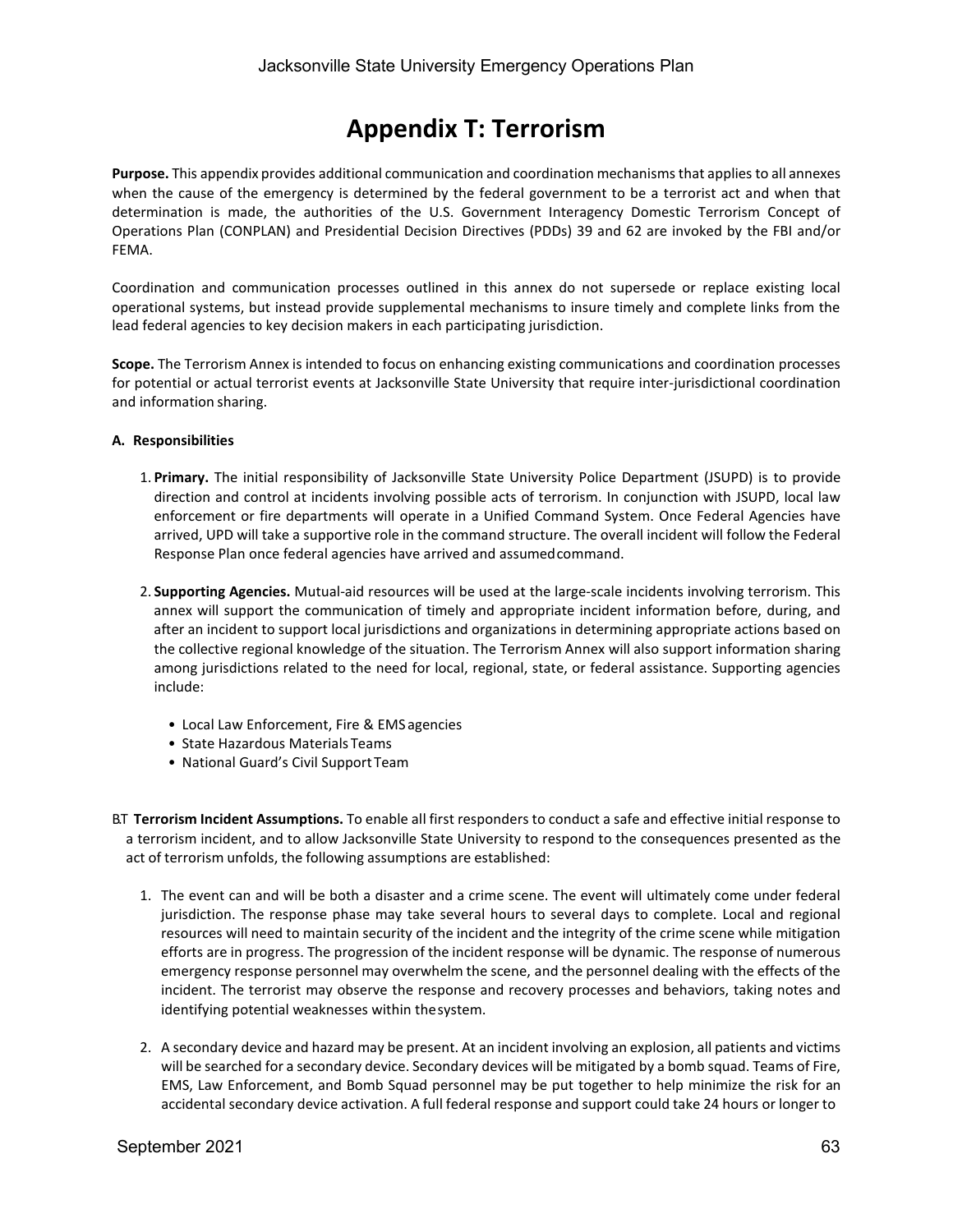### Jacksonville State University Emergency Operations Plan

be operational. Local and regional resources will need to respond accordingly. No single agency, at the local, state, federal, or private sector level, possesses the expertise to act unilaterally on the many difficult issues that may arise in response to a threat or act of terrorism, particularly if a Weapon of Mass Destruction is used.

### **C. Notification (Pre- Incident)**

- 1. Jacksonville State University will use the alert level system to help identify pre- incident actions to minimize the impact from a potential terrorist act.
- 2. The University's terrorism alert level system will coincide with the State of Alabama Department of Homeland Security and Emergency Management alertsystem
- D. **Notification (Incident Response).** When JSUPD or the local authorities believe an incident involves an act of terrorism, they will notify the FBI.
- E. **Coordination.** A field command post will be utilized to coordinate all "on-scene" agencies. When deemed necessary, the Emergency Operations Center (EOC) may be opened. The EOC will assist in the coordination of resources for the "on-scene" incident commander. The Office of Homeland Security will be responsible for coordinating the non- FRP activities and information from Federal agencies, such as determinations to evacuate federal buildings or to exercise continuity of operations plans.
- F. **Crime Scene Activities at a Terrorism Incident.** The response to an incident involving a chemical agent will follow the Specific – Hazard Appendix Hazardous Materials. However, the incident will be considered a "crime scene". Once HAZMAT teams have contained the threat to the public and the patients removed from the scene, the incident will be sealed off from further actions and processed properly. The JSUPD will be a part of the investigation through the command post. However, it may not be the primary lead investigative agency.
- G. **Planning.** The Department of Homeland Security and Emergency Management along with JSUPD is responsible for coordinating planning under the Terrorism Annex, including review and revisions of the Terrorism Annex. All Jacksonville State University departments that could be potentially involved in a terrorism response will contribute to this planning effort. Planning will include a comprehensive assessment of the current capabilities of Jacksonville State University Departments and local jurisdictions to respond to and recover from a terrorist attack.
- H. **Training.** Ongoing and scheduled training related to the EOP will be developed and carried out by the University, local, regional, state, and federal agencies and/or organizations.
- I. **Exercise.** In order for the EOP to be effective, a series of simulations/exercises are to be conducted on a regularly scheduled basis. The exercise series is comprised of tabletop exercises, functional communications and coordination drills, and field exercises conducted by JSUPD or other organizations.
- J. **Evaluation.** To ensure continuous improvement in this Annex and in the EOP, the plans, policies, and procedures are evaluated through real world experience andexercises.
- K. **After Action Reports.** Lessons learned from training, exercises and incidents will be captured in After Action Reports and the issues tracked to ensure that they are resolved and incorporated into plan revisions as appropriate.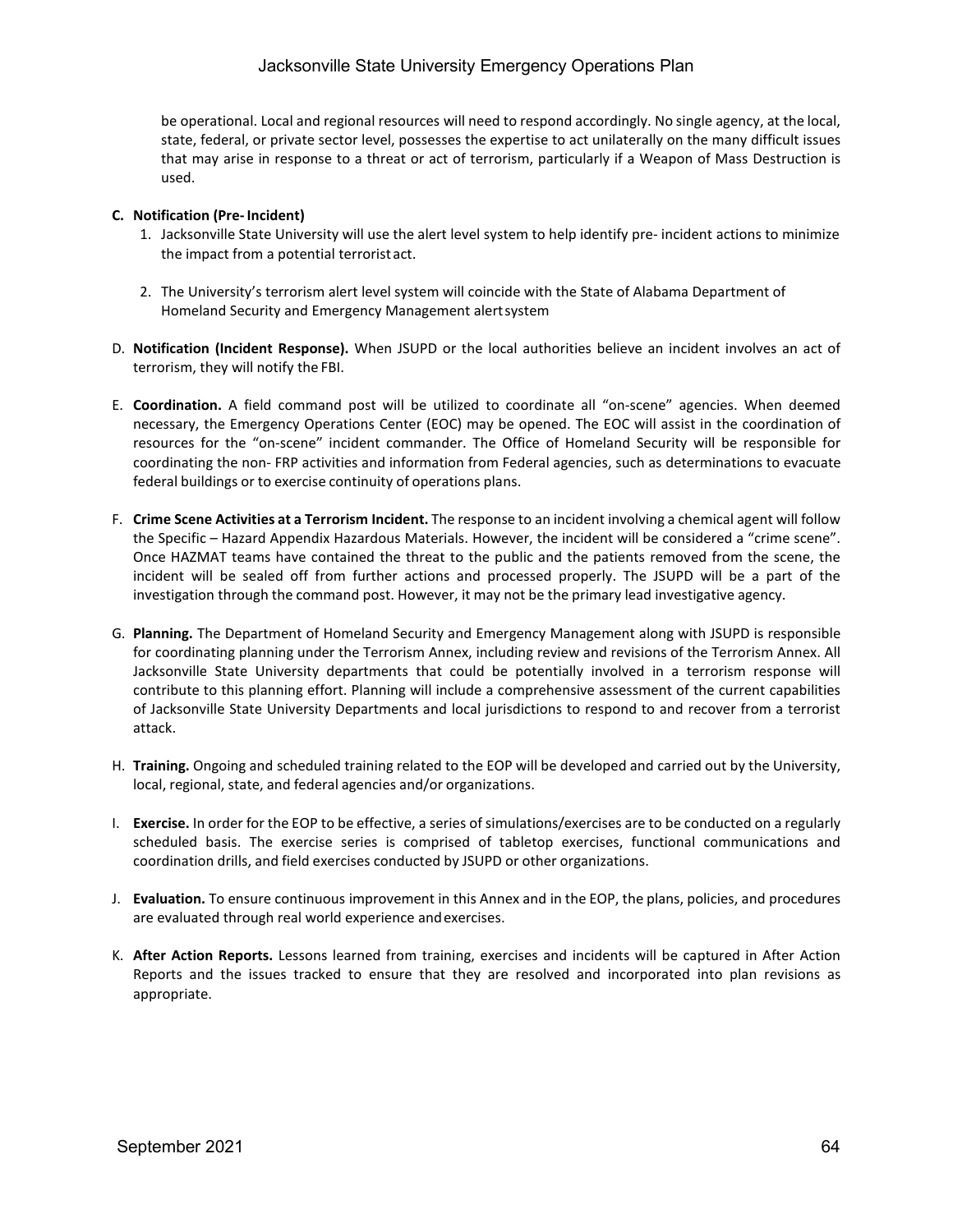### **Appendix U: Active Shooter**

**Purpose.** The purpose of this plan is to provide "best practices" guidance, as recommended by the US Dept. of Homeland Security (DHS), to employees, students and visitors on campus who find themselves in an active threat situation. DHS defines an active shooter as "an individual actively engaged in killing or attempting to kill people in a confined and populated area." In its definition, DHS notes that, "in most cases, active shooters use firearm(s) and there is no pattern or method to their selection of victims."

### **Immediate Action**

**Evacuate (Run)** – If there is an accessible escape path, attempt to evacuate the premises. Be sure to:

- 1. Have an escape route and plan inmind;
- 2. Evacuate regardless of whether others agree tofollow;
- 3. Leave your belongings behind;
- 4. Help others escape, if possible;
- 5. Avoid elevators and staircases, ifpossible;
- 6. Exiting via a window may be a viableoption;
- 7. Prevent others from entering an area where the shooter may be located;
- 8. Follow the instructions of any police officers and keep your hands visible;
- 9. Do not attempt to move wounded people;
- 10. Call 256-782-5050 or 911 when you are safe.

**Hide** – If evacuation is not possible, find a place to hide where the active shooter is less likely to find you. Your hiding place should;

- 1. Be out of the active shooter's view by turning off lights and covering viewpoints into the room;
- 2. Provide protection if shots are fired in yourdirection;
- 3. Not trap you or restrict your options formovement;
- 4. Be fortified by creating barricades andobstacles.

#### **If the shooter is nearby, you should:**

- 5. Silence your cell phone and turn off any other sources ofnoise;
- 6. Hide behind large items;
- 7. Remain quiet.

#### **If possible and without jeopardizing your safety;**

- 8. Dial 256-782-5050 or 911 to alert police to the active shooter's location;
- 9. Leave the line open and allow the dispatcher to listen if you cannot safely speak.

### **Take Action (Fight)** – If neither running or hiding is a safe option when confronted by the shooter, adults in immediate danger should attempt to disrupt and/or incapacitate the active shooter by:

- 1. Acting as aggressively as possible against him/her and taking control of the intruder;
- 2. Throwing items to interfere with the shooter(s) ability to shoot accurately;
- 3. Yelling;
- 4. Moving about the room to lessen accuracy;
- 5. Swarming the attacker and controlling the attacker'slimbs;
- 6. Secure the weapon, but Do Not have it in yourhands.

**Decision.** After the active shooter or armed intruder has been subdued the Incident Commander will announce an all clear and will determine if it is safe to re-enter or occupy the building (UV, 2007).

**Subsequent Procedures/Information.** Depending on the nature and degree of the incident, other support agencies and University resource units may be brought in for services or assistance.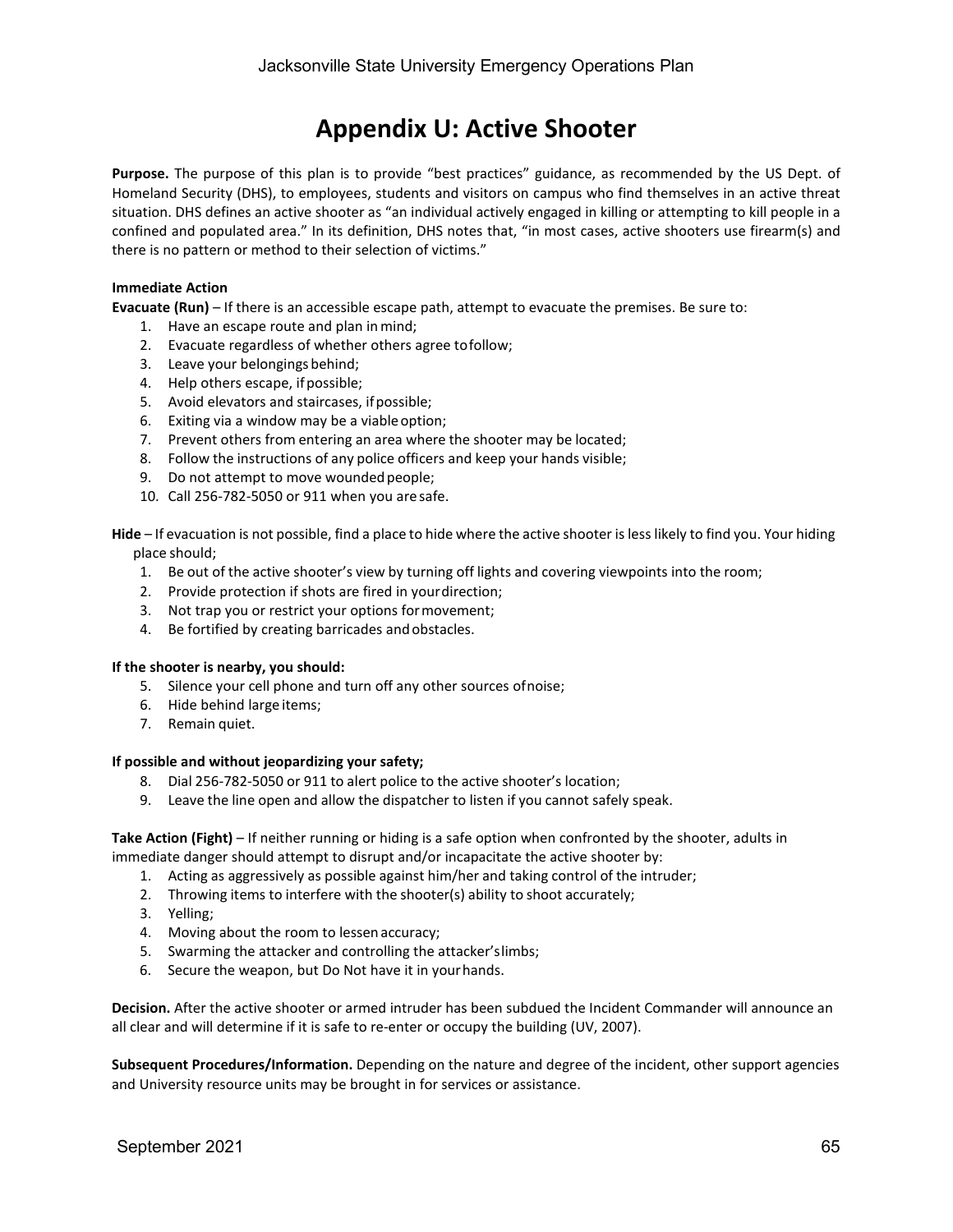### **Appendix V: Criminal Activity**

**Purpose.** Prompt reporting of any suspicious or criminal activity can help prevent future crimes and lead to the apprehension of the suspects.

**Immediate Action.** Do not approach or attempt to apprehend persons that are involved in criminal activity. If you observe a crime in progress, or behavior you suspect is criminal, immediately notify JSU Police at 256-782-5050. Report the following information:

- 1. What the person(s) is/are doing.
- 2. Where it is happening.
- 3. Physical and clothing description of thoseinvolved.
- 4. Type of weapons involved, if any.
- 5. Vehicle description and license platenumber.
- 6. Direction of travel of the person(s) when lastseen.
- 7. Whether the person(s) was on foot or in a vehicle.
- 8. Is anyone in danger or needing medicalattention.

**Confidential Crime Tip.** JSU offers the Confidential Crime Tip Form that allows persons to report information regarding criminal activity while remaining anonymous. You may find the form online at: [http://www.jsu.edu/police/submit-tip.html.](http://www.jsu.edu/police/submit-tip.html)

If your situation requires an immediate response, Do Not submit this form – call JSU Police at 256-782- 5050 or dial 911 immediately.

**Decision.** The responding officer will make a decision regarding whether the situation is criminal or not and what measures should be taken.

**Subsequent Procedures/Information.** Depending on the nature and degree of the incident, other support agencies and University resource units may be brought in for services or assistance.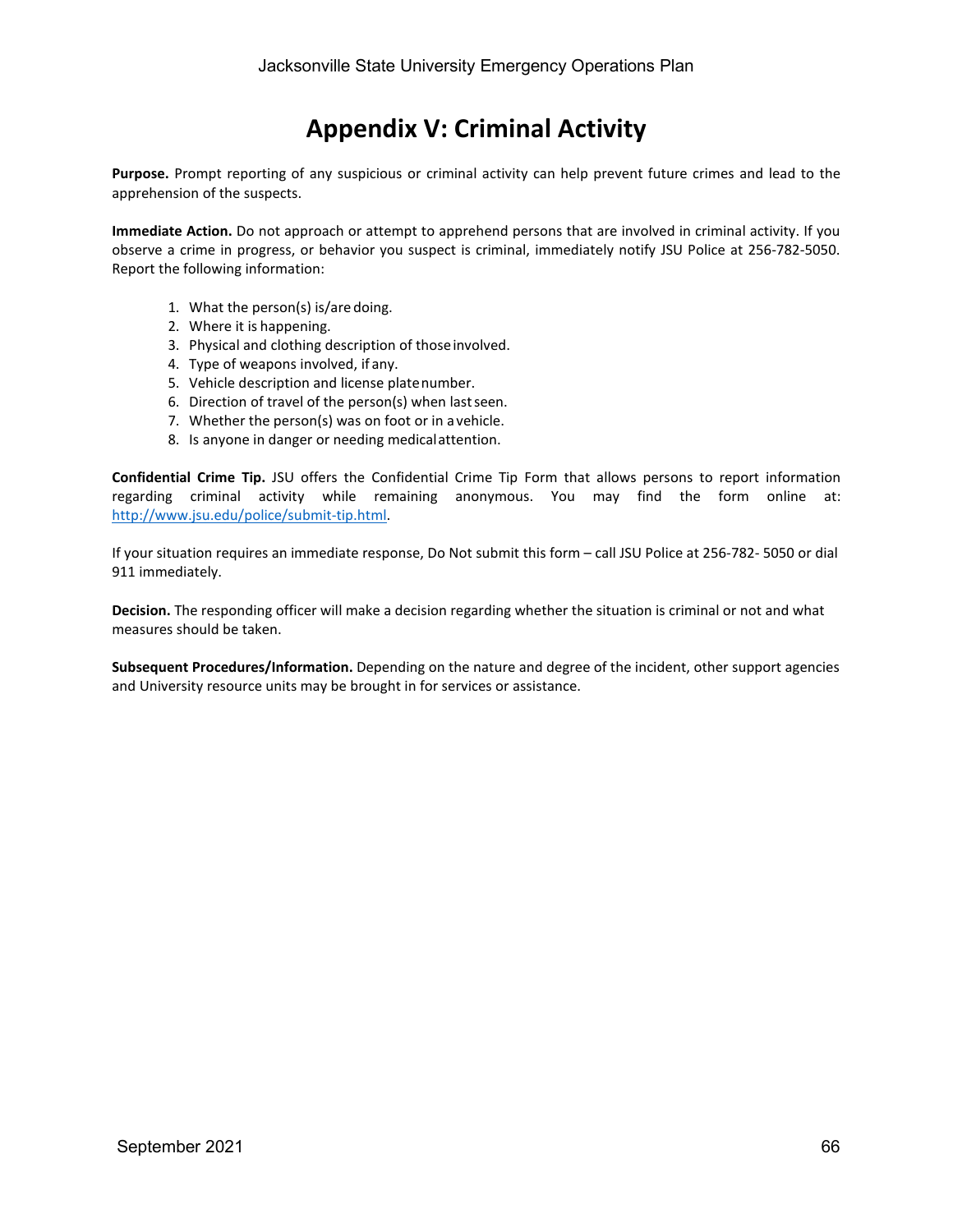### **Appendix W: Suspicious Package**

**Purpose.** Suspicious package is being used as a general term to cover a number of articles that could pose a potential threat, to include letters, packages or parcels, and unattended luggage or backpacks. This document contains response guidelines to incidents where the presence or release of suspicious substances, including powders and liquids, presents the threat of human exposure to harmful agents. While these guidelines are mainly directed at biological and chemical substances, suspicious packages should also be considered for explosives and radioactivity.

### **Immediate Action**

- 1. Do not open, shake or disturb the contents. If you have opened it, remain calm.
- 2. Notify the JSU Police at 256-782-5050 or dial 911 immediately and provide the location of the item, a description including size, and your location and contact number.
- 3. Do not move the letter or package or attempt to examine itfurther.
- 4. If you are holding the item, set it down carefully and walk away from it, then wash your hands with soap and water.
- 5. Keep others out of the area. Close off the area ifpossible.
- 6. If possible, limit the use of two-way radios and cell phones near the suspicious item.
- 7. If the package is leaking a substance or powder and you came into contact with the substance:
	- Remain calm.
	- Keep your hands away from your eyes, nose, mouth, or any part of yourface.
	- Notify emergency responders that you have come into contact with the substance.
	- Do not touch others or let others touch you.
	- Wash your hands and arms from the elbow down with soap and water and move to an area that minimizes your exposure.
	- Do not attempt to clean or cover anything that might have spilled from the package.
- 8. Follow all instructions given by JSU Police and other emergency responders.

If any of these characteristics are present, you may need to consider a letter or package to be suspicious:

- No return address
- Use of restrictive markings
- Excessive packaging material
- Addressed to title only, common words misspelled, poorly typed or written
- Excessive postage
- Oily stains, discolorations or crystallization onwrapper
- Strange odor
- Protruding wires

**Decision.** The first responders will assess both health risk and criminal threat in a suspicious package or material incident. Critical decisions and further response activities are based on these initial assessments.

**Subsequent Procedures/Information.** Depending on the nature and degree incident, other support agencies and University resource units may be brought in for services or assistance (UV, 2007).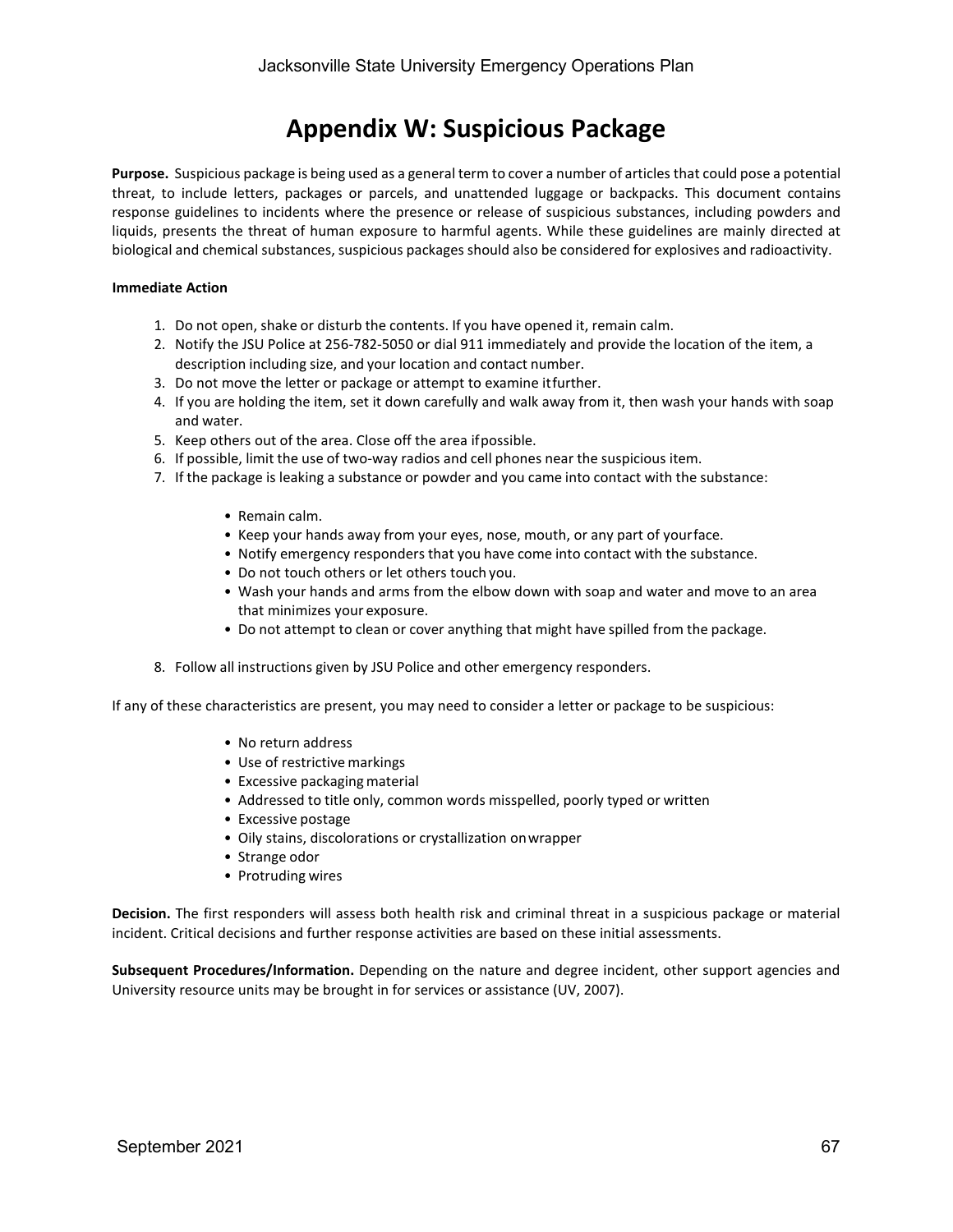### **Appendix X: Earthquakes**

**Purpose.** Earthquakes occur without warning and could cause significant damage, injury, loss of property and loss of life. Earthquakes may range in intensity from slight tremors to great shocks and may last from a few seconds to as long as five minutes. They can come as a series of tremors over a period of several days. Earthquakes can trigger a number of other events, such as landslides, hazardous material releases and spills, and conflagration fires. Public utilities and private infrastructures (such as power, water, sewer, natural gas networks, phone lines and towers) may be damaged and unusable immediately following an earthquake. Roads, bridges and highways may become impassible following a significant seismic event (State of Oregon, 2015).

### **Immediate Action**

### **If you are indoors when shaking starts:**

- 1. Drop/Cover and Hold On If you are not near a strong table or desk, drop to the floor against an interior wall and cover your head and neck with your arms. This position protects you from being knocked down and also allows you to stay low and crawl to shelter ifnearby.
- 2. Avoid exterior walls, windows, hanging objects, mirrors, tall furniture, large appliances, and cabinets filled with heavy objects or glass.
- 3. Seek cover between seating rowsin a classroom or against a corridor wall if in a hallway. If no cover is nearby, crawl next to an interior wall that is away fromwindows.
- 4. Do not attempt to run out of the structure during strong shaking glass, bricks, and other falling objects pose a high risk near the exterior of buildings during an earthquake and the earthquakes may be so violent that you cannot run or crawl.
- 5. Do not use elevators or stairways.
- 6. If you use a wheelchair, lock the wheels and cover yourhead.
- 7. If you are in bed, stay there lying face down to protect vital organs and cover your head and neck with a pillow.

#### **If you are outdoors when shaking starts:**

- 8. Move to a clear area away from buildings, trees, signs, vehicles, and power lines.
- 9. If you are driving, pull to the side of the road, stop, and set the parking brake. Avoid stopping under overhead hazards such as overpasses, trees, buildings, and power lines. Stay inside the vehicles, until the shaking stops. If a power line falls on the car, stay inside until a trained person removes the wire.

#### **After the earthquake stops:**

- 10. Check persons around you for injuries. Provide first aid but do not move seriously injured persons unless they are in immediate danger.
- 11. Check for dangerous conditions such as fire, gas leaks, downed power lines, and structural damage.
- 12. Report injuries and/or building damage to the JSU Police at 256-782-5050 or dial 911.
- 13. Evacuate unsafe areas or buildings.
- 14. Follow instructions from emergency responders and JSU Police.

**Decision.** The Incident Commander will make decisions regarding the damage from the earthquake and will determine if it is safe to re-enter or occupy buildings that may have been affected (UV, 2007).

**Subsequent Procedures/Information.** Depending on the nature and degree of the earthquake, other support agencies and University resource units may be brought in for services or assistance (UV, 2007).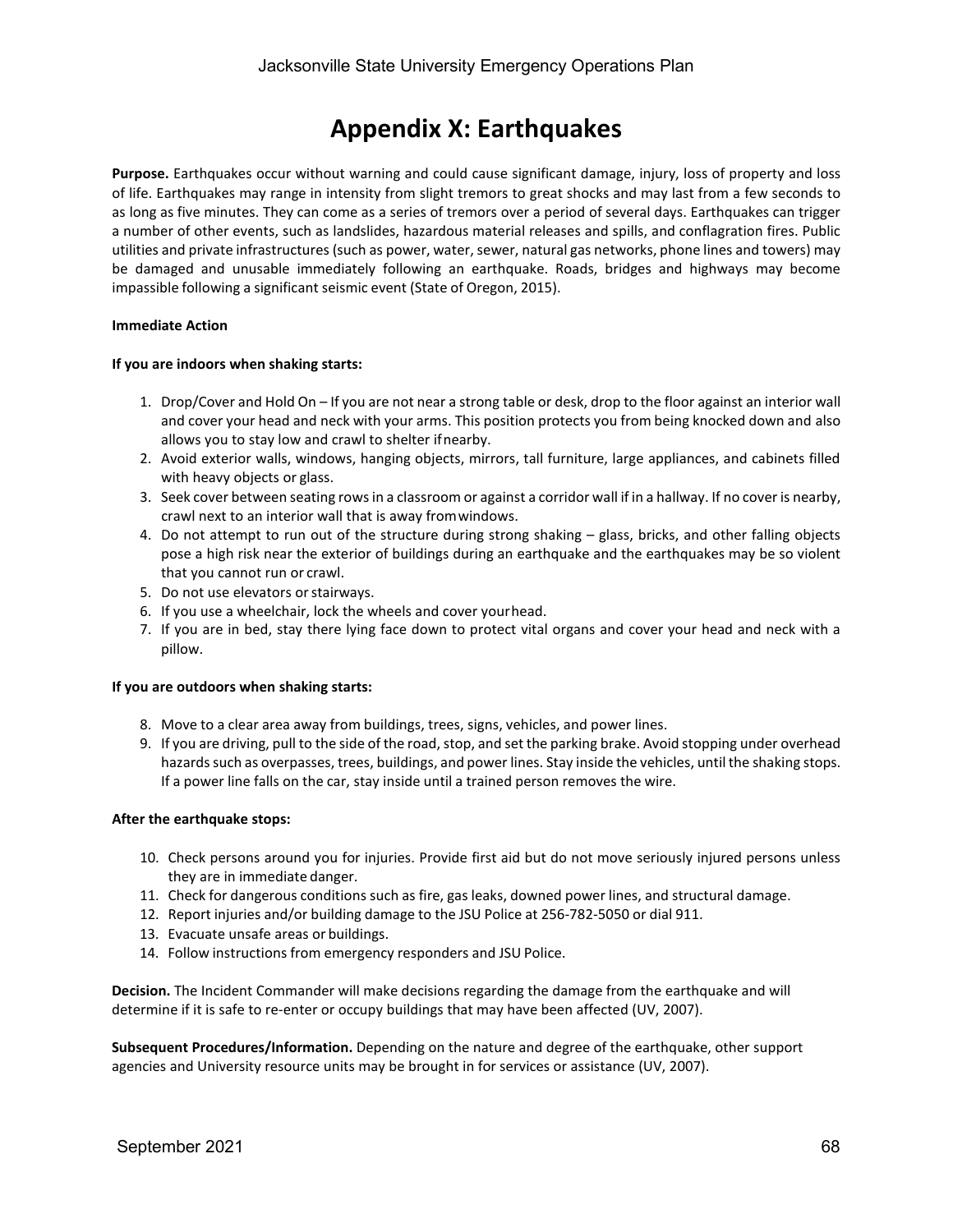### **Appendix Y: Medical Emergencies**

**Purpose.** A medical emergency is any problem that could cause death or permanent injury if not treated quickly. It is important to notify first responders as soon as possible so that medical care can be given in the fastest, most efficient manner possible.

### **Immediate Action**

- 1. Notify the JSU Police at 256-782-5050 or dial911.
- 2. Provide the dispatcher with your name, location, number of persons injured, and a description of the medical emergency.
- 3. Stay on the phone for instructions as to how you canassist.
- 4. Do not move the person unless there is an immediate threat to the injured person if he/she remains in that location.
- 5. Be sure to wear personal protective equipment and avoid bodily fluids if attempting to assist or move a victim.
- 6. Send a responsible person to meet first responders outside of the building, near the street or entrance to the building, to guide them to where the injured person is located.

**Decision.** The emergency responders will make the determination as to what course of action will take place in dealing with a medical emergency.

**Subsequent Procedures/Information.** Depending on the medial emergency, other support agencies and University resource units may be brought in for services or assistance.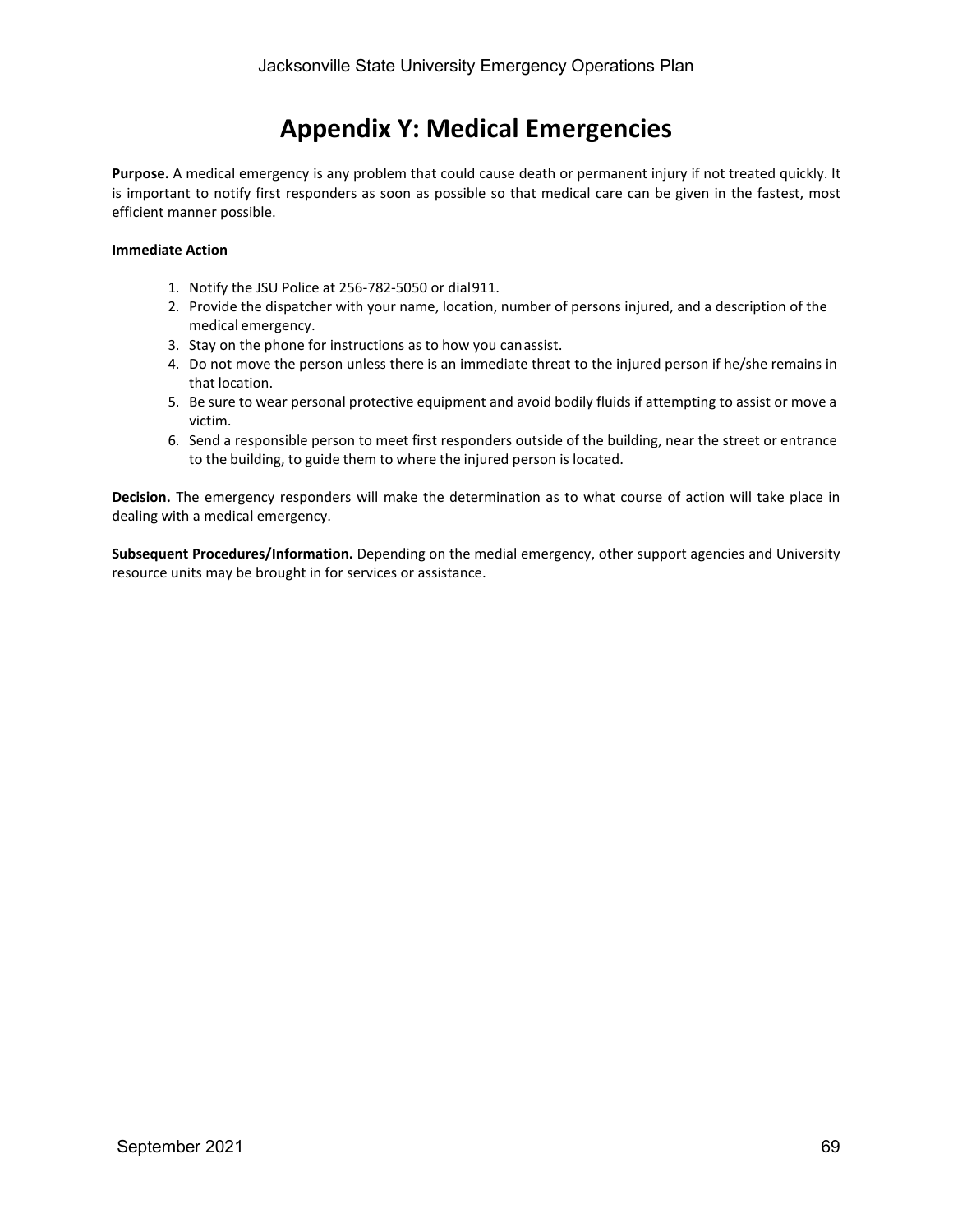### **Appendix Z: Behavioral Concerns**

**Purpose.** The Behavioral Concerns Team (BCT) exists to assess and respond to students, faculty or staff who are exhibiting behaviors that indicate distress, cause a disturbance in the community, and/or present a danger to oneself or others. The goal of BCT is to protect the needs of the individual and the University at large.

**Immediate Action.** In the event that a JSU employee, student or visitor to the campus has knowledge of an individual exhibiting behaviors that indicate distress, cause a disturbance in the community, and/or present a danger to oneself or others, he or she should address the concern in the following manner:

- 1. Complete a Behavioral Concerns Form at <http://www.jsu.edu/studentaffairs/behavioral-concerns.html>
- 2. Keep copies of all evidence supporting theirconcern.
- 3.Notify the JSU Police at 256-782-5050 or dial911.
- 4. In most cases, UPD will forward a case to the appropriate JSU department for a disposition and if a case needs to be assessed by the BCT, then a meeting should be requested as soon as possible.
- 5. The individual who made the report should then appear before the BCT to address their concerns during the meeting. Individuals being assessed will not be present during the meeting.
- 6. The BCT will develop a plan of action to address the case reported by the concerned party.

**Decision.** The BCT will make the determination as to what course of action will take place in dealing with a behavior concern.

**Subsequent Procedures/Information.** Depending on the seriousness of the behavior concern, other support agencies and University resource units may be brought in for services or assistance.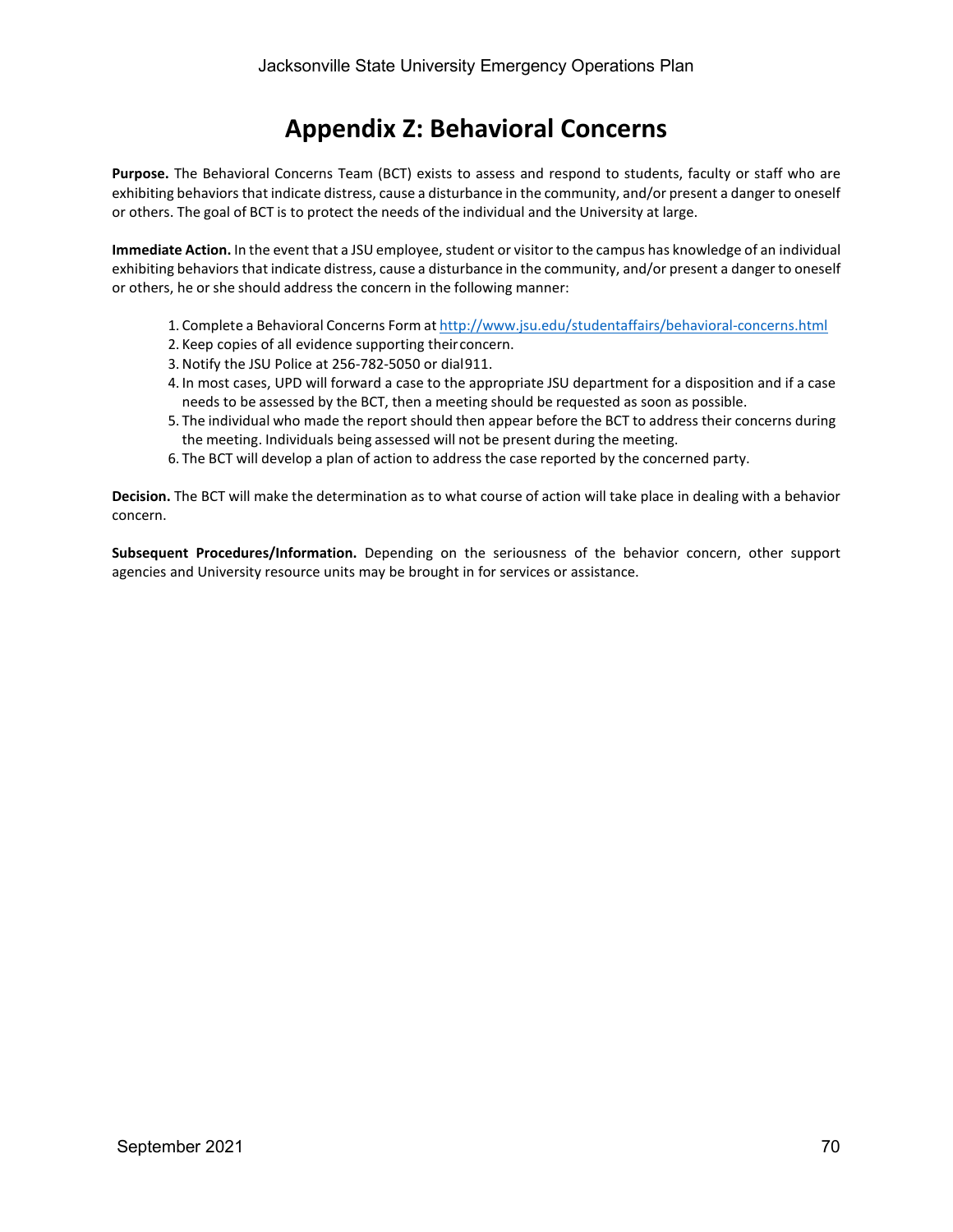### **Appendix AA: Cyber Attacks**

**Purpose.** Information security is a critical asset to this university. Cyberattacks on higher education institutions are becoming more common. It's critical for JSU employees and students to learn how to secure their data, their computer, and JSU's network. The goal of the Department of Information Technology (DIT) is to protect the needs of the individuals and the University at large.

**Immediate Action.** In the event that a JSU employee or student becomes aware of a suspected information security incident, they should report it as quickly as possible to the Department of Information Technology.

These basic security measures can be used to help protect computer systems, files, and data:

- 1. Keep passwords secure, do not share accounts, and use caution when giving your personal information out on the internet.
- 2. Make sure that your computer has antivirus and anti-spam software that is installed correctly and current.
- 3. Back up your data by manually backing up your files to another resource, using a backup program, or backing up to the Cloud.
- 4. Use extreme caution when downloading from the internet or when opening e-mail attachments from unknown senders.

**Decision.** Any employee or student found to have violated JSU's Information Systems Policies and Procedures may be subject to relevant disciplinary action, up to and including termination of employment.

**Subsequent Procedures/Information.** Depending on the seriousness of the cyberattack, other support agencies and University resource units may be contacted for services or assistance.